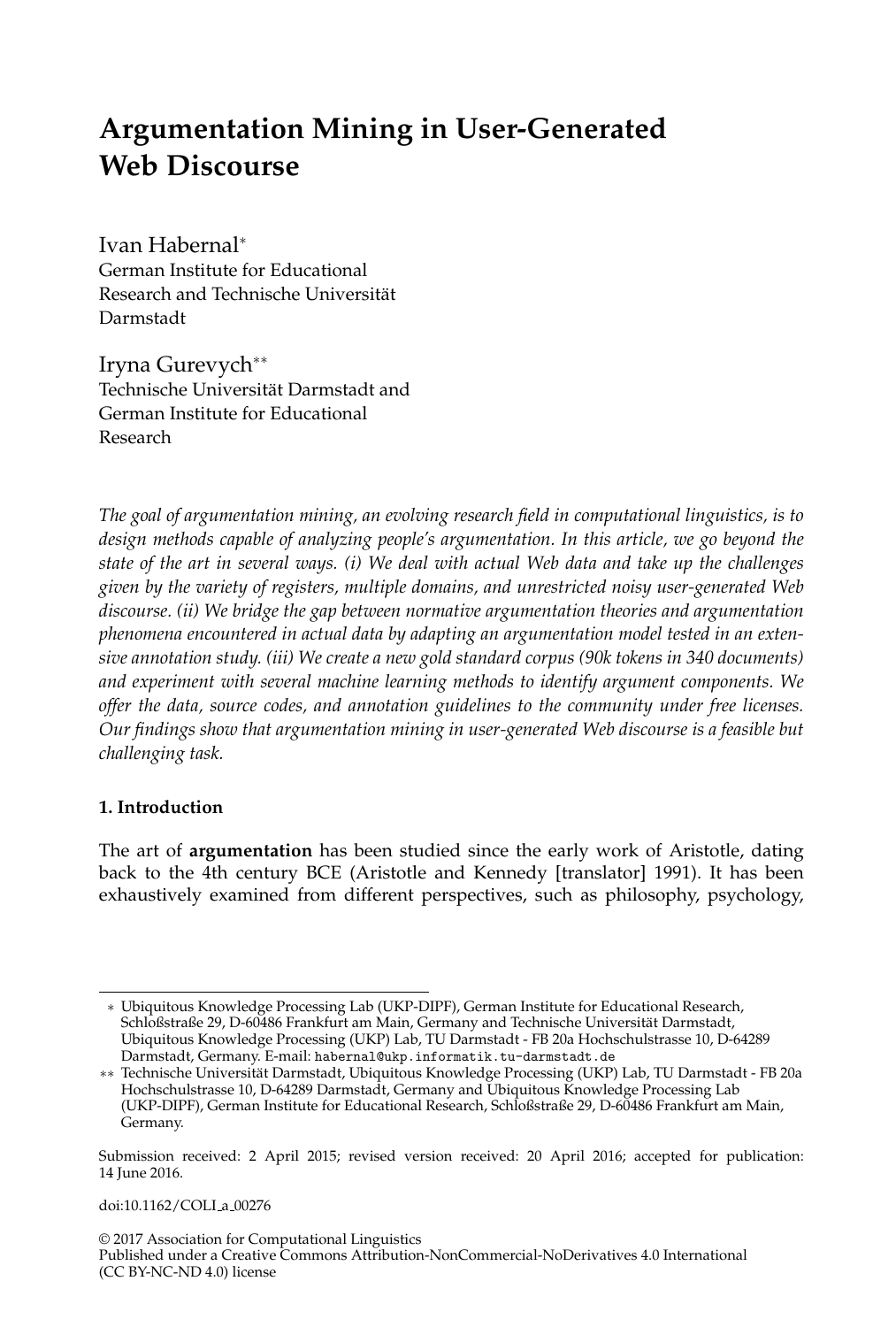communication studies, cognitive science, formal and informal logic, linguistics, computer science, educational research, and many others. In a recent and critically wellacclaimed study, Mercier and Sperber (2011) even claim that argumentation is what drives humans to perform reasoning. From the pragmatic perspective, argumentation can be seen as a *verbal activity oriented towards the realization of a goal* (Micheli 2011) or more in detail as *a verbal, social, and rational activity aimed at convincing a reasonable critic of the acceptability of a standpoint by putting forward a constellation of one or more propositions to justify this standpoint* (van Eemeren, Grootendorst, and Snoeck Henkemans 2002).

Analyzing argumentation from the computational linguistics point of view has very recently led to a new field called **argumentation mining** (Green et al. 2014). Despite the lack of an exact definition, researchers within this field usually focus on analyzing discourse on the pragmatics level and applying a certain argumentation theory to model and analyze textual data $^1$  at hand.

Our motivation for argumentation mining stems from a practical *information seeking* perspective from the user-generated content on the Web. For example, when users search for information in user-generated Web content to facilitate their personal decision-making related to controversial topics, they lack tools to overcome the current information overload. One particular use-case example dealing with a forum post discussing *private versus public schools* is shown in Figure 1. Here, the lengthy text on the left-hand side is transformed into an argument gist on the right-hand side by (i) analyzing argument components and (ii) summarizing their content. Figure 2 shows another use-case example, in which users search for reasons that underpin certain standpoints in a given controversy (which is *homeschooling* in this case). In general, the output of automatic argument analysis performed on the large scale in Web data can provide users with analyzed arguments to a given topic of interest, find the evidence for the given controversial standpoint, or help to reveal flaws in argumentation of others.

Satisfying these information needs cannot be directly tackled by current methods (e.g., opinion mining, question answering, $^2$  or summarization $^3$ ), and requires novel approaches within the argumentation mining field. Although user-generated Web content has already been considered in argumentation mining, many limitations and research gaps can be identified in the existing research. First, the scope of the current approaches is restricted to a particular domain or register—for example, hotel reviews (Wachsmuth et al. 2014), Tweets related to local riot events (Llewellyn et al. 2014), student essays (Stab and Gurevych 2014a), airline passenger rights and consumer protection (Park and Cardie 2014), or renewable energy sources (Goudas et al. 2014). Second, not all related works are tightly connected to argumentation theories, resulting in a gap between the substantial research in argumentation itself and its adaptation in natural language processing (NLP) applications. Third, as an emerging research area, argumentation mining still suffers from a lack of labeled corpora, which is crucial for designing, training, and evaluating the algorithms. Although some works have dealt with creating new data sets, the reliability (in terms of inter-annotator agreement) of the

<sup>1</sup> Despite few recent multi-modal approaches to process argumentation and persuasion (e.g., Brilman and Scherer 2015), the main mode of argumentation mining is natural language text.

<sup>2</sup> These research fields are still related and complementary to argumentation mining. For example,

personal decision-making queries (such as *Should I homeschool my children?*) might be tackled by research exploiting social question-answering sites.

<sup>3</sup> The role of argumentation moves in summarizing scientific articles was examined by Teufel and Moens (2002).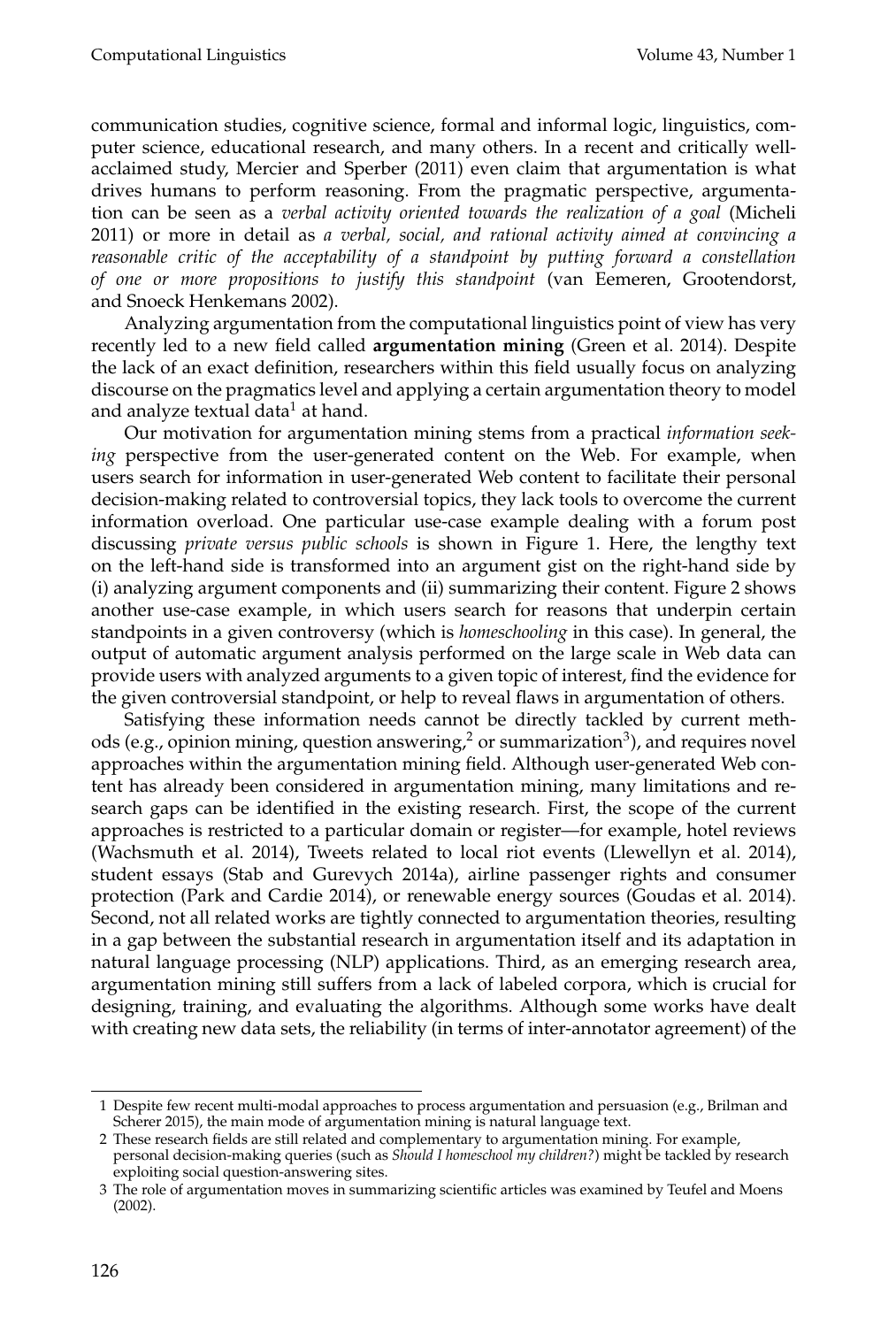# **Original text**

The public schooling system is not as bad as some may think. Some mentioned that those who are educated in the public schools are less educated, well I actually think it would be in the reverse. Student who study in the private sector actually pay a fair amount of fees to do so and I believe that the students actually get let off for a lot more than anyone would in a public school. And its all because of the money. In a private school, a student being expelled or suspended is not just one student out the door, its the rest of that students schooling life fees gone. Whereas in a public school, its just the student gone. I have always gone to public schools and when I finished I got into University. I do not feel disadvantaged at all.

### **Extracted argument gist**

**I claim that** public schools are good **because** students in private schools are only source of money. **I can back-up my argument:** I have always gone to public schools and when I finished I got into University. I do not feel disadvantaged at all. **On the other hand** some mentioned that those who are educated in the public schools are less educated.

### **Figure 1**

Motivation example 1: Extracting argument gist by means of analyzing the argument structure and summarizing the argument components. The **bold** phrases are generated automatically and invoke the component function; Madnani et al. (2012) refers to these organizational elements as *shells*. *Doc#4733, forum post, public-private schools*.

#### **Reasons for homeschooling**

• Schools provide a totally unstimulating environment.

• Lesson plans (and the national curriculum) are the death of real education.

• Evidence including our own suggests strongly that this kind of education prepares children to enter further and higher education, or the workforce - and offers them the freedom to learn in the ways that suit them best.

• We teach our children how to learn, not merely how to pass tests.

#### **Figure 2**

Motivation example 2: Extracting evidence for a certain standpoint with respect to a given controversial topic. All statements are taken from the corpus introduced in this article.

annotated resources is often unknown (Feng and Hirst 2011; Mochales and Moens 2011; Walton 2012; Villalba and Saint-Dizier 2012; Florou et al. 2013).

Annotating and automatically analyzing arguments in unconstrained usergenerated Web discourse represent challenging tasks. So far, the research in argumentation mining "has been conducted on domains like news articles, parliamentary records and legal documents, where the documents contain well-formed explicit arguments, i.e., propositions with supporting reasons and evidence present in the text" (Park and Cardie 2014, page 29). Boltužić and Šnajder (2014, page 50) point out that "unlike in debates or other more formal argumentation sources, the arguments provided by the users, if any, are less formal, ambiguous, vague, implicit, or often simply poorly worded." Another challenge stems from the different nature of argumentation theories and computational linguistics. Whereas computational linguistics is mainly descriptive, the empirical research that is carried out in argumentation theories does not constitute a test of the theoretical model that is favored, because the model of argumentation is a *normative* instrument for assessing the argumentation (van Eemeren et al. 2014, page 11).

#### **Reasons against homeschooling**

- Keeping your kids away from knowledge that you don't like is a moral crime.
- Religious zealotry is no excuse for raising a kid devoid of a proper education.
- Consciously depriving a child of an adequate education solely because "father knows best," or thinks he does, is tantamount to child abuse.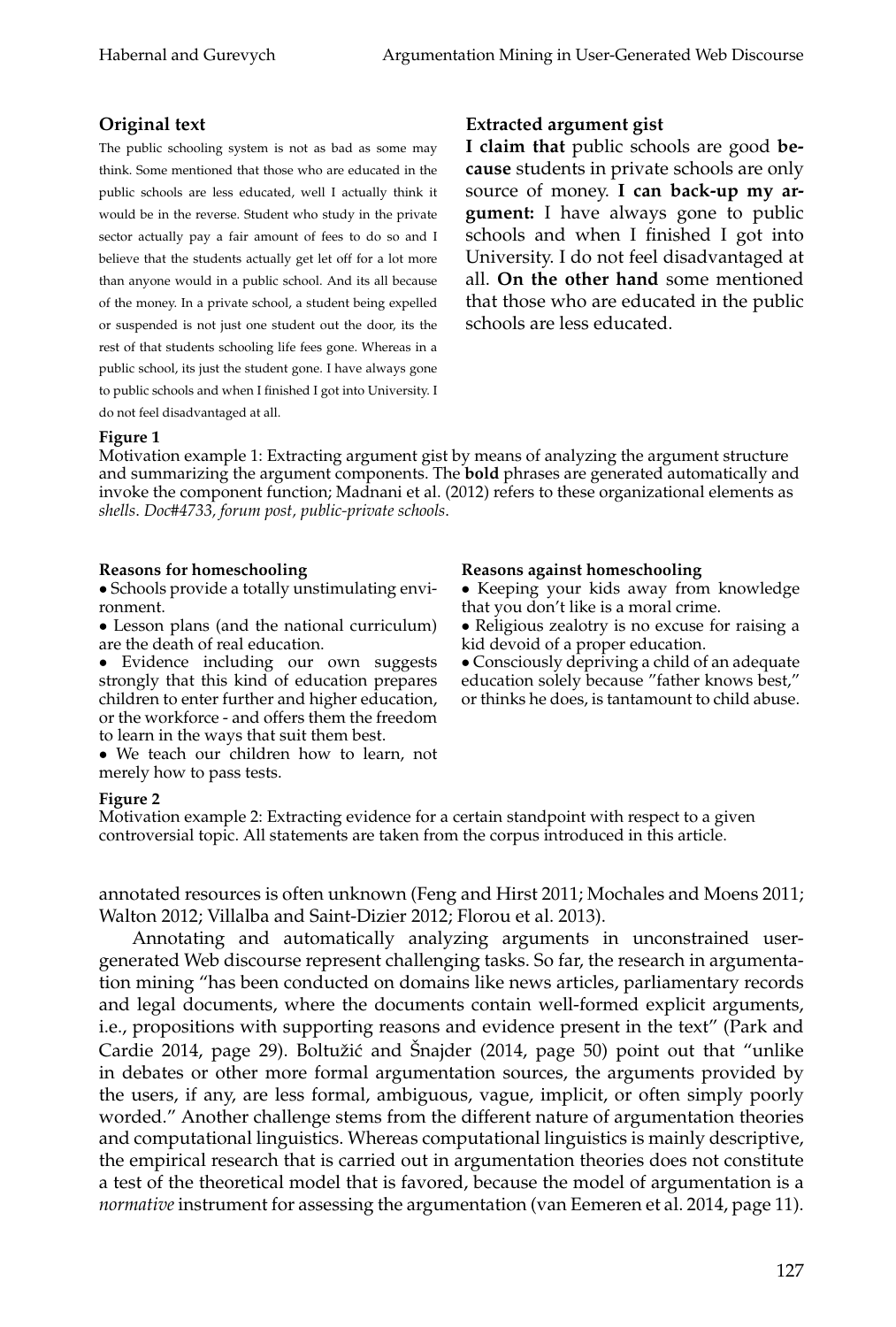So far, no fully fledged descriptive argumentation theory based on empirical research has been developed, thus the feasibility of adapting argumentation models to the Web discourse represents an open issue.

These challenges can be formulated into the following research questions:

- Can we adapt models from argumentation theories that have been usually lacking empirical evidence on large real-world corpora for modeling argumentation in user-generated Web content?
- What are the desired properties of the argumentation model and is there a trade-off between model complexity and annotation reliability?
- What phenomena are typical of argumentation on the Web, how should we approach their modeling, and what challenges do they pose?
- What is the impact of different controversial topics and are there differences in argumentation between various registers?
- What computational approaches can be used to analyze arguments on the Web?

In this article, we push the boundaries of the argumentation mining field by focusing on several novel aspects. We tackle these research questions as well as the previously discussed challenges and issues. First, we target user-generated Web discourse from several domains across various registers to examine how argumentation is communicated in different contexts. Second, we bridge the gap between argumentation theories and argumentation mining by selecting the argumentation model based on research into argumentation theories and related fields in communication studies or psychology. In particular, we adapt normative models from argumentation theory to perform empirical research in NLP and support our application of argumentation theories with an in-depth reliability study. Finally, we use state-of-the-art NLP techniques in order to build robust computational models for analyzing arguments that are capable of dealing with a variety of genres on the Web.<sup>4</sup>

# **1.1 Our Contributions**

We create a **new corpus** which is, to the best of our knowledge, the largest corpus that has been annotated within the argumentation mining field to date. We choose several target domains from educational controversies, such as *homeschooling*, *single-sex education*, and *mainstreaming*. <sup>5</sup> A novel aspect of the corpus is its coverage of different registers of **user-generated Web content**, such as comments on articles, discussion forum posts, blog posts, as well as professional newswire articles.

Because the data come from a variety of sources and no assumptions about their actual content with respect to argumentation can be drawn, we conduct two extensive

<sup>4</sup> We used the data set and core methods from this article in our subsequent publication (Habernal and Gurevych 2015). The main difference is that this article focuses mainly on corpus annotation, analysis, and argumentation on Web data in general, whereas in Habernal and Gurevych (2015) we explored whether methods for recognizing argument components benefit from using semi-supervised features obtained from noisy debate portals.

<sup>5</sup> Controversial educational topics attract a wide range of participants, such as parents, journalists, education experts, policy makers, and students, which contributes to the linguistic breadth of the discourse.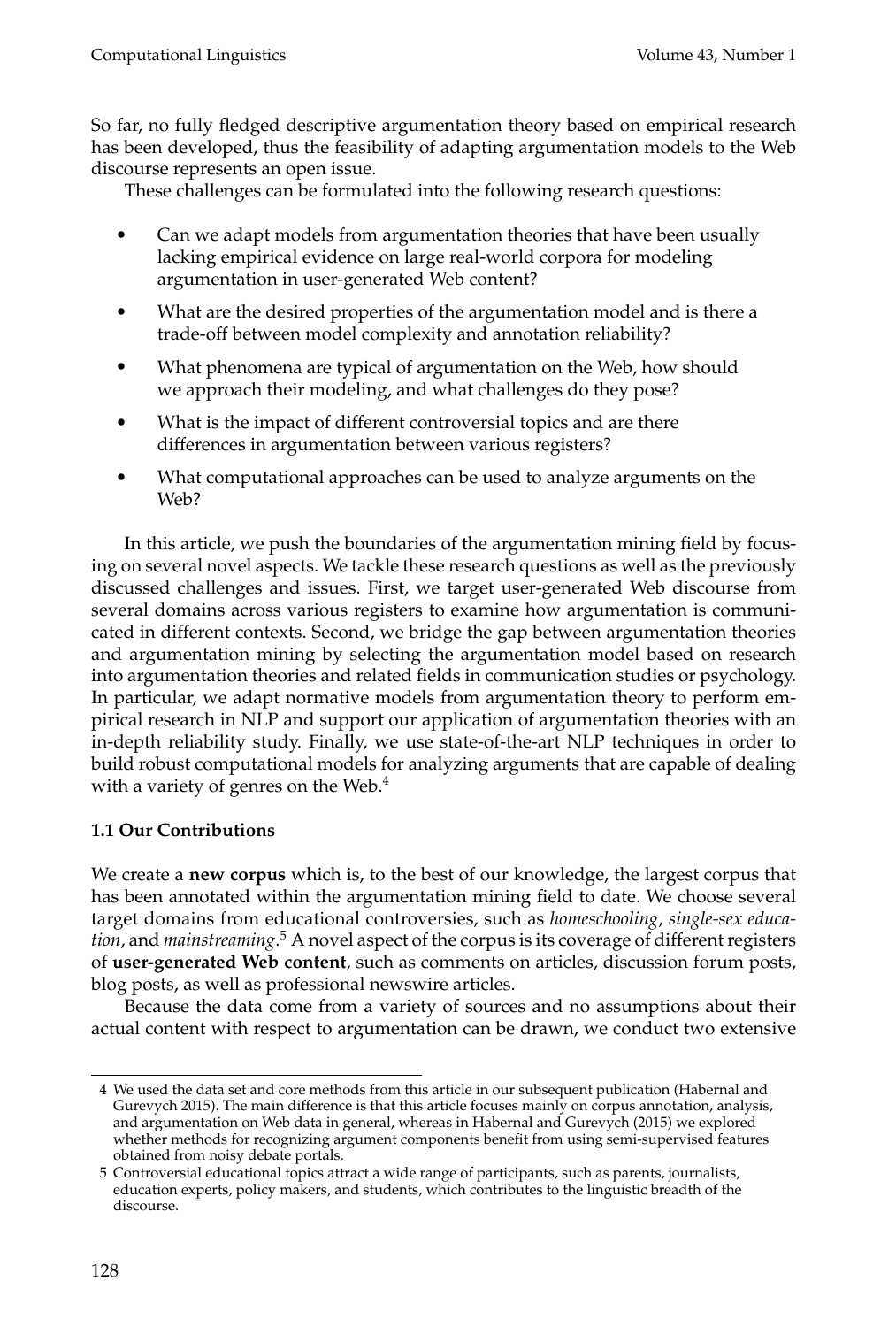**annotation studies**. In the first study, we tackle the problem of relatively high "noise" in the retrieved data. In particular, not all of the documents are related to the given topics in a way that makes them candidates for further deep analysis of argumentation (this study results into 990 annotated documents). In the second study, we discuss the selection of an appropriate argumentation model based on evidence in argumentation research and propose a model that is suitable for analyzing micro-level argumentation in user-generated Web content. Using this model, we annotate 340 documents (approx. 90,000 tokens), reaching substantial inter-annotator agreement. We provide a hand analysis of all the phenomena typical to argumentation that are prevalent in our data. These findings may also serve as empirical evidence to issues that are at the forefront of current argumentation research.

From the computational perspective, we experiment on the annotated data using various machine learning methods in order to extract argument structure from documents. We propose several novel **feature sets** and identify configurations that run best in in-domain and cross-domain scenarios. To foster research in the community, we provide the annotated data as well as all the experimental software under free license.<sup>6</sup>

The rest of the article is structured as follows. First, we provide an essential background in argumentation theory in Section 2. Section 3 surveys related work in several areas. Then we introduce the data set and two annotation studies in Section 4. Section 5 presents our experimental work and discusses the results and errors, and Section 6 concludes this article.

# **2. Theoretical Background**

Let us first present some definitions of the term **argumentation** itself. Ketcham (1917, page 3) defines argumentation as *the art of persuading others to think or act in a definite way. It includes all writing and speaking which is persuasive in form.* According to MacEwan (1898), *argumentation is the process of proving or disproving a proposition. Its purpose is to induce a new belief, to establish truth or combat error in the mind of another.* Freeley and Steinberg (2008, page 2) narrow the scope of argumentation to *reason giving in communicative situations by people whose purpose is the justification of acts, beliefs, attitudes, and values.* Although these definitions vary, the purpose of argumentation remains the same—to persuade others.

We would like to stress that our perception of argumentation goes beyond somehow limited *giving reasons* (Freeley and Steinberg 2008; Damer 2013). Rather, we see the goal of argumentation as to persuade (Ketcham 1917; Mercier and Sperber 2011; Nettel and Roque 2011). **Persuasion** can be defined as *a successful intentional effort at influencing another's mental state through communication in a circumstance in which the persuadee has some measure of freedom* (O'Keefe 2002, page 5); although, as O'Keefe (2011) points out, there is no correct or universally endorsed definition of either "persuasion" or "argumentation." However, broader understanding of argumentation as a *means* of persuasion allows us to take into account not only reasoned discourse but also nonreasoned mechanisms of influence, such as emotional appeals (Blair 2011).

Having an **argument** as a product within the argumentation process, we should now define it. One typical definition is that *an argument is a claim supported by reasons* (Schiappa and Nordin 2013, page 6). The term **claim** has been used since the 1950's, introduced by Toulmin (1958)—and in argumentation theory it is a synonym for

<sup>6</sup> https://www.ukp.tu-darmstadt.de/data/argumentation-mining/.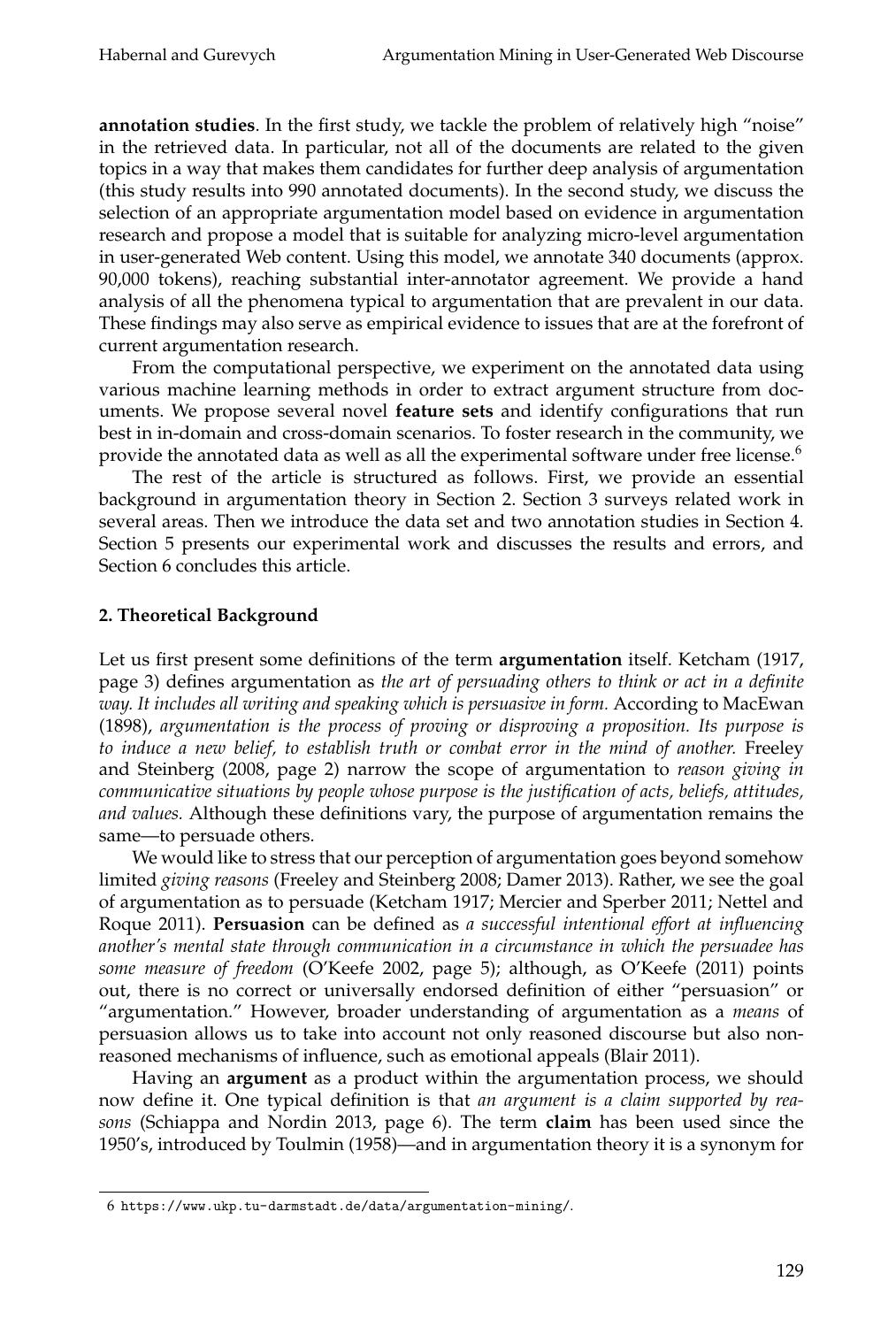*standpoint* or *point of view*. It refers to what is at issue in the sense of what is being argued about. The presence of a standpoint is thus crucial for argumentation analysis. However, the claim as well as other parts of the argument might be implicit; this is known as **enthymematic argumentation**, which is rather usual in ordinary argumentative discourse (Amossy 2009).

One fundamental problem with the definition and formal description of arguments and argumentation is that there is no agreement even among argumentation theorists. As van Eemeren et al. (2014, page 29) admit in their very recent and exhaustive survey of the field, "as yet, there is no unitary theory of argumentation that encompasses the logical, dialectical, and rhetorical dimensions of argumentation and is universally accepted. The current state of the art in argumentation theory is characterized by the coexistence of a variety of theoretical perspectives and approaches, which differ considerably from each other in conceptualization, scope, and theoretical refinement."

# **2.1 Argumentation Models**

Despite the missing consensus on the ultimate argumentation theory, various argumentation models have been proposed that capture argumentation on different levels. Argumentation models abstract from the language level to a concept level that stresses the links between the different components of an argument or how arguments relate to each other (Prakken and Vreeswijk 2002). Bentahar, Moulin, and Belanger (2010) ´ propose a taxonomy of argumentation models that is horizontally divided into three categories: **micro-level** models, **macro-level** models, and **rhetorical** models.

In this article, we deal with argumentation on the **micro-level** (also called argumentation as a product or monological models). Micro-level argumentation focuses on the structure of a single argument. By contrast, **macro-level** models (also called *dialogical* models) and **rhetorical** models highlight the process of argumentation in a dialogue (Bentahar, Moulin, and Bélanger 2010, page 215). In other words, we examine the structure of a single argument produced by a single author in terms of its components, not the relations that can exist among arguments and their authors in time. A detailed discussion of these different perspectives can be found in Blair (2004), Johnson (2000), Reed and Walton (2003), Micheli (2011), O'Keefe (1982), and Rapanta, Garcia-Mila, and Gilabert (2013).<sup>7</sup>

# **2.2 Dimensions of Argument**

The models mentioned here focus basically only on one dimension of the argument, namely, the logos dimension. According to the classical Aristotelian theory (Aristotle and Kennedy [translator] 1991), argument can exist in three dimensions, which are logos, pathos, and ethos. The **logos** dimension represents a proof by reason, an attempt to persuade by establishing a logical argument. For example, syllogism belongs to this argumentation dimension (Amossy 2009; Rapp and Wagner 2012). The **pathos** dimension makes use of appealing to emotions of the receiver and impacts its

<sup>7</sup> There are, however, some argumentation theorists who disagree with this distinction and consider argumentation purely as dialogical. Freeman (2011) sees the argument as a process that is implicitly present even if the argumentation is a written text, which others treat as argument as product. For a deep discussion of opposing views on the dialectical nature of argumentation, we would point to Freeman (2011, page 53), Finocchiaro (2005), or to the pragma-dialectical approach by van Eemeren and Grootendorst (1984).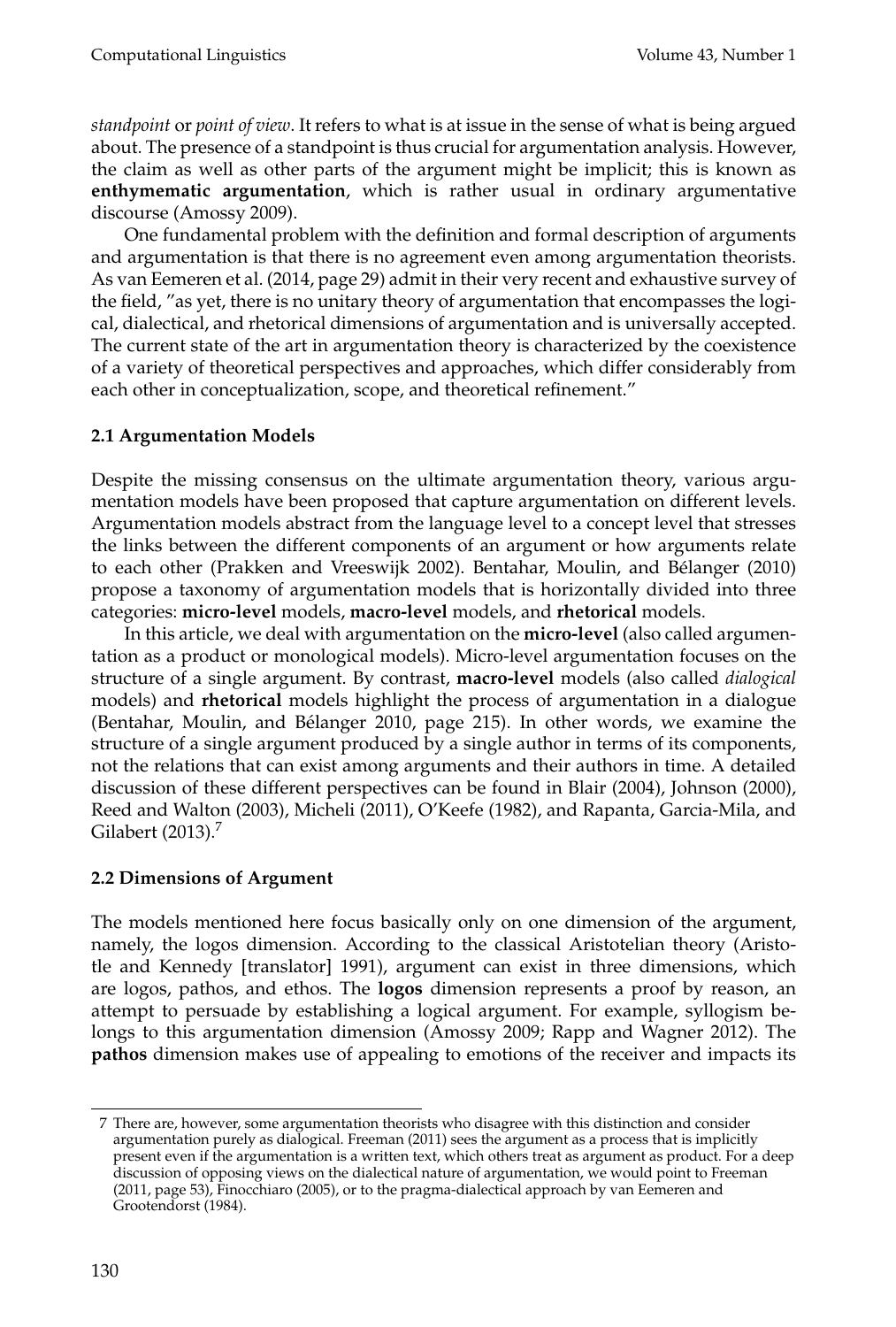cognition (Micheli 2008). The **ethos** dimension of argument relies on the credibility of the arguer. This distinction will have practical impact later in Section 4.4, which deals with argumentation on the Web.

# **2.3 Original Toulmin Model**

We conclude the theoretical section by presenting one (micro-level) argumentation model in detail: a widely used conceptual model of argumentation introduced by Toulmin (1958), which we will henceforth denote as **Toulmin original model**. <sup>8</sup> This model will play an important role later in the annotation studies (Section 4.4) and experimental work (Section 5.1). The model consists of six parts, referred to as **argument components**, where each component plays a distinct role.

- **Claim** is an assertion put forward publicly for general acceptance (Toulmin, Rieke, and Janik 1984, page 29) or the conclusion we seek to establish by our arguments (Freeley and Steinberg 2008, page 153).
- **Data (Grounds)** This is the evidence to establish the foundation of the claim (Schiappa and Nordin 2013) or, as simply put by Toulmin, "the data represent what we have to go on" (Toulmin 2003, page 90). The name of this concept was later changed to *grounds* in Toulmin, Rieke, and Janik (1984).

**Warrant** The role of *warrant* is to justify a logical inference from the *grounds* to the *claim*.

- **Backing** is a set of information that stands behind the *warrant*. It assures its trustworthiness.
- **Qualifier** limits the degree of certainty under which the argument should be accepted. It is the degree of force that the *grounds* confer on the *claim* in virtue of the *warrant* (Toulmin 2003, page 93).
- **Rebuttal** presents a situation in which the *claim* might be defeated.

A schema of Toulmin's original model is shown in Figure 3. The lines and arrows symbolize implicit relations between the components. An example of an argument rendered using Toulmin's scheme can be seen in Figure 4.

We believe that this theoretical overview should provide sufficient background for the argumentation mining research covered in this article; for further references, we recommend, for example, van Eemeren et al. (2014).

# **3. Related Work in Computational Linguistics**

We structure the related work into three sub-categories, namely, *argumentation mining*, *stance detection*, and *persuasion and on-line dialogs*, as these areas are closest to this article's focus. For a recent overview of general discourse analysis see (Webber, Egg, and Kordoni 2012). Apart from these, research on computer-supported argumentation has been also very active; see, for example, Scheuer et al. (2010) for a survey of various models and argumentation formalisms from the educational perspective or Schneider, Groza, and Passant (2013), who examine argumentation in the Semantic Web.

<sup>8</sup> Henceforth, we will refer to the updated edition of Toulmin (1958), namely, Toulmin (2003).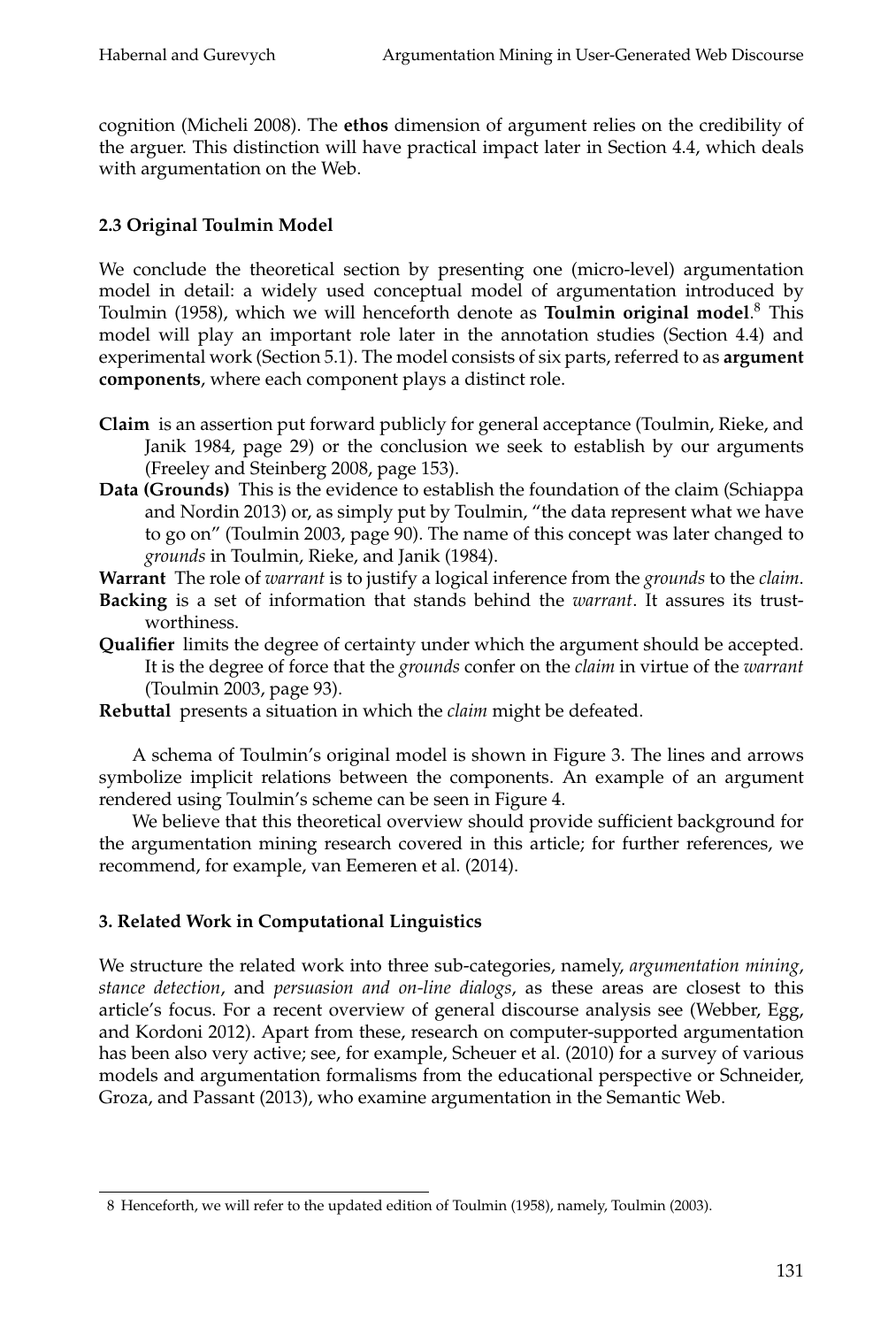#### **Data** <del>— <sup>3</sup> Qualifier —></del> Claim **Backing** So Since **Warrant Rebuttal** Unless On account of

### **Figure 3**

Original Toulmin's model of argument.

[Harry was born in Bermuda.]<sub>Data</sub> **Since** [A man born in Bermuda will generally be a British subject.]Warrant **On account of** [The following statuses and other legal provisions: (...)]<sub>Backing</sub> So, [presumably]<sub>Qualifier</sub> Unless [Both his parents were aliens]<sub>Rebuttal</sub> [Harry is a British subject.  $]_{\text{Claim}}$ 

## **Figure 4**

Example of an argument using Toulmin's model (Toulmin 2003).

# **3.1 Argumentation Mining**

The argumentation mining field has been evolving very rapidly in recent years, resulting in several workshops co-located with major NLP conferences. We first present related work with a focus on annotations and then review experiments with classifying argument components, schemes, or relations.

*3.1.1 Annotation Studies.* One of the first papers dealing with annotating argumentative discourse was Argumentative Zoning for scientific publications (Teufel, Carletta, and Moens 1999). Later, Teufel, Siddharthan, and Batchelor (2009) extended the original seven categories to 15 and annotated 39 articles from two domains, where each sentence is assigned a category. The obtained Fleiss' κ were 0.71 and 0.65. In their approach, they tried to deliberately ignore the domain knowledge and rely only on general, rhetorical, and logical aspects of the annotated texts. In contrast to our work, argumentative zoning is specific to scientific publications and has been developed solely for that task.

Reed and Rowe (2004) presented *Araucaria*, a tool for argumentation diagramming that supports both convergent and linked arguments, missing premises (enthymemes), and refutations. They also released the *AracuariaDB* corpus, which has later been used for experiments in the argumentation mining field. However, the creation of the data set in terms of annotation guidelines and reliability is not reported—these limitations, as well as its rather small size, have been noted (Feng and Hirst 2011).

Biran and Rambow (2011) identified justifications for subjective claims in blog threads and Wikipedia talk pages. The data were annotated, with claims and their justifications reaching  $\kappa = 0.69$ , but a detailed description of the annotation approach was missing.

Schneider et al. (2013) annotated Wikipedia talk pages about deletion using 17 Walton's schemes (Walton 2007), reaching a moderate agreement (Cohen's  $\kappa = 0.48$ ) and concluded that their analysis technique can be reused, although "it is intensive and difficult to apply."

Stab and Gurevych (2014a) annotated 90 argumentative essays (about 30k tokens), annotating claims, major claims, and premises and their relations (support, attack). They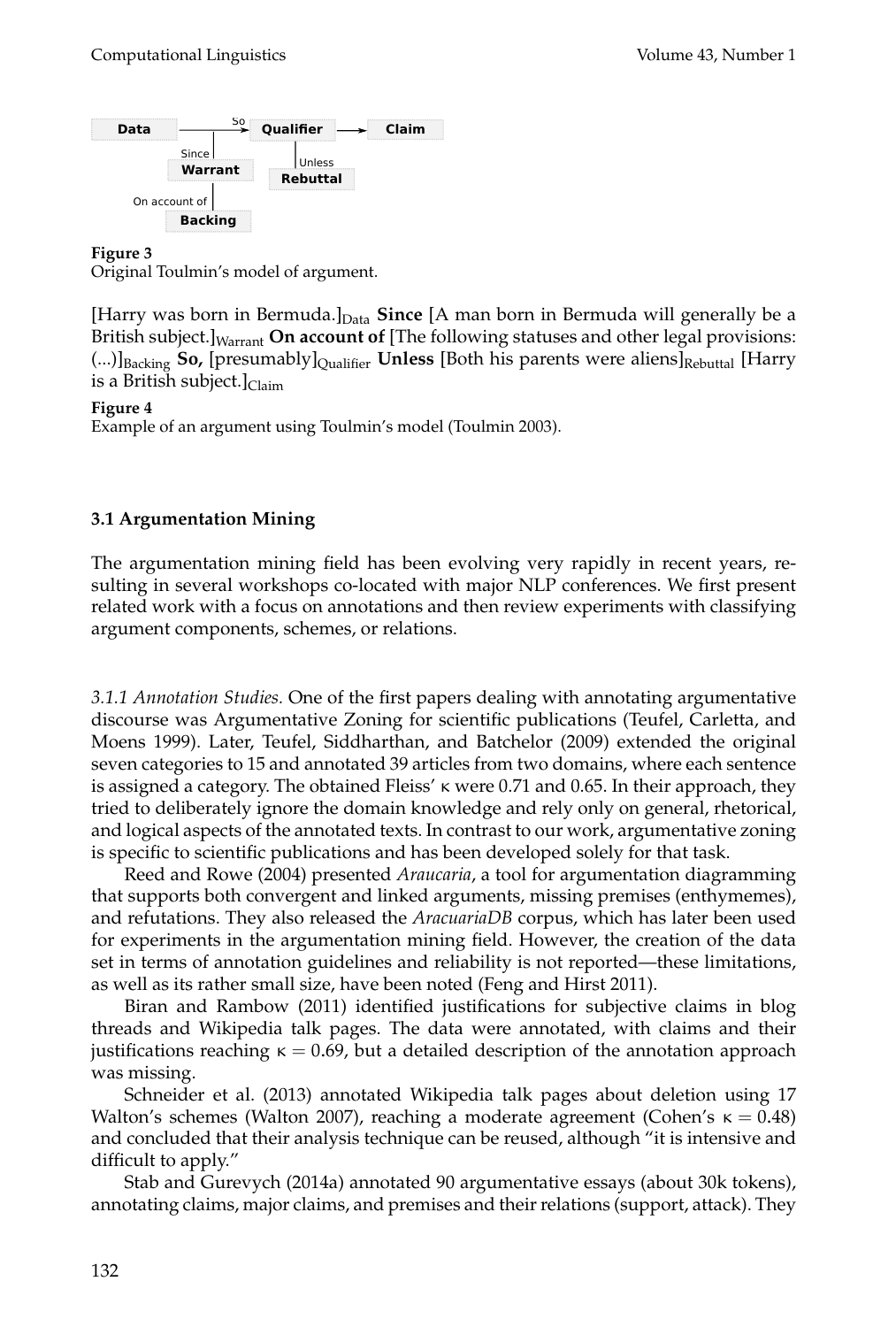reached Krippendorff's  $\alpha_U = 0.72$  for argument components and Krippendorff's  $\alpha =$ 0.81 for relations between components.

Rosenthal and McKeown (2012) annotated sentences that are opinionated claims, in which the author expresses a belief that should be adopted by others. Two annotators labeled sentences as claims without any context and achieved Cohen's  $\kappa = 0.50$ (2,000 sentences from LiveJournal) and 0.56 (2,000 sentences from Wikipedia).

Aharoni et al. (2014) performed an annotation study in order to find contextdependent claims and three types of context-dependent evidence in Wikipedia that were related to 33 controversial topics. The claim and evidence were annotated in 104 articles. The average Cohen's κ between a group of 20 expert annotators was 0.40. Compared with our work, the linguistic properties of Wikipedia are qualitatively different from other user-generated content, such as blogs or user comments (Ferschke 2014).

Wacholder et al. (2014) annotated "argument discourse units" in blog posts and criticized the Krippendorff's  $\alpha_U$  measure. They proposed a new inter-annotator metric by taking the most overlapping part of one annotation as the "core" and all annotations as a "cluster." The data were extended by Ghosh et al. (2014), who annotated "targets" and "callouts" on the top of the units.

Park and Cardie (2014) annotated about 10k sentences from 1,047 documents into four types of argument propositions with Cohen's  $\kappa = 0.73$  on 30% of the data set. Only 7% of the sentences were found to be non-argumentative.

Faulkner (2014) used Amazon Mechanical Turk to annotate 8,179 sentences from student essays. Three annotators decided whether the given sentence offered reasons for or against the main prompt of the essay (or no reason at all; 66% of the sentences were found to be neutral and easy to identify). The achieved Cohen's κ was 0.70.

The research has also been active on non-English data sets. Goudas et al. (2014) focused on user-generated Greek texts. They selected 204 documents and manually annotated sentences that contained an argument (760 out of 16,000). They distinguished claims and premises, but the claims were always implicit. However, the annotation agreement was not reported; neither was the number of annotators or the guidelines. A study on annotation of arguments was conducted by Peldszus and Stede (2013b), who evaluate agreement among 26 "naive" annotators (annotators with very little training). They manually constructed 23 German short texts, each of them containing exactly one central claim, two premises, and one objection (rebuttal or undercut), and analyzed annotator agreement on this artificial data set. Peldszus (2014) later achieved higher inter-rater agreement with expert annotators on an extended version of the same data. Kluge (2014b) built a corpus of argumentative German Web documents, containing 79 documents from seven educational topics, which were annotated by three annotators according to the claim-premise argumentation model. The corpus comprises 70,000 tokens and the inter-annotator agreement was 0.40 (Krippendorff's  $\alpha_U$ ). Houy et al. (2013) targeted argumentation mining of German legal cases.

Table 1 gives an overview of annotation studies with their respective argumentation model, domain, size, and agreement. It also contains other studies outside of computational linguistics and a few proposals and position papers.

*3.1.2 Argument Analysis.* Arguments in the legal domain were targeted in Mochales and Moens (2011). Using argumentation formalism inspired by Walton (2012), they used a multinomial naive Bayes classifier and maximum entropy model for classifying argumentative sentences on the *AraucariaDB* corpus (Reed and Rowe 2004). The same test data set was used by Feng and Hirst (2011), who utilized the C4.5 decision classifier. Rooney, Wang, and Browne (2012) investigated the use of convolution kernel methods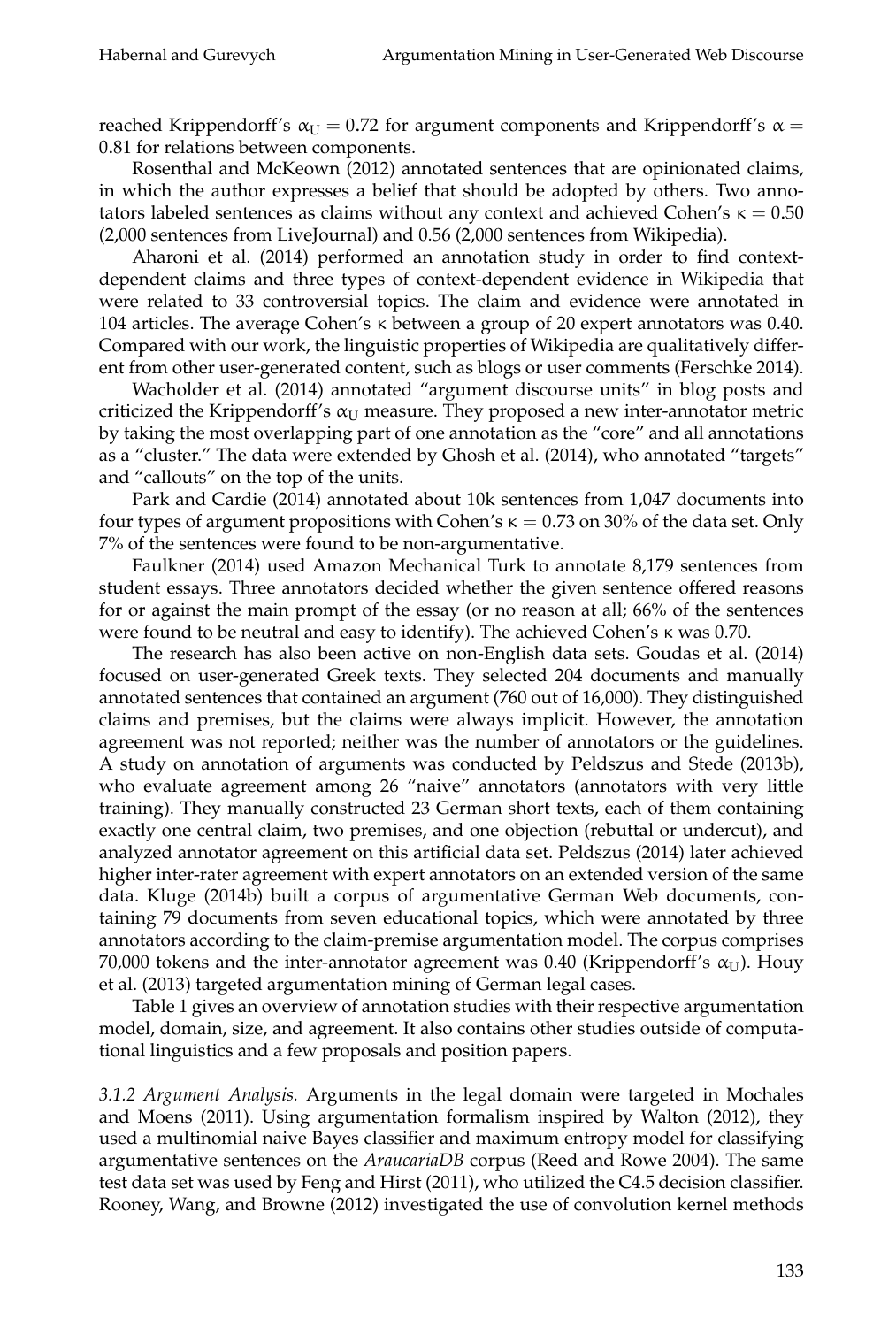# **Table 1**

Previous works on annotating argumentation. IAA = Inter-annotator agreement; N/A = not applicable.

| Source                                | Arg. Model                                             | Domain                                                                              | <b>Size</b>                                                                                        | <b>IAA</b>                                            |
|---------------------------------------|--------------------------------------------------------|-------------------------------------------------------------------------------------|----------------------------------------------------------------------------------------------------|-------------------------------------------------------|
| Newman and<br>Marshall (1991)         | Toulmin (1958)                                         | legal domain (People<br>vs. Carney, U.S.<br>Supreme Court)                          | qualitative                                                                                        | N/A                                                   |
| Bal and Dizier<br>(2010)              | proprietary                                            | socio-political news-<br>paper editorials                                           | 56 documents                                                                                       | Cohen's $\kappa$<br>(0.80)                            |
| Feng and Hirst<br>(2011)              | Walton, Reed, and<br>Macagno (2008)<br>(top 5 schemes) | legal domain<br>(AracuariaDB corpus,<br>61% subset annotated<br>with Walton scheme) | $\approx$ 400 arguments                                                                            | not reported<br>claimed to be small                   |
| Biran and Rambow<br>(2011)            | proprietary                                            | Wikipedia Talk pages,<br>blogs                                                      | $309 + 118$                                                                                        | Cohen's $\kappa$<br>(0.69)                            |
| Georgila et al.<br>(2011)             | proprietary                                            | general discussions<br>(negotiations between<br>florists)                           | 21 dialogs                                                                                         | Krippendorff's $\alpha$<br>$(0.37 - 0.56)$            |
| Mochales and<br>Moens (2011)          | Claim-Premise based<br>on Freeman (1991)               | legal domain<br>(AracuariaDB corpus,<br>European Human<br>Rights Council)           | 641 documents w/<br>641 arguments<br>(AracuariaDB)<br>$67$ documents w/<br>257 arguments<br>(EHRC) | not reported                                          |
| <b>Walton</b> (2012)                  | Walton, Reed, and<br>Macagno (2008)<br>(14 schemes)    | political argumentation                                                             | 256 arguments                                                                                      | not reported                                          |
| Rosenthal and<br>McKeown (2012)       | opinionated claim,<br>sentence level                   | blog posts, Wikipedia<br>discussions                                                | 4000 sentences                                                                                     | Cohen's $\kappa$<br>$(0.50 - 0.57)$                   |
| Conrad, Wiebe,<br>and Hwa (2012)      | proprietary<br>(spans of arguing<br>subjectivity)      | editorials and blog post<br>about ObamaCare                                         | 84 documents                                                                                       | Cohen's K<br>(0.68)<br>on 10 documents                |
| Schneider and<br>Wyner (2012)         | proprietary,<br>argumentation<br>schemes               | camera reviews                                                                      | N/A<br>(proposal/position<br>paper)                                                                | N/A                                                   |
| Schneider, Davis,<br>and Wyner (2012) | Dung $(1995) +$ Walton,<br>Reed, and Macagno<br>(2008) | unspecified social<br>media                                                         | N/A<br>(proposal/position<br>paper)                                                                | N/A                                                   |
| Villalba and Saint-<br>Dizier (2012)  | proprietary, RST                                       | hotel reviews, hi-fi<br>products, political<br>campaign                             | 50 documents                                                                                       | not reported                                          |
| Peldszus and Stede<br>(2013a)         | Freeman $(1991) + RST$                                 | Potsdam Commentary<br>Corpus                                                        | N/A<br>(proposal/position<br>paper)                                                                | N/A                                                   |
| Florou et al. (2013)                  | none                                                   | public policy making                                                                | 69 argumentative<br>segments / 322<br>non-argumentative<br>segments                                | not reported                                          |
| Peldszus and Stede<br>(2013b)         | based on Freeman<br>(1991)                             | not reported, artificial<br>documents created for<br>the study                      | 23<br>short<br>docu-<br>ments                                                                      | Fleiss' K<br>multiple results                         |
| Sergeant (2013)                       | N/A                                                    | Car Review Corpus<br>(CRC)                                                          | N/A<br>(proposal/position<br>paper)                                                                | N/A                                                   |
| Wachsmuth et al.<br>(2014)            | none                                                   | hotel reviews                                                                       | 2100 reviews                                                                                       | Fleiss' $\kappa$<br>(0.67)                            |
| Procter, Vis, and<br>Voss (2013)      | proprietary<br>(Claim, Counter-claim)                  | <b>Riot Twitter Corpus</b>                                                          | 7729 tweets under<br>'Rumors' category                                                             | percentage agreement<br>$(89\% - 96\%)$               |
| Stab and Gurevych<br>(2014a)          | Claim-Premise based<br>on Freeman (1991)               | student essays                                                                      | 90 documents                                                                                       | Kripp. $\alpha_{II}$ (0.72)<br>Kripp. $\alpha$ (0.81) |
| Aharoni et al.<br>(2014)              | proprietary (claims,<br>evidence)                      | Wikipedia                                                                           | 104 documents                                                                                      | Cohen's $\kappa$<br>(0.40)                            |
| Park and Cardie<br>(2014)             | proprietary (argument<br>propositions)                 | policy making<br>(passenger rights and<br>consumer protection)                      | 1047 documents                                                                                     | Cohen's K<br>(0.73)                                   |
| Goudas et al. (2014)                  | proprietary (premises)                                 | social media                                                                        | 204 documents                                                                                      | not reported                                          |
| Faulkner (2014)                       | none ("supporting<br>argument")                        | student essays                                                                      | 8176 sentences                                                                                     | Cohen's $\kappa$<br>(0.70)                            |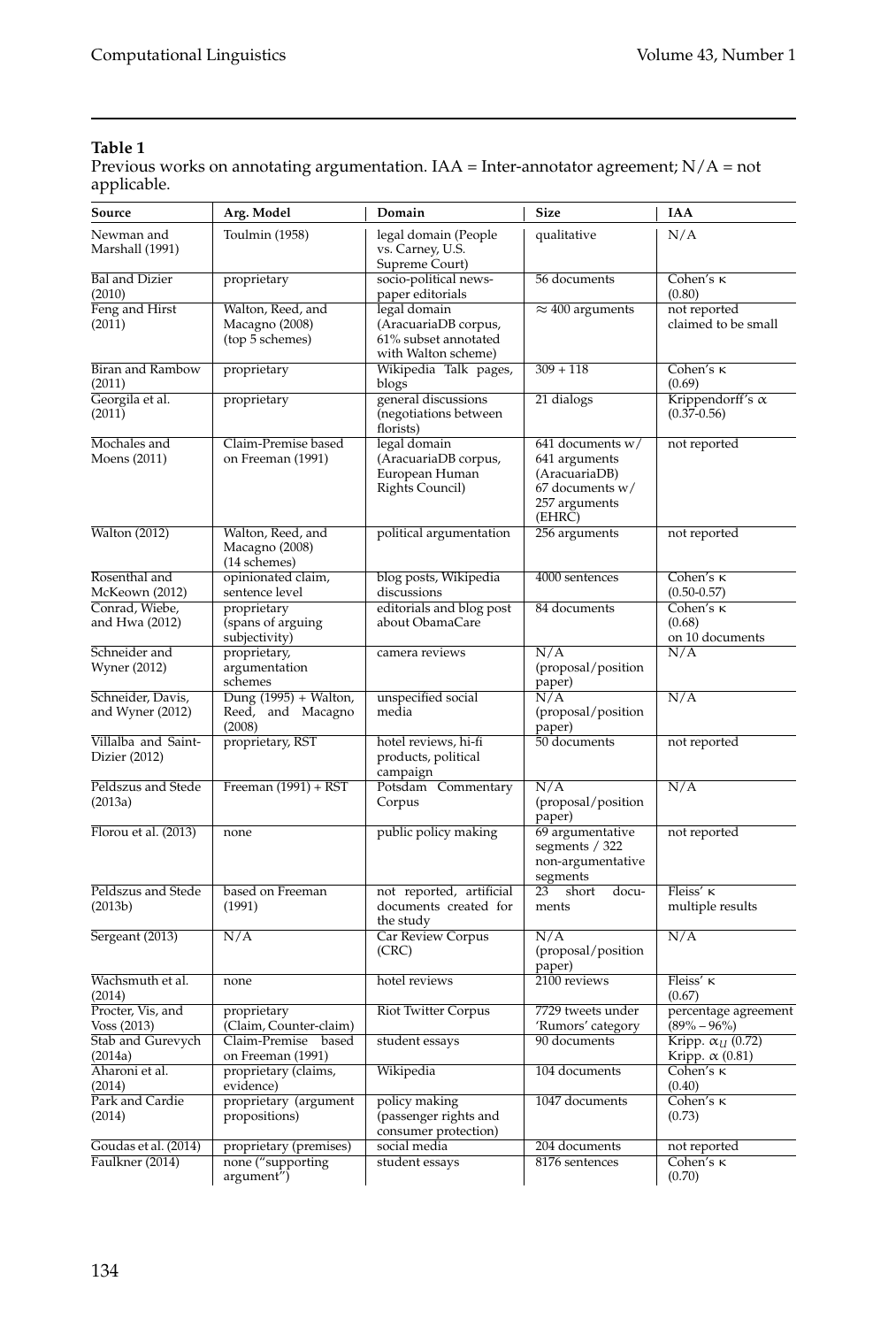for classifying whether a sentence belongs to an argumentative element or not, using the same corpus.

Stab and Gurevych (2014b) classified sentences to four categories (none, major claim, claim, premise) using their previously annotated corpus (Stab and Gurevych 2014a) and reached a 0.72 macro-*F*<sup>1</sup> score. In contrast to our work, their documents are expected to comply with a certain structure of argumentative essays and are assumed to always contain argumentation.

Biran and Rambow (2011) identified justifications on the sentence level using a naive Bayes classifier over a feature set based on statistics from the RST Treebank, namely, *n*-grams that were manually processed by deleting *n*-grams that "seemed irrelevant, ambiguous or domain-specific."

Llewellyn et al. (2014) experimented with classifying tweets into several argumentative categories, namely, claims and counter-claims (with and without evidence) and verification inquiries previously annotated by Procter, Vis, and Voss (2013). They used unigrams, punctuation, and POS as features in three classifiers.

Park and Cardie (2014) classified propositions into three classes (unverifiable, verifiable non-experimental, and verifiable experimental) and ignored nonargumentative texts. Using multi-class support vector machine (SVM) and a wide range of features (*n*-grams, POS, sentiment clue words, tense, person) they achieved  $MaccroF_1 = 0.69$ .

Peldszus (2014) experimented with a rather complex labeling schema of argument segments, but the data were artificially created for the task and manually cleaned (such as removing segments that did not meet the criteria or non-argumentative segments).

In the first step of their two-phase approach, Goudas et al. (2014) sampled the data set to be balanced and identified argumentative sentences with  $F_1 = 0.77$ , using the maximum entropy classifier. For identifying premises, they used BIO encoding of tokens and achieved an  $F_1$  score of 0.42 using conditional random fields (CRFs).

Saint-Dizier (2012) developed a Prolog engine using a lexicon of 1,300 words and a set of 78 hand-crafted rules with the focus on a particular argument structure, "reasons supporting conclusions," in French.

Taking the dialogical perspective, Cabrio and Villata (2012) built upon an argumentation framework proposed by Dung (1995), which models arguments within a graph structure and provides a reasoning mechanism for resolving accepted arguments. For identifying support and attack, they relied on existing research on textual entailment (Dagan et al. 2009), namely, using the off-the-shelf *EDITS* system. The test data were taken from a debate portal *Debatepedia* and covered 19 topics. Evaluation was performed in terms of measuring the acceptance of the "main argument" using the automatically recognized entailments, yielding an *F*<sup>1</sup> score of about 0.75. In contrast to our work, which deals with micro-level argumentation, Dung's model is an abstract framework intended to model dialogical argumentation.

Finding a bridge between existing discourse research and argumentation has been targeted by several researchers. Peldszus and Stede (2013a) surveyed literature on argumentation and proposed utilization of Rhetorical Structure Theory (RST) (Mann and Thompson 1987). They claimed that RST is by its design well-suited for studying argumentative texts, but an empirical evidence has not yet been provided. Penn Discourse Tree Bank (PDTB) (Prasad et al. 2008) relations have been under examination by argumentation mining researchers too. Cabrio, Tonelli, and Villata (2013) examined a connection between five of Walton's schemes and discourse markers in PDTB: however, an empirical evaluation is missing.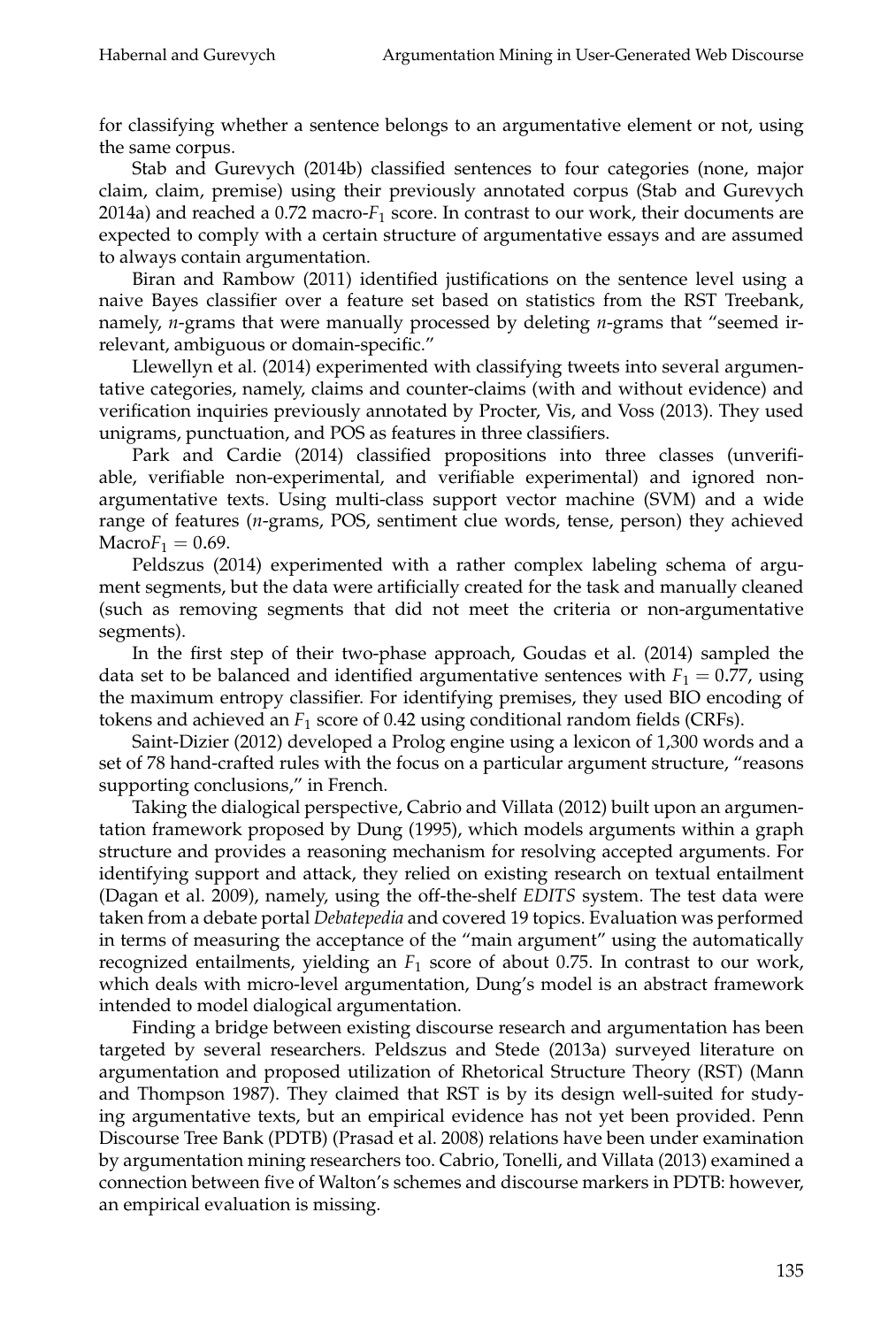### **3.2 Stance Detection**

Research related to argumentation mining also involves **stance detection**. In this case, the whole document (discussion post, article) is assumed to represent the writer's standpoint on the discussed topic. Because the topic is stated as a controversial question, the author is either *for* or *against* it.

Somasundaran and Wiebe (2009) built a computational model for recognizing stances in dual-topic debates about named entities in the electronic products domain by combining preferences learned from the Web data and discourse markers from PDTB (Prasad et al. 2008). Hasan and Ng (2013) determined stance in online ideological debates on four topics using data from createdebate.com, utilizing supervised machine learning and features ranging from *n*-grams to semantic frames. Predicting stance of posts in *Debatepedia* as well as external articles using a probabilistic graphical model was presented in Gottipati et al. (2013). This approach also used sentiment lexicons and Named Entity Recognition as a preprocessing step and achieved accuracy about 0.80 in binary prediction of stances in debate posts.

Recent research has involved joint modeling, taking into account information about the users, the dialog sequences, and others. Hasan and Ng (2012) proposed a machine learning approach to debate stance classification by leveraging contextual information and author's stances towards the topic. Qiu, Yang, and Jiang (2013) introduced a computational debate side model to cluster posts or users by sides for general threaded discussions using a generative graphical model utilizing words from various subjectivity lexicons as well as all adjectives and adverbs in the posts. Qiu and Jiang (2013) proposed a graphical model for viewpoint discovery in discussion threads. Burfoot, Bird, and Baldwin (2011) exploited the informal citation structure in U.S. Congressional floor-debate transcripts and used a collective classification, which outperforms methods that consider documents in isolation.

Some works also utilize argumentation-motivated features. Park, Lee, and Song (2011) dealt with contentious issues in Korean newswire discourse. Although they annotate the documents with "argument frames," the formalism remains unexplained and does not refer to any existing research in argumentation. Walker et al. (2012) incorporated features with some limited aspects of the argument structure, such as cue words signaling rhetorical relations between posts, POS generalized dependencies, and a representation of the parent post (context) to improve stance classification over 14 topics from convinceme.net.

### **3.3 Online Persuasion**

Another stream of research has been devoted to persuasion in online media, which we consider as a more general research topic than argumentation.

Schlosser (2011) investigated persuasiveness of online reviews and concluded that presenting two sides is not always more helpful and can even be less persuasive than presenting one side. Mohammadi et al. (2013) explored persuasiveness of speakers in YouTube videos and concluded that people are perceived more persuasive in video than in audio and text. Miceli, de Rosis, and Poggi (2006) proposed a computational model that attempts to integrate emotional and non-emotional persuasion. In the study of Murphy (2001), persuasiveness was assigned to 21 articles (out of 100 manually preselected) and four of them were later analyzed in detail for comparing the perception of persuasion between experts and students. Bernard, Mercier, and Clément (2012) experimented with children's perception of discourse connectives (namely, with *because*)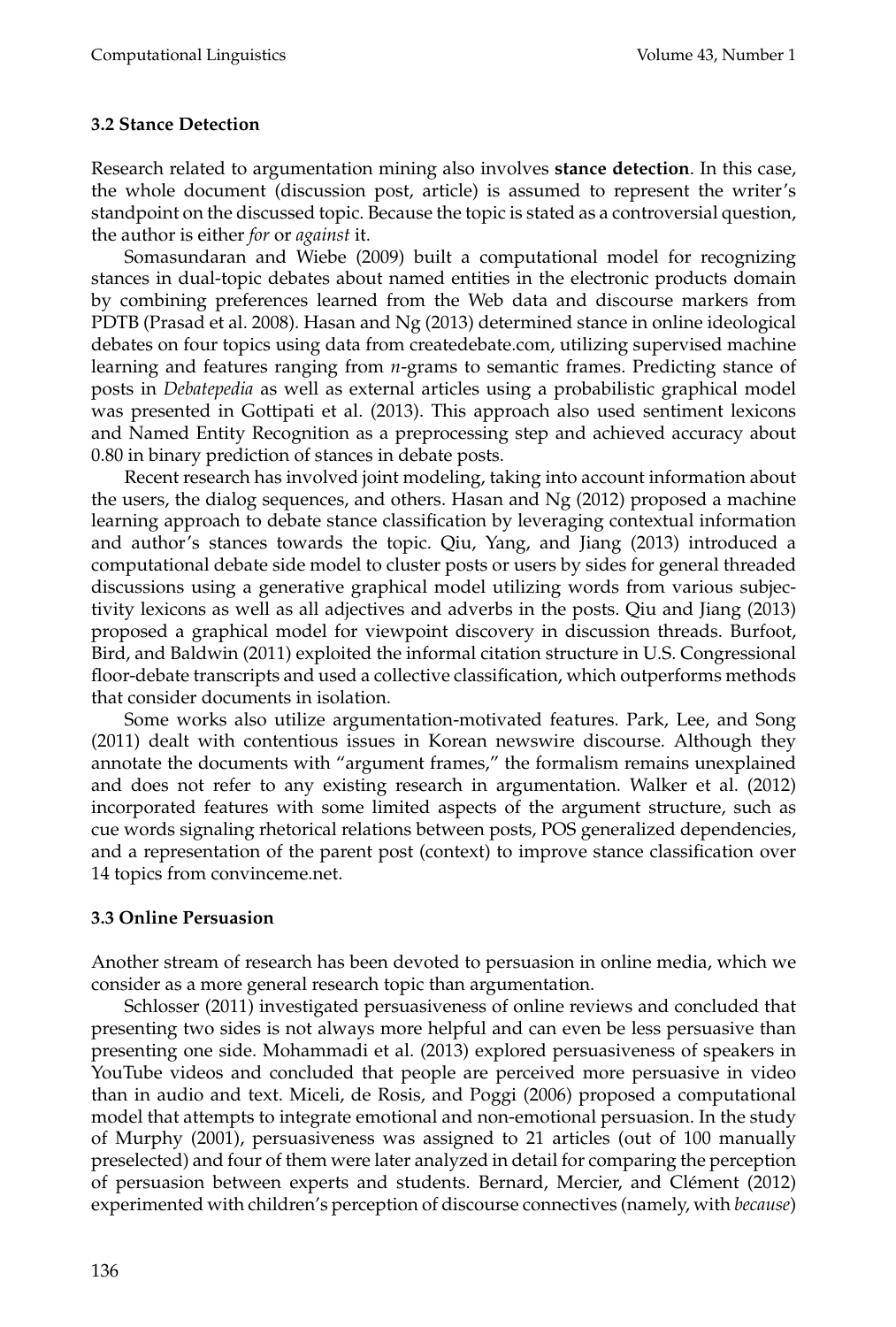to link statements in arguments and found out that 4- and 5-year-olds and adults are sensitive to the connectives. Le (2004) presented a study of persuasive texts and argumentation in newspaper editorials in French.

A coarse-grained view on dialogs in social media was examined by Bracewell, Tomlinson, and Wang (2013), who proposed a set of 15 social acts (such as agreement, disagreement, or supportive behavior) to infer the social goals of dialog participants and presented a semi-supervised model for their classification. Their social act types were inspired by research in psychology and organizational behavior and were motivated by work in dialog understanding. They annotated a corpus in three languages using in-house annotators and achieved  $\kappa$  in the range from 0.13 to 0.53.

Georgila et al. (2011) focused on cross-cultural aspects of persuasion or argumentation dialogs. They developed a novel annotation scheme stemming from different literature sources on negotiation and argumentation as well as from their original analysis of the phenomena. The annotation scheme is claimed to cover three dimensions of an utterance, namely, speech act, topic, and response or reference to a previous utterance. They annotated 21 dialogs and reached Krippendorff's  $\alpha$  between 0.38 and 0.57.

*Summary of Related Work Section.* Given the broad landscape of various approaches to argument analysis and persuasion studies presented in this section, we would like to stress some novel aspects of the current article. First, we aim to adapt a model of argument based on research by argumentation scholars, both theoretical and empirical. We pose several pragmatical constraints, such as register independence (generalization over several registers). Second, our emphasis is on reliable annotations and sufficient data size (about 90k tokens). Third, we deal with fairly unrestricted Web-based sources, so additional steps of distinguishing whether the texts are argumentative are required. Argumentation mining has been a rapidly evolving field with several major venues in 2015. We encourage readers to consult an upcoming survey article by Lippi and Torroni (2016) or the proceedings of the Second Argumentation Mining workshop (Cardie 2015) to keep up with recent developments. However, to the best of our knowledge, the main findings of this article have not yet been made obsolete by any related work.

### **4. Annotation Studies and Corpus Creation**

This section describes the process of data selection, annotation, curation, and evaluation with the goal of creating a new corpus suitable for argumentation mining research in the area of computational linguistics. As argumentation mining is an evolving discipline without established and widely accepted annotation schemes, procedures, and evaluation, we want to keep this overview detailed to ensure full reproducibility of our approach. Given the wide range of perspectives on argumentation itself (van Eemeren et al. 2014), variety of argumentation models (Bentahar, Moulin, and Belanger 2010), ´ and high costs of discourse or pragmatic annotations (Prasad et al. 2008), creating a new, reliable corpus for argumentation mining represents a substantial effort.

A motivation for creating a new corpus stems from the various use-cases discussed in the introduction, as well as some research gaps pointed out in Section 1 and further discussed in the survey in Section 3.1 (e.g., domain restrictions, missing connection to argumentation theories, non-reported reliability or detailed schemes).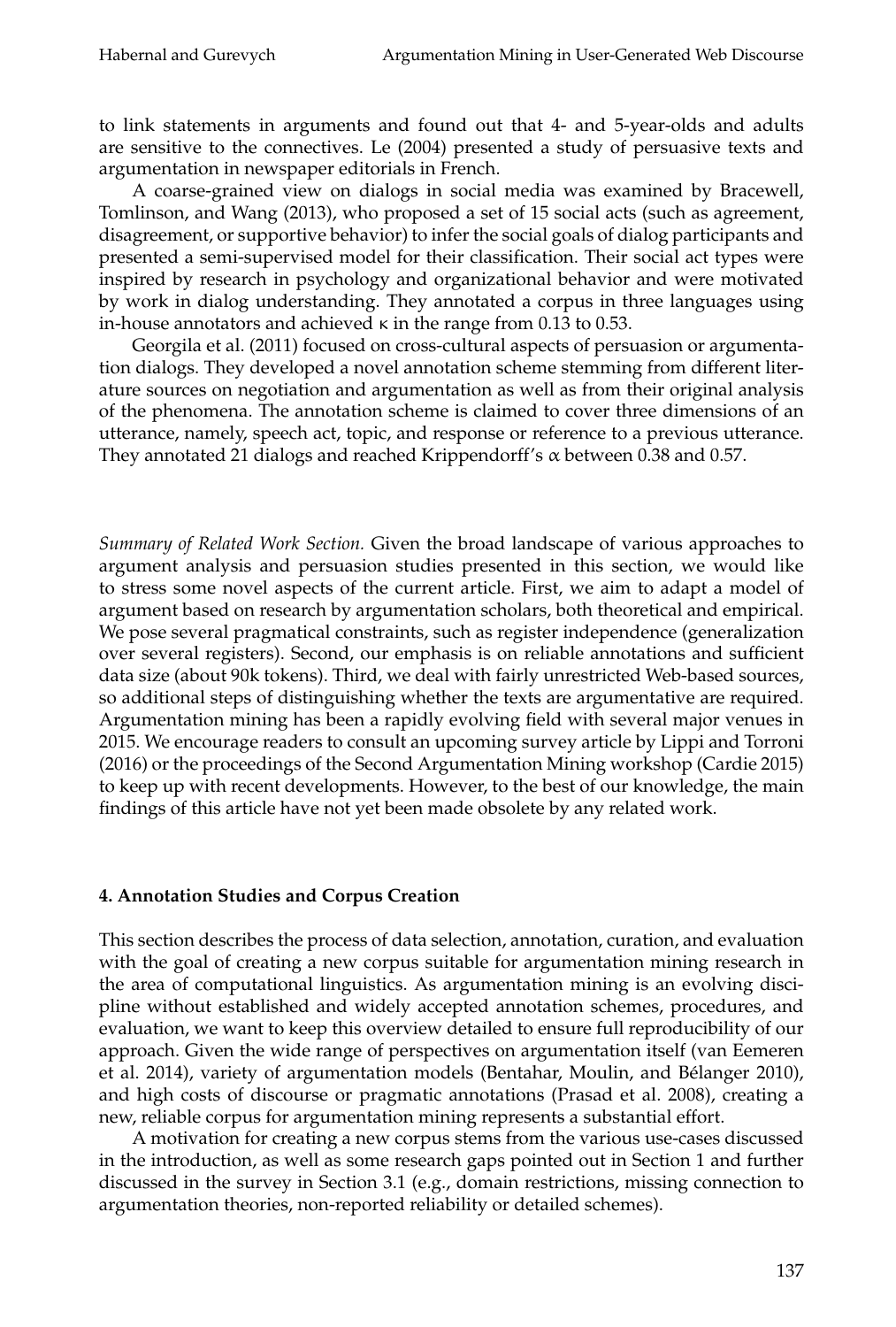# **4.1 Topics and Registers**

As a main field of interest in the current study, we chose controversies in education. One distinguishing feature of educational topics is their breadth of sub-topics and points of view, as they attract researchers, practitioners, parents, students, and policymakers. We assume that this diversity leads to the linguistic variability of the education topics and thus represents a challenge for NLP. In cooperation with researchers from the German Institute for International Educational Research, $9$  we identified the following current controversial topics in education in English-speaking countries: (1) **homeschooling**; (2) **public versus private schools**; (3) **redshirting**—intentionally delaying the entry of an age-eligible child into kindergarten, allowing their child more time to mature emotionally and physically (Huang and Invernizzi 2013); (4) **prayer in schools**—whether prayer in schools should be allowed and taken as a part of education or banned completely; (5) **single-sex education**—single-sex classes (boys and girls separate) versus mixed-sex classes ("co-ed"); and (6) **mainstreaming**—including children with special needs into regular classes.

Because we were also interested in whether argumentation differs across registers,  $10$ we included four different registers, namely, (1) user **comments** to newswire articles or to blog posts; (2) posts in discussion forums (**forum posts**); (3) **blog posts**; and (4) newswire **articles**. <sup>11</sup> Throughout this work, we will refer to each article, blog post, comment, or forum posts as a **document**. This variety of sources covers mainly usergenerated content except newswire articles, which are written by professionals and undergo an editing procedure by the publisher. Because many publishers also host blog-like sections on their portals, we consider as blog posts all content that is hosted on personal blogs or clearly belong to a blog category within a newswire portal.

### **4.2 Raw Corpus Statistics**

Given the six controversial topics and four different registers, we compiled a collection of plain-text documents, which we call the **raw corpus**. It contains 694,110 tokens in 5,444 documents. As a coarse-grained analysis of the data, we examined the lengths and the number of paragraphs (see Figure 5). Comments and forum posts follow a similar distribution, being shorter than 300 tokens on average. By contrast, articles and blogs are longer than 400 tokens and have 9.2 paragraphs on average. The process of compiling the raw corpus and its further statistics are described in detail in Appendix A.

# **4.3 Annotation Study 1: Identifying Persuasive Documents in Forums and Comments**

The goal of this study was to select documents suitable for a fine-grained analysis of arguments. In a preliminary study on annotating argumentation using a small

<sup>9</sup> http://www.dipf.de.

<sup>10</sup> The distinction between registers is based on the situational context and the functional characteristics (Biber and Conrad 2009, page 6).

<sup>11</sup> We ignored social media sites and micro-blogs, either because searching and harvesting data is technically challenging (Facebook, Google Plus), or the texts are too short to convey argumentation, as seen in our preliminary experiments (the case of Twitter). We also did not consider debate portals (sites with *pros* and *cons* threads). We observed that they contain many artificial controversies or non-sense topics (for instance, createdebate.com) or their content is professionally curated (idebate.org, for example). However, we admit that debate portals might be a valuable resource in the argumentation mining research.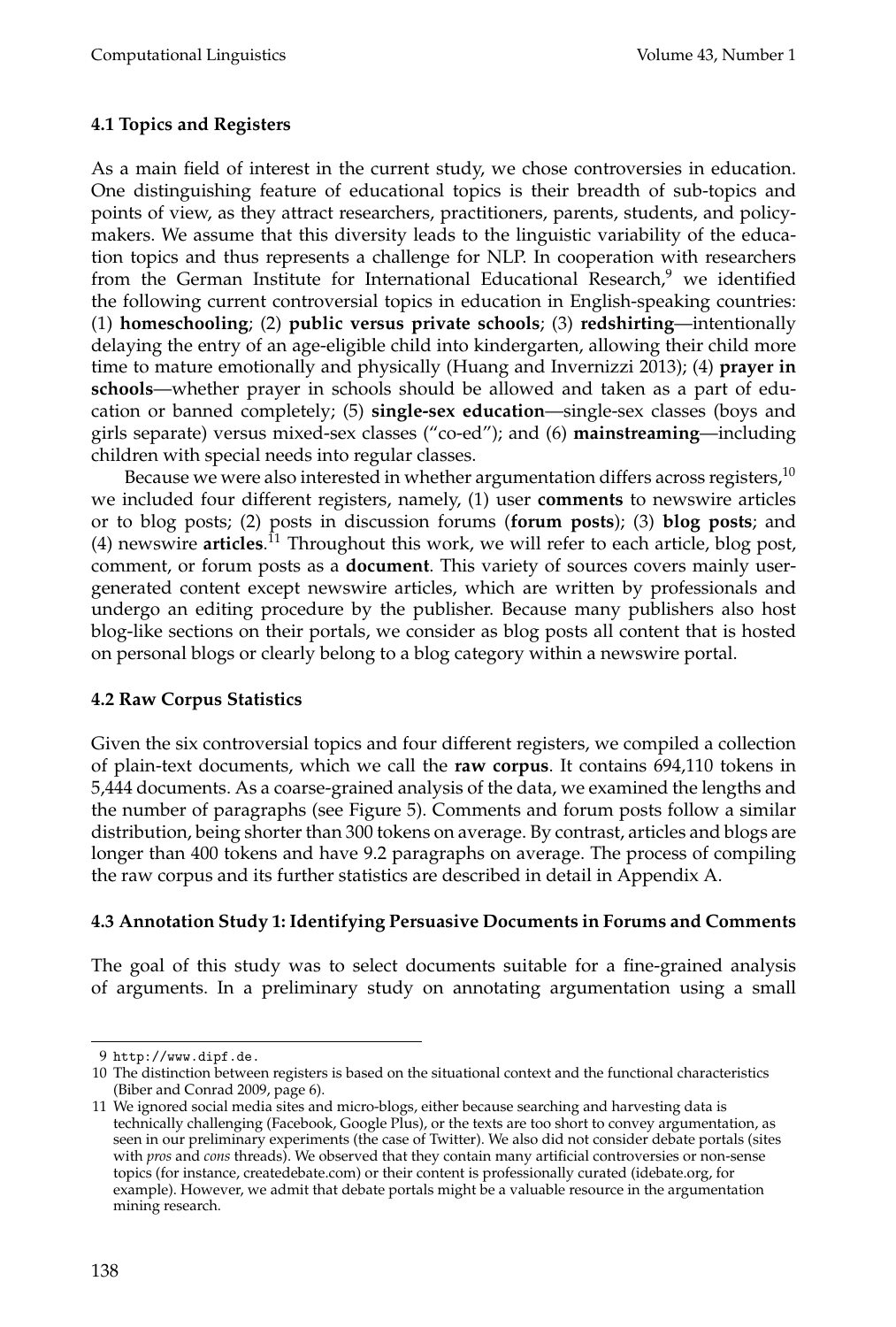

**Figure 5**



sample (50 random documents) of forum posts and comments from the raw corpus, we found that many documents convey no argumentation at all, even in discussions about controversies. We observed that such contributions do not intend to persuade; these documents typically contain story-sharing, personal worries, user interaction (asking questions, expressing agreement), off-topic comments, and others. Such characteristics are typical of online discussions in general, but they have not been examined with respect to argumentation or persuasion. Indeed, we observed that there are (1) documents that are completely unrelated and (2) documents that are related to the topic, but do not contain any argumentation. This issue has been identified among argumentation theorists—for example, as *external relevance* by Paglieri and Castelfranchi (2014). Similar findings were also confirmed in related literature in argumentation mining, although never tackled empirically (Garcia-Villalba and Saint-Dizier 2014; Park and Cardie 2014). These documents are thus not suitable for analyzing argumentation.

In order to filter documents that are suitable for argumentation annotation, we defined a binary document-level classification task. The distinction is made between either **persuasive documents** or **non-persuasive** (which includes all other sorts of texts, such as off-topic, story sharing, unrelated dialog acts, etc.).

*4.3.1 Annotation Study.* The two annotated categories were *on-topic persuasive* and *nonpersuasive*. <sup>12</sup> Three annotators with near-native English proficiency annotated a set of 990 documents (a random subset of comments and forum posts) reaching a Fleiss' κ of 0.59. The final label was selected by majority voting. The annotation study took an average of 15 hours per annotator, with approximately 55 annotated documents per hour. The resulting labels were derived by majority voting. Out of 990 documents, 524 (53%) were labeled as on-topic persuasive. We will refer to this corpus as **gold data persuasive**.

*Sources of Disagreement.* We examined all disagreements between annotators and discovered some typical problems, such as implicitness or topic relevance. First, the

<sup>12</sup> We also initially experimented with three to five categories using a Likert scale but found no extra

benefits over the binary decision and thus decided to keep only two categories after the pilot experiments.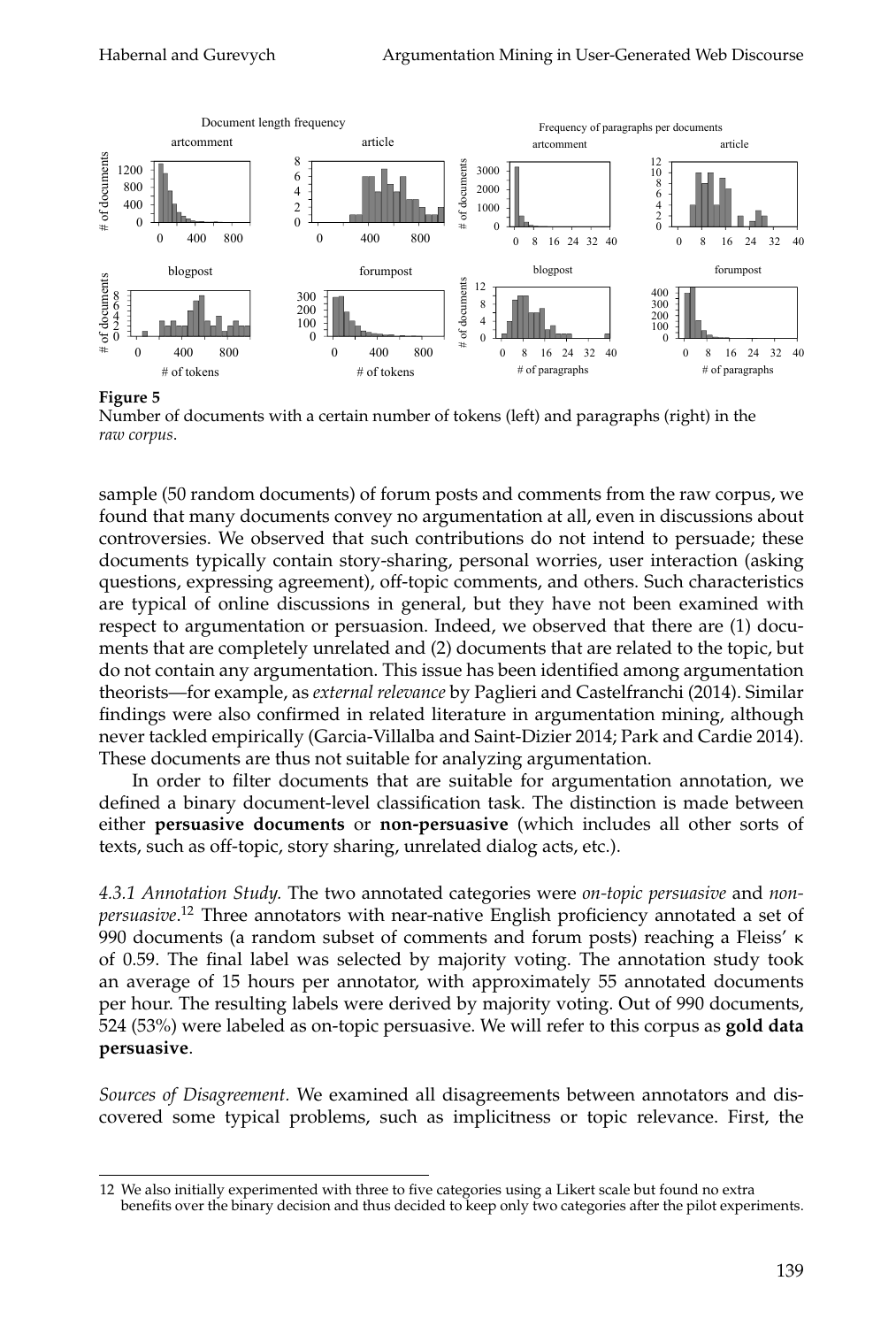authors often express their stance towards the topic *implicitly*, so it must be inferred by the reader. To do so, certain common-ground knowledge is required. However, such knowledge heavily depends on many aspects, such as the reader's familiarity with the topic or her cultural background, as well as the context of the source Web site or the discussion forum thread. This also applies for sarcasm and irony. Second, the decision whether a particular topic is *persuasive* was always made with respect to the controversial topic under examination. Some authors *shift the focus* to a particular aspect of the given controversy or a related issue, making the document less relevant.

4.3.2 Discussion. We achieved moderate<sup>13</sup> agreement between the annotators, although the definition of persuasiveness annotation might seem a bit fuzzy.<sup>14</sup> We found different amounts of persuasion in the specific topics. For instance, *prayer in schools* or *private vs. public schools* attract persuasive discourse, while other discussed controversies often contain non-persuasive discussions (represented by *redshirting* and *mainstreaming*). Although these two topics are also highly controversial, the participants of online discussions seem to not attempt to persuade but they rather exchange information, support others in their decisions, and so forth. This was also confirmed by socio-psychological researchers. Ammari, Morris, and Schoenebeck (2014) show that parents of children with special needs rely on discussion sites for accessing information and social support and that, in particular, posts containing humor, achievement, or treatment suggestions are perceived to be more socially appropriate than posts containing judgment, violence, or social comparisons. According to Nicholson and Leask (2012), in the online forum, parents of autistic children were seen to understand the issue because they had lived it. Assuming that participants in discussions related to young children (e.g., redshirting or mainstreaming) are usually women (mothers), gender can also play a role. In a study of online persuasion, Guadagno and Cialdini (2002) conclude that women chose to bond rather than compete (women feel more comfortable cooperating, even in a competitive environment), whereas men are motivated to compete if necessary to achieve independence.

# **4.4 Annotation Study 2: Annotating Micro-structure of Arguments**

The goal of this study was to annotate documents on a detailed level with respect to an argumentation model. First, we will present the annotation scheme. Second, we will

<sup>13</sup> Following the terminology proposed by Landis and Koch (1977, page 165), although they claim that the *divisions are clearly arbitrary.* For a detailed discussion on interpretation of agreement values, see for example Artstein and Poesio (2008).

<sup>14</sup> We also experimented with different task definition before in the preliminary studies. However, *identifying argumentative documents* was misleading, as the annotators expected a reasonable argument. For instance, consider the following example: *Doc#1247 (artcomment, prayer-in-schools): Keep church and state separate. Period.* This is not an argumentative text in the traditional sense of giving reason, however, the persuasion is obvious. We are interested in all kinds of persuasive documents, not only in those that contain some clearly defined argument structures, as they can still contain useful information for decision-making. Trabelsi and Zaiane (2014) defined a *contentious document* as a document that contains expressions of one or more divergent viewpoints in response to the contention question but they did not tackle the classification of these documents. Our task also resembles aspect-based sentiment analysis (ABSA), where the aspect in our case would be the controversial topic. However, in contrast to the research in ABSA, the aspects in our case are purely abstract entities and current approaches to model ABSA do not clearly fit our task.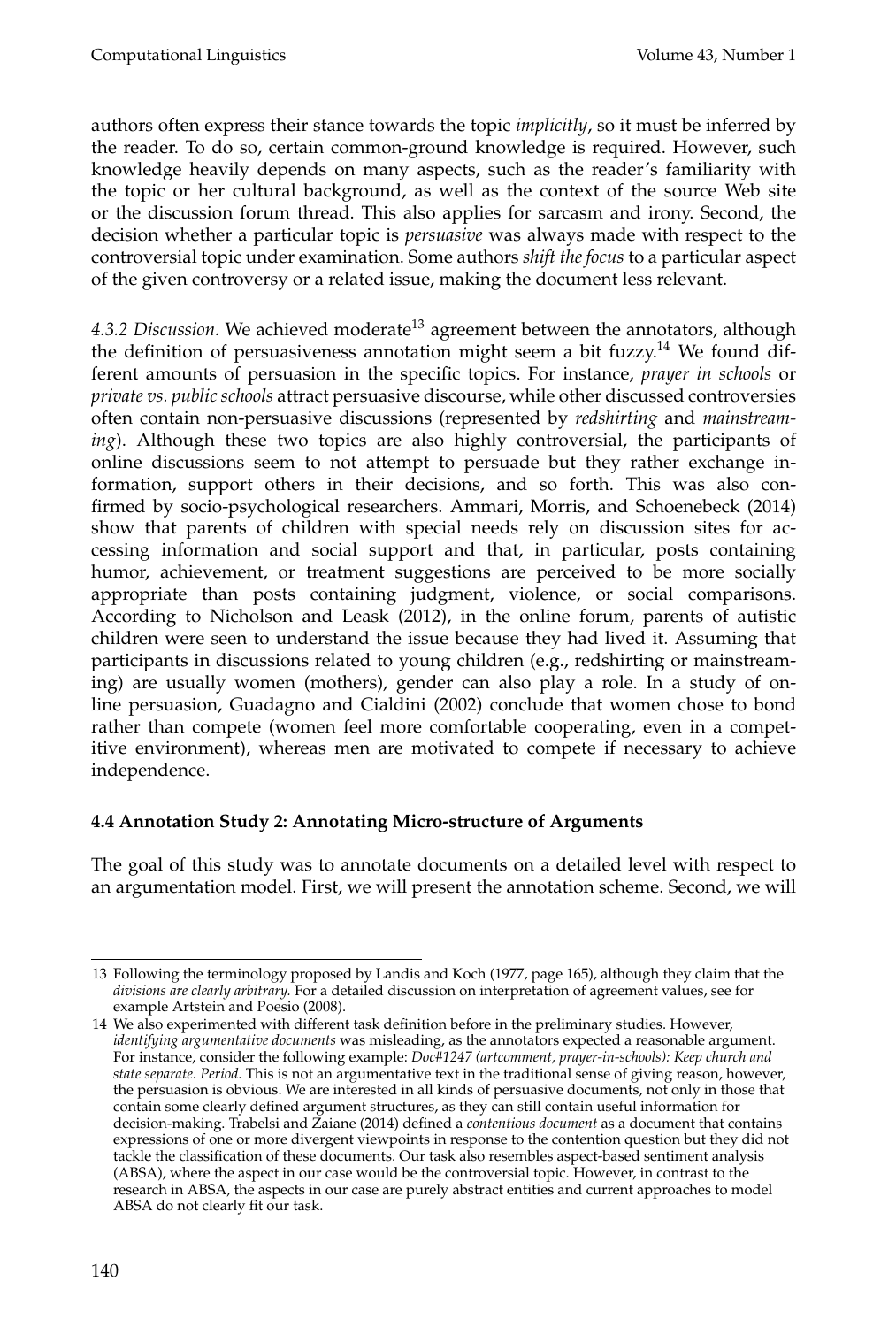describe the annotation process. Finally, we will evaluate the agreement and draw some conclusions.

*4.4.1 Argumentation Model Selection.* Given the theoretical background briefly introduced in Section 2, we motivate our selection of the argumentation model with the following requirements. First, the scope of this work is to capture argumentation within a single document, thus focusing on micro-level models. Second, there should exist empirical evidence that such a model has been used for analyzing argumentation in previous works, so it is likely to be suitable for our purpose of argumentative discourse analysis in user-generated content. Regarding the first requirement, two typical examples of micro-level models are *Toulmin's model* (Toulmin 1958) and *Walton's schemes* (Walton, Reed, and Macagno 2008). Let us now elaborate on the second requirement.

*Walton's Schemes.* Walton's argumentation schemes are claimed to be general and domain independent. Nevertheless, evidence from the computational linguistics field shows that the schemes lack coverage for analyzing real argumentation in natural language texts. In examining real-world political argumentation from Walton (2005), Walton (2012) found that 37.1% of the arguments collected did not fit any of the 14 schemes he had chosen so he created new schemes ad hoc. Cabrio, Tonelli, and Villata (2013) selected five argumentation schemes from Walton and mapped these patterns to discourse relation categories in the Penn Discourse TreeBank (PDTB) (Prasad et al. 2008), but later they had to define two new argumentation schemes that they discovered in PDTB. Similarly, Ong, Litman, and Brusilovsky (2014) admitted that the schemes are ambiguous and hard to directly apply for annotation, therefore they modified the schemes and created new ones that matched the data.

Although Macagno and Konstantinidou (2012) show several examples of two argumentation schemes applied to a few selected arguments in classroom experiments, empirical evidence presented by Anthony and Kim (2014) reveals many practical and theoretical difficulties of annotating dialogues with schemes in classroom deliberation, providing many details on the arbitrary selection of the subset of the schemes and the ambiguity of the scheme definitions, concluding that the presence of the authors during the experiment was essential for inferring and identifying the argument schemes (Anthony and Kim 2014, page 93).

*Toulmin Model.* Although this model (refer to Section 2.3) was designed to be applicable to real-life argumentation, there are numerous studies criticizing both the clarity of the model definition and the differentiation between elements of the model. Ball (1994) claims that the model can be used only for the most simple arguments and fails on the complex ones. Additionally, Freeman (1991) and other argumentation theorists criticize the usefulness of Toulmin's framework for the description of real-life argumentative texts. However, others have advocated the model and claimed that it can be applied to the people's ordinary argumentation (Simosi 2003; Dunn 2011).

A number of studies (outside the field of computational linguistics) used Toulmin's model as their backbone argumentation framework. Chambliss (1995) experimented with analyzing 20 written documents in a classroom setting in order to find the argument patterns and parts. Simosi (2003) examined employees' argumentation to resolve conflicts. Voss (2006) analyzed experts' protocols dealing with problem-solving.

The model has also been used in research on computer-supported collaborative learning. Erduran, Simon, and Osborne (2004) adapt Toulmin's model for coding classroom argumentative discourse among teachers and students. Stegmann et al. (2011)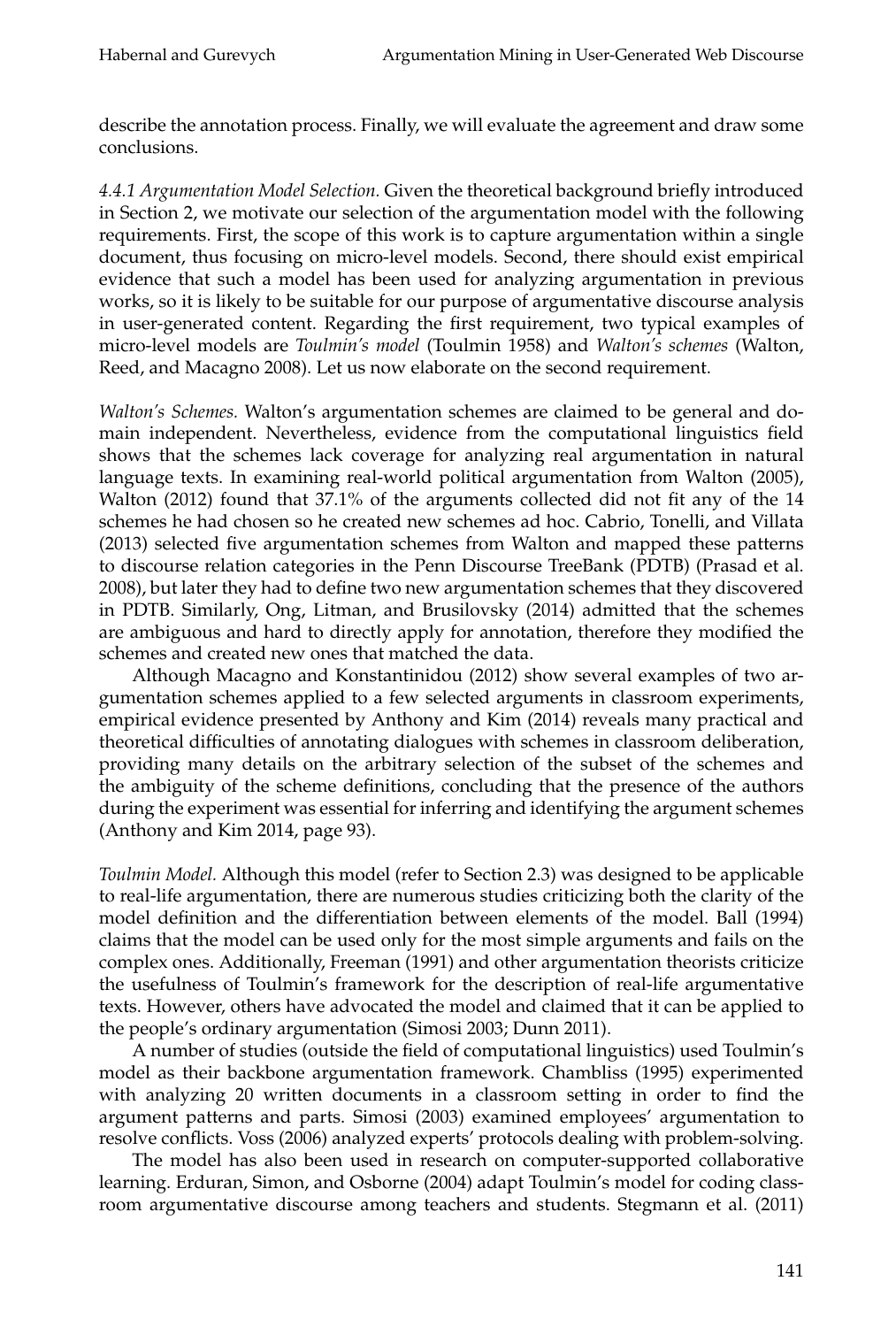build on a simplified Toulmin model for scripted construction of arguments in computer-supported collaborative learning. Garcia-Mila et al. (2013) coded utterances into categories from Toulmin's model in persuasion and consensus-reaching among students. Weinberger and Fischer (2006) analyze asynchronous discussion boards in which learners engage in an argumentative discourse with the goal of acquiring knowledge. For coding the argument dimension, they created a set of argumentative moves based on Toulmin's model. Given this empirical evidence, we decided to build upon Toulmin's model.

*4.4.2 Adaptation of Toulmin's Model of Argumentation in User-generated Web Discourse.* In this annotation task, a sequence of tokens (e.g., a phrase, a sentence, or any arbitrary text span) is labeled with a corresponding argument component (such as the *claim*, the *grounds*, and others). There are no explicit relations between these annotation spans as the relations are implicitly encoded in the pragmatic function of the components in Toulmin's model.

In order to prove the suitability of Toulmin's model, we analyzed 40 random documents from the *gold data persuasive* data set using the original Toulmin model as presented in Section 2.3.<sup>15</sup> We took into account several criteria for assessment, such as frequency of occurrence of the components or their importance for the task. We proposed some modifications of the model based on the following observations.

*No Qualifier.* Authors do not state the degree of cogency (the probability of their *claim*, as proposed by Toulmin). Thus we omitted *qualifier* from the model because of its absence in the data.

*No Warrant.* The **warrant** as a logical explanation why one should accept the claim given the evidence is almost never stated. As pointed out by Toulmin (2003, page 92), "data are appealed to explicitly, warrants implicitly." This observation has also been made by Voss (2006). Also, according to van Eemeren, Grootendorst, and Kruiger (1987, page 205), the distinction of warrant is perfectly clear only in Toulmin's examples, but the definitions fail in practice. We omitted *warrant* from the model.

*Attacking the Rebuttal.* **Rebuttal** is a statement that attacks the *claim*, thus playing a role of an opposing view. In reality, the authors often attack the presented rebuttals by another counter-rebuttal in order to keep the whole argument's position consistent. Thus we introduced a new component—**refutation**—which is used for attacking the *rebuttal*. Annotation of *refutation* was conditioned by the explicit presence of *rebuttal* and enforced by the annotation guidelines. The chain *rebuttal–refutation* is also known as the **procatalepsis** figure in rhetoric, in which the speaker raises an objection to his own argument and then immediately answers it. By doing so, the speaker hopes to strengthen the argument by dealing with possible counter-arguments before the audience can raise them (Walton 2007, page 106).

*Implicit Claim.* The claim of the argument should always reflect the main standpoint with respect to the discussed controversy. We observed that this standpoint is not always

<sup>15</sup> The reason we are focusing on comments and forum posts in the first place is pragmatical; Kluge (2014a) abstained from Toulmin's model when annotating long German newswire documents because of high time costs. Nevertheless, we will include another register later in our experiments (Section 4.4.4).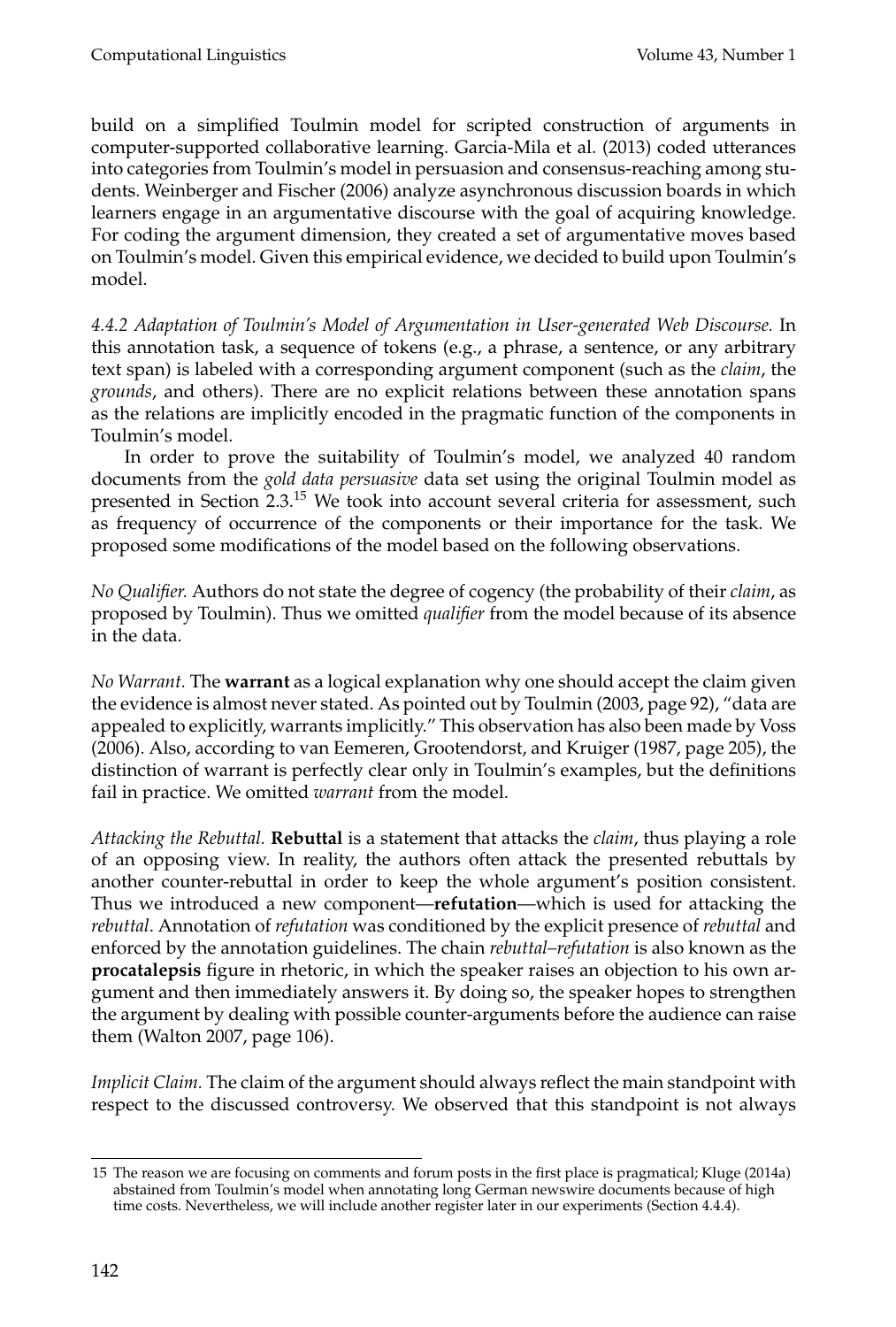explicitly expressed, but remains implicit and must be inferred by the reader. Therefore, we allow the claim to be implicit. In such a case, the annotators must explicitly write down the (inferred) stance of the author.

*Multiple Arguments in One Document.* By definition, Toulmin's model is intended to model a single argument, with the *claim* in its center. However, we observed in our data that some authors elaborate on both sides of the controversy equally and put forward an argument for each side (by *argument* here we mean the *claim* and its *premises*, *backings*, etc.). Therefore we allow multiple arguments to be annotated in one document. At the same time, we restrained the annotators from creating complex argument hierarchies.

*Terminology.* Toulmin's *grounds* have an equivalent role to a *premise* in the classical view of an argument (Reed and Rowe 2006; van Eemeren et al. 2014) in terms that they offer the reasons why one should accept the standpoint expressed by the *claim*. As this terminology has been used in several related works in the argumentation mining field (Mochales and Moens 2011; Peldszus and Stede 2013b; Ghosh et al. 2014; Stab and Gurevych 2014a), we will keep this convention and denote the *grounds* as *premises*.

*The Role of Backing.* One of the main critiques of the original Toulmin model was the vague distinction between *grounds*, *warrant*, and *backing* (Freeman 1991; Newman and Marshall 1991; Hitchcock 2003). The role of *backing* is to give additional support to the *warrant*, but there is no *warrant* in our model anymore. However, what we observed during the analysis was the presence of some *additional evidence*. Such evidence does not play the role of the *grounds* (*premises*) as it is not meant as a reason supporting the *claim*, but it also does not explain the reasoning, thus is not a *warrant* either. It usually supports the whole argument and is stated by the author as a certain fact. Therefore, we extended the scope of *backing* as an additional support to the whole argument.

The annotators were instructed to distinguish between *premises* and *backing*, so that *premises* should cover generally applicable reasons for the claim, whereas *backing* is a single personal experience or statements that give credibility or attribute certain expertise to the author. As a sanity check, the argument should still make sense after removing *backing* (would only be considered "weaker").

*4.4.3 Model Definition.* We call the model a **modified Toulmin model**. It contains five argument components, namely, *claim*, *premise*, *backing*, *rebuttal*, and *refutation*. When annotating a document, any arbitrary token span can be labeled with an argument component; the components do not overlap. The spans are not known in advance and the annotator thus chooses the span and the component type at the same time. All components are optional (they do not have to be present in the argument) except the *claim*, which is either explicit or implicit (see above). If a token span is not labeled by any argument component, it is not considered as a part of the argument and is later denoted as *none* (this category is not assigned by the annotators).

An example analysis of a forum post is shown in Figure 6. Figure 7 then shows a diagram of the analysis from that example (the content of the argument components was shortened or rephrased).

*4.4.4 Annotation Workflow.* The annotation experiment was split into three phases. All documents were annotated by three independent annotators, who participated in two training sessions. During the first phase, 50 random comments and forum posts were annotated. Problematic cases were resolved after discussion and the guidelines were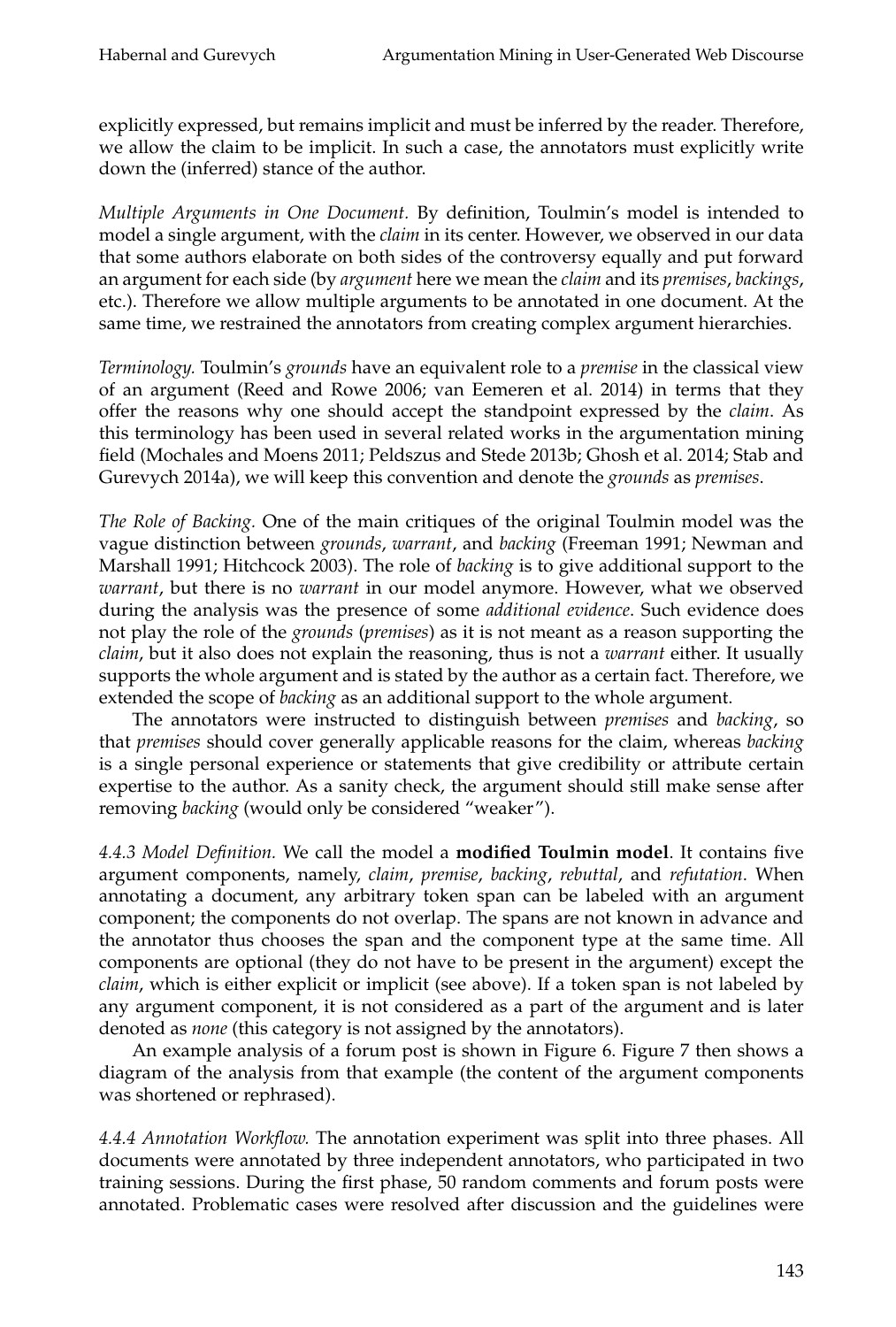**Doc#4733 (forumpost, public-private-schools)** [*claim:* The public schooling system is not as bad as some may think.] [*rebuttal:* Some mentioned that those who are educated in the public schools are less educated,] [*refutation:* well I actually think it would be in the reverse.] [*premise:* Student who study in the private sector actually pay a fair amount of fees to do so and I believe that the students actually get let off for a lot more than anyone would in a public school. And its all because of the money.¶ In a private school, a student being expelled or suspended is not just one student out the door, its the rest of that students schooling life fees gone. Whereas in a public school, its just the student gone.]¶

[backing: I have always gone to public schools and when I finished I got into University. . I . . . . do . . . . not . . . . . feel . . . . . . . . . . . . . . . . . disadvantaged. . . at . . . . . all.]

#### **Figure 6**

An annotation example using the *modified Toulmin model*.



#### **Figure 7**

Modified Toulmin's model used for annotation of arguments with an instantiated example from a single discussion forum post on *public vs. private schools* (see Figure 6). The arrows show relations between argument components; the relations are implicit and inherent in the model. By contrast to the example of the *original Toulmin model* in Figure 3, we do not propose any connective phrases to the relations (such as *so*, *unless*, etc.).

refined. In the second phase, we wanted to extend the range of annotated registers, so we selected 148 comments and forum posts as well as 41 blog posts. After the second phase, the annotation guidelines were final.<sup>16</sup>

In the final phase, we extended the range of annotated registers and added newswire articles from the *raw corpus* in order to test whether the annotation guidelines (and inherently the model) was general enough. Therefore we selected 96 comments/forum posts, 8 blog posts, and 8 articles for this phase. A detailed inter-annotator agreement study on documents from this final phase is reported in Section 4.4.6.

The annotations were very time-consuming. In total, each annotator spent 35 hours annotating over the course of five weeks. Discussions and consolidation of the gold data took another 6 hours. Comments and forum posts required an average of 4 minutes per document to annotate, whereas blog posts and articles required an average of 14 minutes per document. Examples of annotated documents from the gold data are listed in Appendix A.

<sup>16</sup> The annotation guidelines are available under CC-BY-SA license at https://www.ukp.tu-darmstadt.de/data/argumentation-mining/.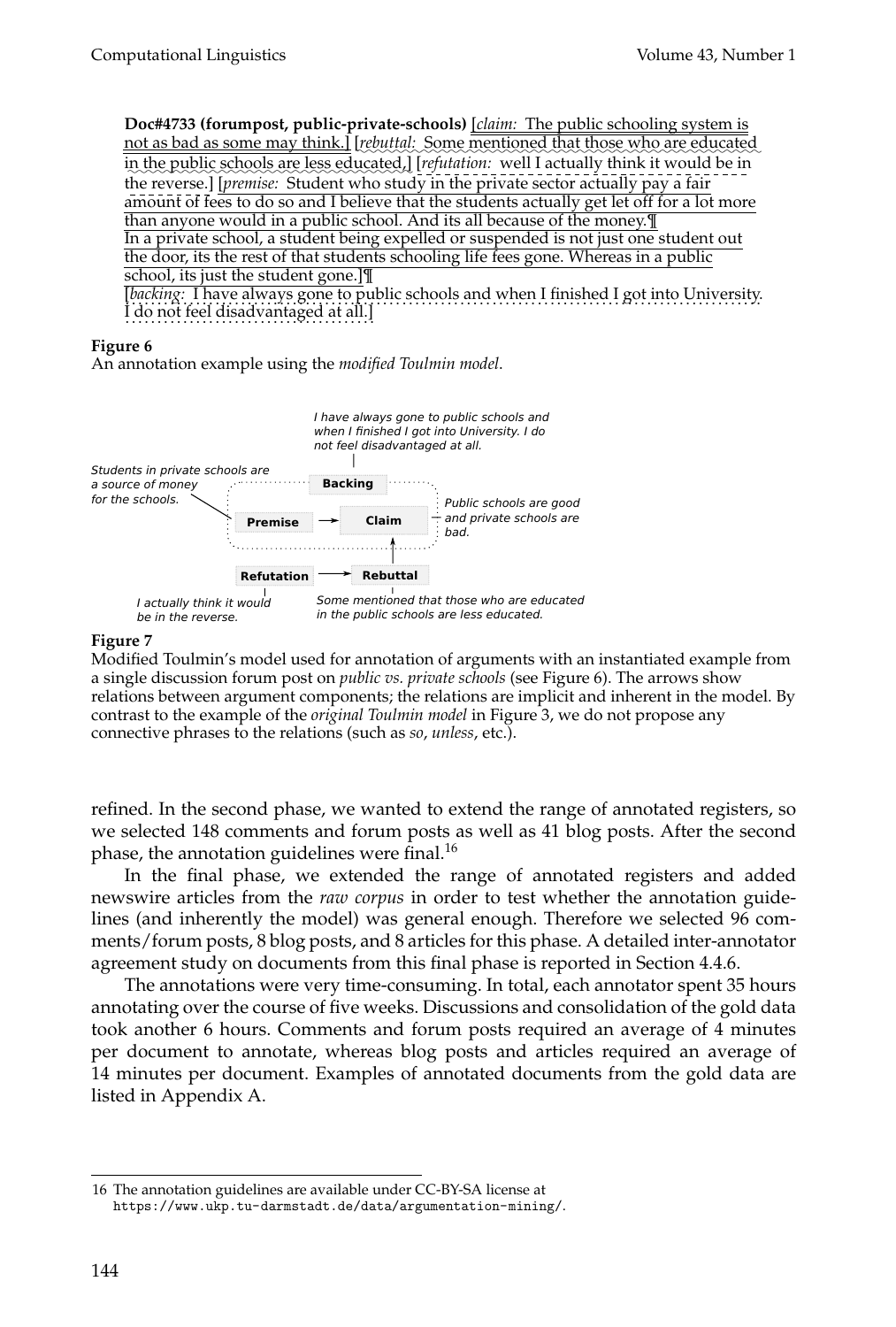| $\cdot$                    |         | $\cdot$    |           |         |              |  |
|----------------------------|---------|------------|-----------|---------|--------------|--|
| Topic $\setminus$ Register | Comment | Forum post | Blog post | Article | <b>Total</b> |  |
| Homeschooling              | 32      |            | 11        |         | 56           |  |
| Mainstreaming              | 12      | 5          | 3         |         | 21           |  |
| Prayer in schools          | 31      | 14         | 10        | O       | 55           |  |
| Public vs. private         | 117     | 10         | 7         | 0       | 134          |  |
| Redshirting                | 19      | 13         | 4         |         | 37           |  |
| Single-sex education       | 14      | 12         | 9         |         | 37           |  |
| Total                      | 216     |            | 46        | 5       | 340          |  |

#### **Table 2**

Topic and register distribution in the *gold standard Toulmin* corpus.

**Table 3** *Gold standard Toulmin* corpus statistics.

| Tokens | Mean                | <b>Sentences</b> | Mean              |
|--------|---------------------|------------------|-------------------|
| 35.461 | $164.17 \pm 155.87$ | 1.748            | $8.09 \pm 7.68$   |
| 13,033 | $178.53 \pm 132.33$ | 641              | $8.78 \pm 7.53$   |
| 32,731 | $711.54 \pm 293.72$ | 1.378            | $29.96 \pm 14.82$ |
| 3.448  | $689.60 \pm 183.34$ | 132              | $24.60 \pm 6.58$  |
| 84.673 | $249.04 \pm 261.77$ | 3,899            | $11.44 \pm 11.70$ |
|        |                     |                  |                   |

*Discarding Documents During Annotation.* We discarded 11 documents out of the total 351 annotated documents. Five forum posts, although annotated as *persuasive* in the first annotation study, were at a deeper look a mixture of two or more posts with missing quotations, $^{17}$  therefore unsuitable for analyzing argumentation. Three blog posts and two articles were found not to be argumentative (the authors took no stance to the discussed controversy) and one article was an interview, which the current model cannot capture (a dialogical argumentation model would be required).

For each of the 340 documents, the gold standard annotations were obtained using majority vote. If simple majority voting was not possible (different boundaries of the argument component together with a different component label), the gold standard was set after discussion among the annotators. We will refer to this corpus as the **gold standard Toulmin** corpus. The distribution of topics and registers in this corpus is shown in Table 2, and Table 3 presents some lexical statistics.

*4.4.5 Annotation Set-up.* Based on pre-studies, we set the minimal unit for annotation as *token*. <sup>18</sup> The documents were pre-segmented using the Stanford Core NLP sentence

<sup>17</sup> All of them came from the same source Web site, which does not support any HTML formatting of quotations.

<sup>18</sup> We also considered sentences or clauses. The sentence level seems to be reasonable in most of the cases, however, it is too coarse-grained if a sentence contains multiple clauses that belong to different argumentation components. Segmentation to clauses is not trivial and has been considered as a separate task since CoNLL 2001 (Tjong, Sang, and Déjean 2001). Best systems based on Join-CRF reach 0.81  $F_1$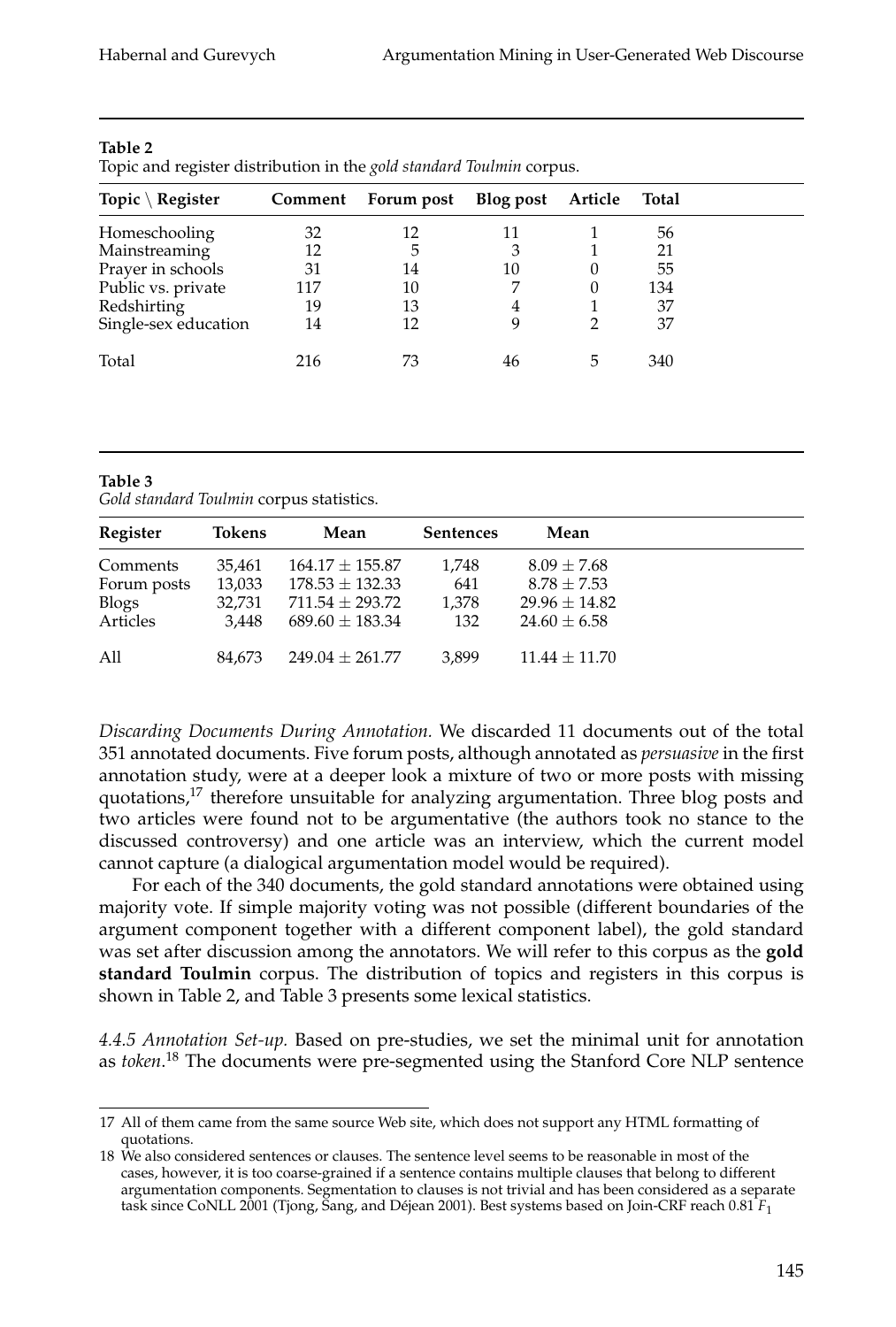splitter (Manning et al. 2014) embedded in the DKPro Core framework (Eckart de Castilho and Gurevych 2014). Annotators were asked to stick to the sentence level by default and label entire pre-segmented sentences. They should switch to annotations on the token level only if (a) a particular sentence contained more than one argument component, or (b) if the automatic sentence segmentation was wrong. Given the "noise" in user-generated Web data (wrong or missing punctuation, casing, etc.), this was often the case.

Annotators were also asked to rephrase (summarize) each annotated argument component into a simple statement when applicable, as shown in Figure 7. This was used as a first sanity checking step, as each argument component is expected to be a coherent discourse unit. For example, if a particular occurrence of a *premise* cannot be summarized/rephrased into one statement, this may require further splitting into two or more *premises*.

For the actual annotations, we developed a custom-made Web-based application that allowed users to switch between different granularity of argument components (tokens or sentences), to annotate the same document in different argument "dimensions" (logos and pathos), and to write a summary for each annotated argument component.

*4.4.6 Inter-annotator Agreement.* As a measure of annotation reliability, we rely on Krippendorff's unitized alpha ( $\alpha_{\text{U}}$ ) (Krippendorff 2004). To the best of our knowledge, this is the only agreement measure that is applicable when both *labels* and *boundaries* of segments are to be annotated.

Although the measure has been used in related annotation work (Ghosh et al. 2014; Kluge 2014a; Stab and Gurevych 2014a), there is one important detail that has not been properly communicated. The  $\alpha_U$  is computed over a *continuum* of the smallest units, such as tokens. This continuum corresponds to a single document in the original Krippendorff's work. However, there are two possible extensions to multiple documents (a corpus), namely (a) to compute  $\alpha_U$  for each document first and then report an average value, or (b) to concatenate all documents into one large continuum and compute  $\alpha_U$  over it. The first approach with averaging yielded an extremely high standard deviation of  $\alpha_U$  (i.e., avg. = 0.253; std. dev. = 0.886; median = 0.476 for the *claim*). This says that some documents are easy to annotate whereas others are harder, but interpretation of such an averaged value has no evidence either in Krippendorff (2004) or other papers based upon it. Thus we use the other methodology and treat the whole corpus as a single long continuum (which yields in the example of *claim* =  $\alpha_{\text{U}}$  $0.541$ ).<sup>19</sup>

Table 4 shows the inter-annotator agreement as measured on documents from the last annotation phase (see Section 4.4.4). The overall  $\alpha_{\text{U}}$  for all register types, topics, and argument components is 0.48 in the *logos* dimension (annotated with the

score (Nguyen, Nguyen, and Shimazu 2009) for embedded clauses and 0.92 for non-embedded (Zhang et al. 2013). To the best of our knowledge, there is no available out-of-box solution for clause segmentation, thus we took *sentences* as another level of segmentation. Nevertheless, pre-segmenting the text to clauses and their relation to argument components deserves future investigation.

<sup>19</sup> Another pitfall of the  $\alpha_U$  measure when documents are concatenated to create a single continuum is that its value depends on the order of the documents (the annotated spans, respectively). We did the following experiment: Using 10 random annotated documents, we created all 362,880 possible concatenations and measured the  $\alpha_U$  for each permutation. The resulting standard error was 0.002, so the influence of the ordering is rather low. Still, each reported  $\alpha_U$  was averaged from 100 random concatenations of the analyzed documents.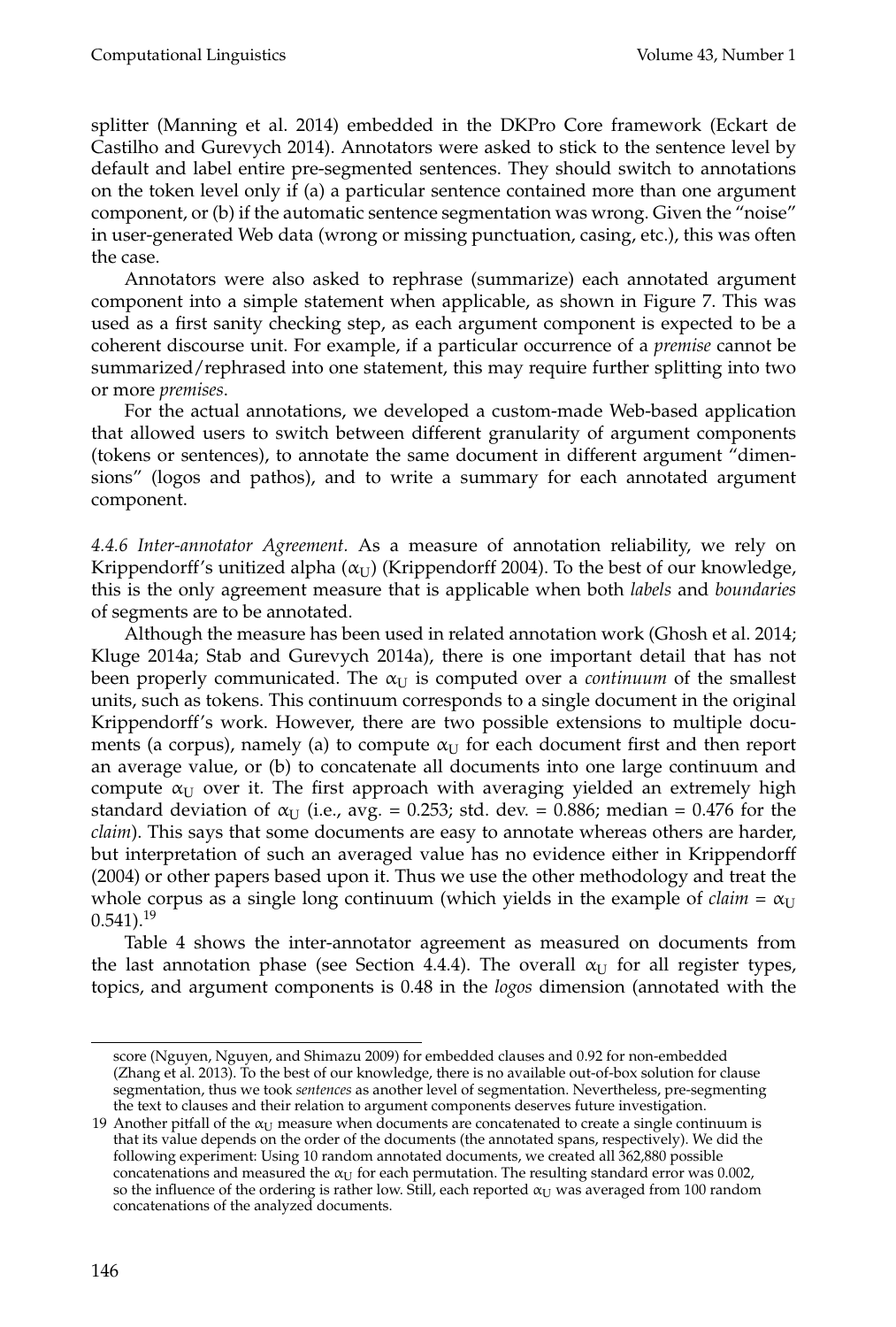#### **Table 4**

Inter-annotator agreement (Krippendorff's  $\alpha_U$ ) across various registers, topics, and argument components. **Bold** values emphasize  $\alpha_U \geq 0.50$ . Joint logos is a joint  $\alpha_U$  for all argument components in the logos dimension (*claim*, *premise*, *backing*, *rebuttal*, *refutation*).  $H\overline{S}$  = homeschooling; RS = redshirting; PIS = prayer in schools;  $SSE$  = single sex education; MS = mainstreaming; PPS = private vs. public schools.

|                | All topics                                         | HS      | RS      | <b>PIS</b>               | <b>SSE</b> | MS      | <b>PPS</b> |  |
|----------------|----------------------------------------------------|---------|---------|--------------------------|------------|---------|------------|--|
|                | (a) Comments + Forum posts                         |         |         |                          |            |         |            |  |
| Claim          | 0.59                                               | 0.52    | 0.36    | 0.70                     | 0.69       | 0.51    | 0.55       |  |
| Premise        | 0.69                                               | 0.35    | 0.31    | 0.80                     | 0.47       | 0.16    | 0.38       |  |
| Backing        | 0.48                                               | 0.15    | 0.06    | 0.36                     | 0.54       | 0.14    | 0.49       |  |
| Rebuttal       | 0.37                                               | 0.12    | 0.03    | 0.25                     | $-0.02$    | 0.80    | 0.34       |  |
| Refutation     | 0.08                                               | 0.03    | $-0.01$ | $-0.02$                  |            | 0.32    | 0.11       |  |
| Joint logos    | 0.60                                               | 0.28    | 0.19    | 0.68                     | 0.49       | 0.16    | 0.44       |  |
|                | (b) Articles + Blog posts                          |         |         |                          |            |         |            |  |
| Claim          | 0.22                                               | $-0.02$ | $-0.03$ | -                        |            | 0.33    |            |  |
| Premise        | 0.24                                               | 0.02    | 0.24    | $\overline{\phantom{0}}$ | $-0.04$    | 0.40    |            |  |
| <b>Backing</b> | $-0.03$                                            | 0.18    | $-0.20$ | -                        | 0.26       | $-0.20$ |            |  |
| Rebuttal       | 0.01                                               |         | 0.08    | $\overline{\phantom{0}}$ | $-0.08$    | $-0.08$ |            |  |
| Refutation     | 0.34                                               | -       | 0.40    | $\qquad \qquad -$        | $-0.01$    | $-0.01$ | -          |  |
| Joint logos    | 0.09                                               | 0.05    | 0.01    |                          | 0.08       | 0.04    |            |  |
|                | (c) Articles + Blog posts + Comments + Forum posts |         |         |                          |            |         |            |  |
| Claim          | 0.54                                               | 0.52    | 0.28    | 0.70                     | 0.71       | 0.43    | 0.55       |  |
| Premise        | 0.62                                               | 0.33    | 0.29    | 0.80                     | 0.32       | 0.27    | 0.38       |  |
| <b>Backing</b> | 0.31                                               | 0.17    | 0.00    | 0.36                     | 0.42       | $-0.04$ | 0.49       |  |

| Refutation            0.17           0.03      0.38     -0.02      0.00      0.20     0.11 |      |  |                                           |  |  |
|--------------------------------------------------------------------------------------------|------|--|-------------------------------------------|--|--|
| Joint logos                                                                                | 0.48 |  | $0.27$ $0.14$ $0.68$ $0.34$ $0.08$ $0.44$ |  |  |

Rebuttal 0.08 0.12 0.09 0.25 0.02 0.03 0.34

*modified Toulmin model*). Such agreement can be considered as moderate by the measures proposed by Landis and Koch (1977), however, direct interpretation of the agreement value lacks consensus (Artstein and Poesio 2008, page 591). Similar inter-annotator agreement numbers were achieved in the relevant work in argumentation mining (refer to Table 1 in Section 3.1; although most of the numbers are not directly comparable, as different inter-annotator metrics were used on different tasks).

There is a huge difference in  $\alpha_{\text{U}}$  regarding the registers between comments + forums posts ( $\alpha_{\text{U}}$  0.60, Table 4a) and articles + blog posts ( $\alpha_{\text{U}}$  0.09, Table 4b) in the logos dimension. If we break down the value with respect to the individual argument components, the agreement on *claim* and *premise* is substantial in the case of comments and forum posts (0.59 and 0.69, respectively). By contrast, these argument components were annotated only with a fair agreement in articles and blog posts (0.22 and 0.24, respectively).

As can also be observed from Table 4, the annotation agreement in the logos dimension varies regarding the document topic. Whereas it is substantial/moderate for *prayer*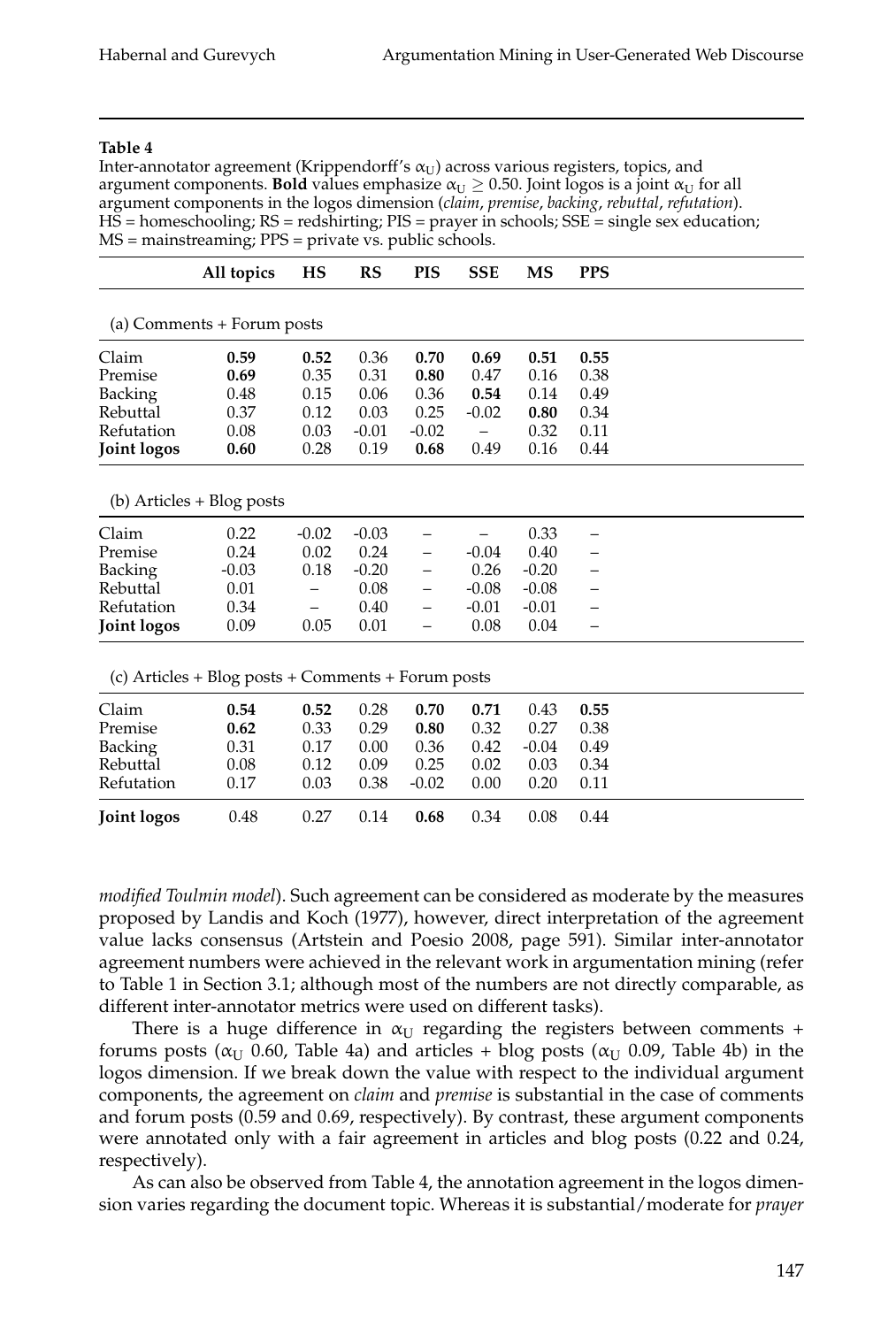*in schools* (0.68) or *private vs. public schools* (0.44), for some topics it remains rather slight, such as in the case of *redshirting* (0.14) or *mainstreaming* (0.08).

*4.4.7 Causes of Disagreement—Quantitative Analysis.* First, we examine the disagreement in annotations by posing the following research question: *Are there any measurable properties of the annotated documents that might systematically cause low inter-annotator agreement?* We use Pearson's correlation coefficient between  $\alpha_{U}$  on each document and the particular property under investigation. We investigated the following set of measures.

- Full sentence coverage ratio represents a ratio of argument component boundaries that are aligned to sentence boundaries. The value is 1.0 if all annotations in the particular document are aligned to sentences and 0.0 if no annotations match the sentence boundaries. Our hypothesis was that automatic segmentation to sentences was often incorrect, therefore annotators had to switch to the token-level annotations and this might have increased disagreement on boundaries of the argument components.
- r *Document length*, *paragraph length*, and *average sentence length*. Our hypotheses was that the length of documents, paragraphs, or sentences negatively affects the agreement.
- r *Readability measures*. We tested four standard readability measures, namely, *Ari* (Senter and Smith 1967), *Coleman-Liau* (Coleman and Liau 1975), *Flesch* (Flesch 1948), and *Lix* (Björnsson 1968) to identify whether readability of the documents plays any role in annotation agreement.

Correlation results are listed in Table 5. We observed the following statistically significant (p < 0.05) correlations. First, *document length* negatively correlates with agreement in *comments*. The longer the comment was the lower the agreement was. Second, *average paragraph length* negatively correlates with agreement in *blog posts*. The longer the paragraphs in blogs were, the lower agreement was reached. Third, all *readability scores* negatively correlate with agreement in the *public vs. private school* domain, meaning that the more complicated the text in terms of readability, the lower agreement was reached. We observed no significant correlation in *sentence coverage* and *average sentence length* measures. We cannot draw any general conclusion from these results, but we can state that some registers and topics, given their properties, are more challenging to annotate than others.

*Probabilistic Confusion Matrix.* Another qualitative analysis of disagreements between annotators was performed by constructing a *probabilistic confusion matrix* (Cinkova,´ Holub, and Kríž 2012) on the token level. $^{20}$  The largest disagreements, as can be seen in Table 6, is caused by *rebuttal* and *refutation* confused with *none* (0.27 and 0.40, respectively). This is another sign that these two argument components were very hard to annotate. As shown in Table 4, the  $\alpha_U$  was also low—0.08 for *rebuttal* and 0.17 for *refutation*.

<sup>20 &</sup>quot;Properties: The sum in any row is 1. The *j*-th row of the matrix contains probabilities of assigning *t<sup>i</sup>* given that another annotator has chosen *t<sup>j</sup>* for the same instance. Thus, the *j*-th row of matrix describes expected tagging confusion related to the tag *t<sub>j</sub>.''* (Cinková, Holub, and Kríž 2012, page 846)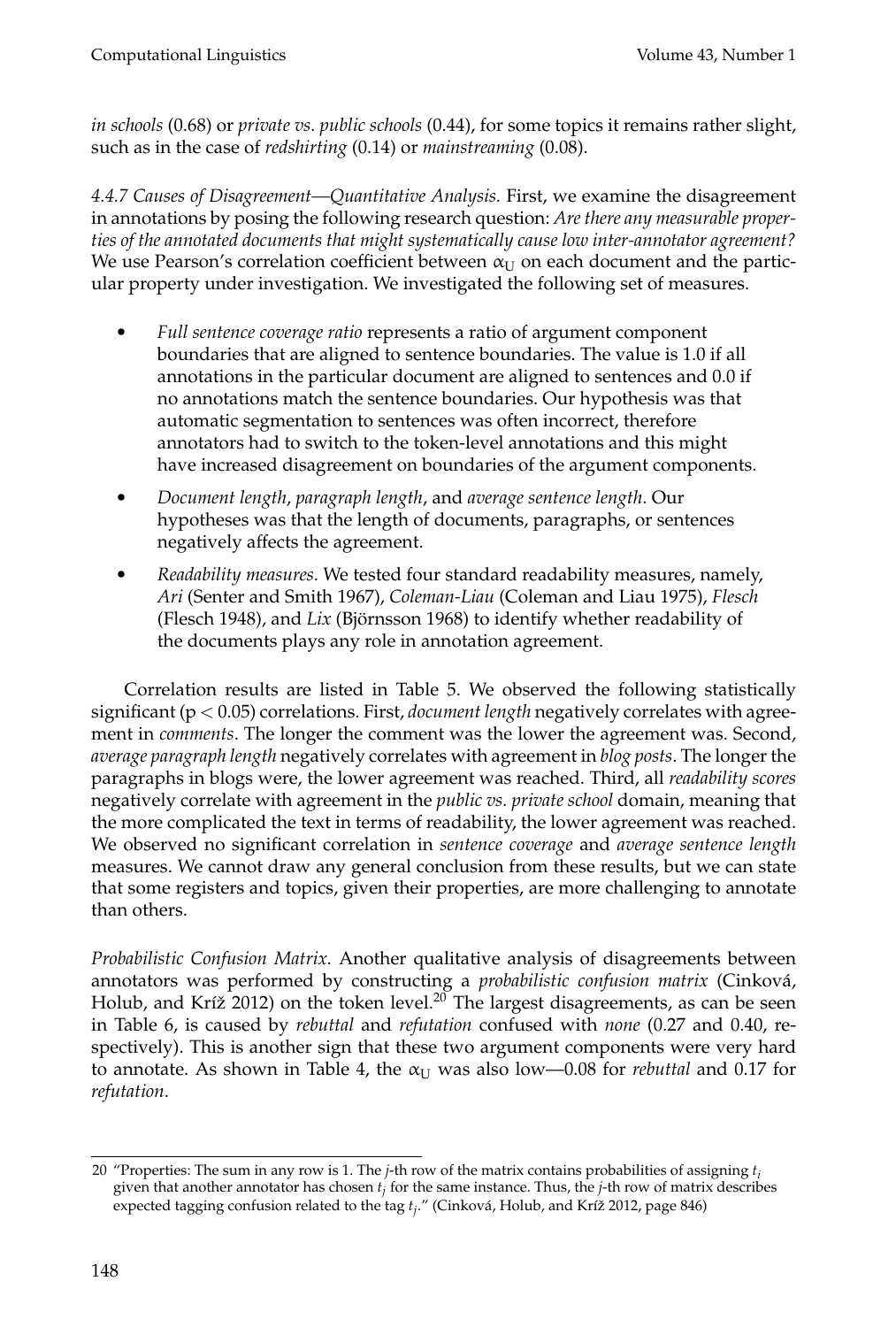### **Table 5**

Correlations between  $\alpha_U$  and various measures on different data subsets. SC = full sentence coverage; DL = document length; APL = average paragraph length; ASL = average sentence length; ARI, C-L (Coleman-Liau), Flesch, LIX = readability measures. **Bold** numbers denote statistically significant correlation ( $p < 0.05$ ).

|                  | <b>SC</b> | DL      | <b>APL</b> | <b>ASL</b> | ARI     | $C-L$   | Flesch  | <b>LIX</b> |  |
|------------------|-----------|---------|------------|------------|---------|---------|---------|------------|--|
| all data         | $-0.14$   | $-0.14$ | 0.01       | 0.04       | 0.07    | 0.08    | $-0.11$ | 0.07       |  |
| comments         | $-0.17$   | $-0.64$ | 0.13       | 0.01       | 0.01    | 0.01    | $-0.11$ | 0.01       |  |
| forum posts      | $-0.08$   | $-0.03$ | $-0.08$    | $-0.03$    | 0.08    | 0.24    | $-0.17$ | 0.20       |  |
| blog posts       | $-0.50$   | 0.21    | $-0.81$    | $-0.61$    | $-0.39$ | 0.47    | 0.04    | $-0.07$    |  |
| articles         | 0.00      | $-0.64$ | $-0.43$    | $-0.65$    | $-0.25$ | 0.39    | $-0.27$ | $-0.07$    |  |
| homeschooling    | $-0.10$   | $-0.29$ | $-0.18$    | 0.34       | 0.35    | 0.31    | $-0.38$ | 0.46       |  |
| redshirting      | $-0.16$   | 0.07    | $-0.26$    | $-0.07$    | 0.02    | 0.14    | $-0.06$ | $-0.09$    |  |
| prayer-in-school | $-0.24$   | $-0.85$ | 0.30       | 0.07       | 0.14    | 0.11    | $-0.25$ | 0.24       |  |
| single sex       | $-0.08$   | $-0.36$ | $-0.28$    | $-0.16$    | $-0.17$ | 0.05    | 0.06    | 0.06       |  |
| mainstreaming    | $-0.27$   | $-0.00$ | $-0.03$    | 0.06       | 0.20    | 0.29    | $-0.19$ | 0.03       |  |
| public private   | 0.18      | 0.19    | 0.30       | $-0.26$    | $-0.58$ | $-0.51$ | 0.51    | $-0.56$    |  |

#### **Table 6**

Probabilistic confusion matrix between all annotators.

|                | Claim | Premise |      |      | Backing Rebuttal Refutation | <b>None</b> |  |
|----------------|-------|---------|------|------|-----------------------------|-------------|--|
| Claim          | 0.59  | 0.17    | 0.07 | 0.04 | 0.02                        | 0.11        |  |
| Premise        | 0.01  | 0.54    | 0.16 | 0.06 | 0.00                        | 0.23        |  |
| <b>Backing</b> | 0.03  | 0.17    | 0.52 | 0.02 | 0.00                        | 0.25        |  |
| Rebuttal       | 0.16  | 0.12    | 0.10 | 0.32 | 0.03                        | 0.27        |  |
| Refutation     | 0.05  | 0.19    | 0.00 | 0.23 | 0.13                        | 0.40        |  |
| None           | 0.01  | 0.12    | 0.16 | 0.02 | 0.00                        | 0.69        |  |

*4.4.8 Causes of Disagreement—Qualitative Analysis and Problematic Phenomena.* We analyzed the annotations and found the following phenomena that usually caused disagreements between annotators.

*Granularity of Argument Components.* Each argument component (e.g., *premise* or *backing*) should express one consistent and coherent piece of information, for example, a single reason in case of the *premise* (see Section 4.4.5). However, the decision whether a longer text should be kept as a single argument component or segmented into multiple components is subjective and highly text-specific.<sup>21</sup>

<sup>21</sup> An example from Doc#4566 (artcomment, public-private-schools): One annotator labeled two premises: [*premise:* I send my kids to public schools because I care about them - their links with their diverse local community etc - but also because I care about the kind of culture they live in.] (summary: In public schools, kids have links with community and culture) [*premise:* To me, learning to care about and contribute to society as a whole - not just your own personal interests - is the best value a child can inherit.] (summary: At public, kids learn to contribute as a society). Another annotator labeled the same text as one single premise: [*premise:* I send my kids to public schools because I care about them - their links with their diverse local community etc - but also because I care about the kind of culture they live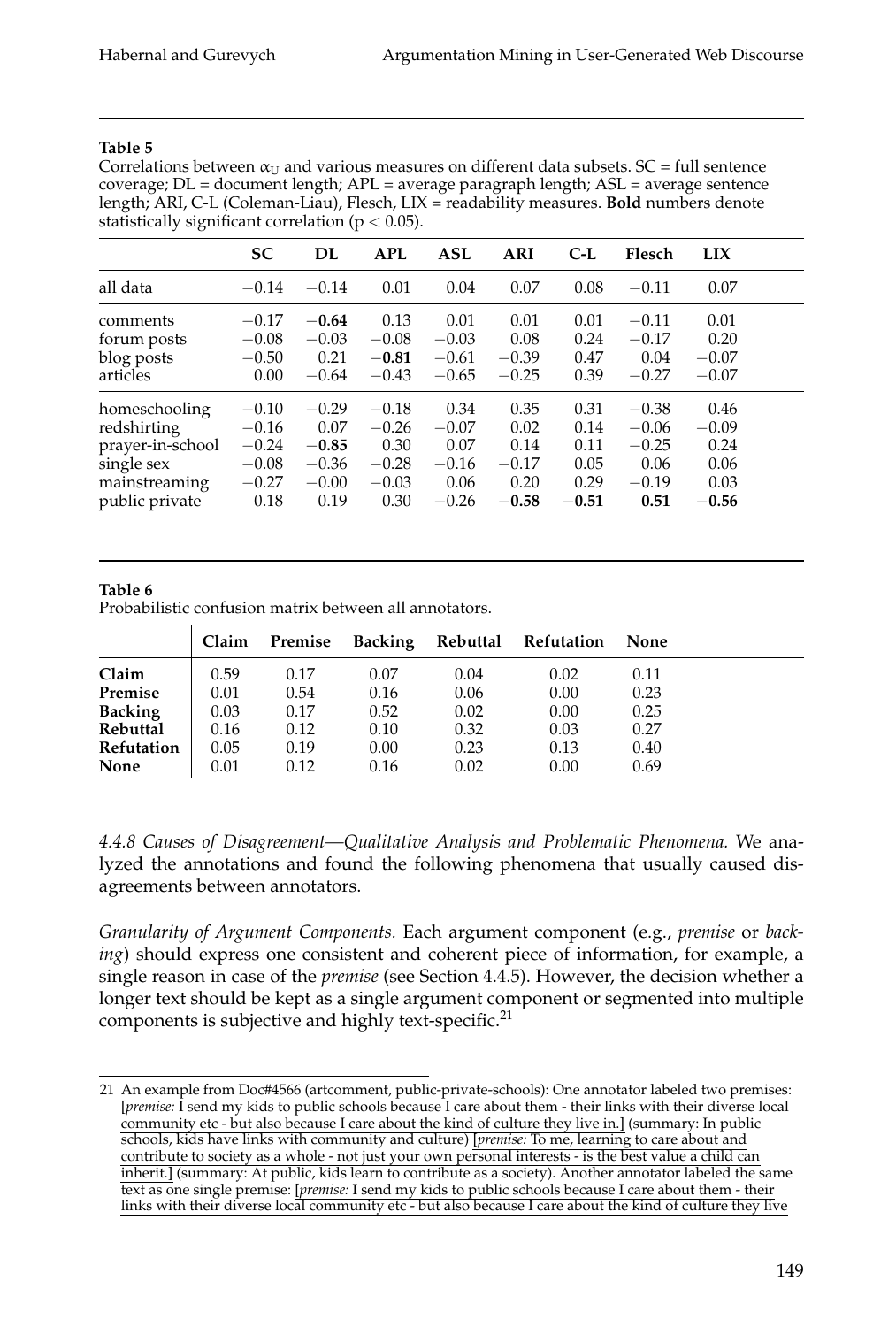*Rhetorical Questions.* Although rhetorical questions have been researched extensively in linguistics (Schmidt-Radefeldt 1977; Han 2002; Egg 2007; Lee-Goldman 2006), their role in argumentation represents a substantial research question (Petty, Cacioppo, and Heesacker 1981; Frank 1990; Roberts and Kreuz 1994; Ilie 1999; Ottati, Rhoads, and Graesser 1999). Teninbaum (2011) provides a brief history of rhetorical questions in persuasion. In short, rhetorical questions should provoke the reader. From the perspective of our argumentation model, rhetorical questions might fall both into the *logos* dimension (and thus be labeled as *claim*, *premise*, etc.) or into the *pathos* dimension (refer to Section 2.2). Again, the decision is usually not clear-cut.

*Refutation versus Premise.* As introduced in Section 4.4.2, *rebuttal* attacks the *claim* by presenting an opponent's view. In most cases, the *rebuttal* is again attacked by the author using *refutation*. From the pragmatic perspective, *refutation* thus supports the author's stance expressed by the *claim*. Therefore, it can be easily confused with *premises*, as the function of both is to provide support for the *claim*. *Refutation* thus only takes place if it is meant as a reaction to the *rebuttal*. It follows the discussed matter and contradicts it. Such a discourse is usually expressed as:

<u>[claim: My claim.]</u> [*rebuttal: On the other hand, some people claim XXX which makes* my claim wrong.] [*refutation:* But this is not true, because of YYY.]

However, the author might also take the following defensible approach to formulate the argument:

✿✿✿✿✿✿ [*rebuttal:*✿✿✿✿✿ Some✿✿✿✿✿✿ people✿✿✿✿✿ claim✿✿✿✿✿ XXX-1✿✿✿✿✿✿ which ✿✿✿✿✿ makes✿✿✿my✿✿✿✿✿ claim✿✿✿✿✿✿✿ wrong.] [*refutation:* But this is not true, because of YYY-1.] [*rebuttal:* Some people claim XXX-2 which makes my ✿✿✿✿ claim✿✿✿✿✿✿✿ wrong.] [*refutation:* But this is not true, because of YYY-2.] [*claim:* Therefore my claim.]

If this argument is formulated without stating the *rebuttals*, it would be equivalent to the following:

# [*premise:* YYY-1.] [*premise:* YYY-2.] [*claim:* Therefore my claim.]

This example shows that *rebuttal* and *refutation* represent a rhetorical device to produce arguments, but the distinction between *refutation* and *premise* is context-dependent and on the functional level both *premise* and *refutation* have very similar roles—to support the author's standpoint. Although introducing dialogical moves into a monological model and its practical consequences, as described above, can be seen as a shortcoming of our model, this rhetoric figure has been identified by argumentation researchers as *procatalepsis* (Walton 2007, page 106). A broader view on incorporating opposing views (or lack thereof) is discussed under the term *confirmation bias* by Mercier and Sperber (2011, page 63), who claim that "people are trying to convince others. They are typically looking for arguments and evidence to confirm their own claim, and ignoring negative arguments and evidence unless they anticipate having to rebut them." The dialectical attack of possible counter-arguments may thus strengthen one's own argument.

in. To me, learning to care about and contribute to society as a whole - not just your own personal interests - is the best value a child can inherit.] (summary: Kids should learn the cultural diversity).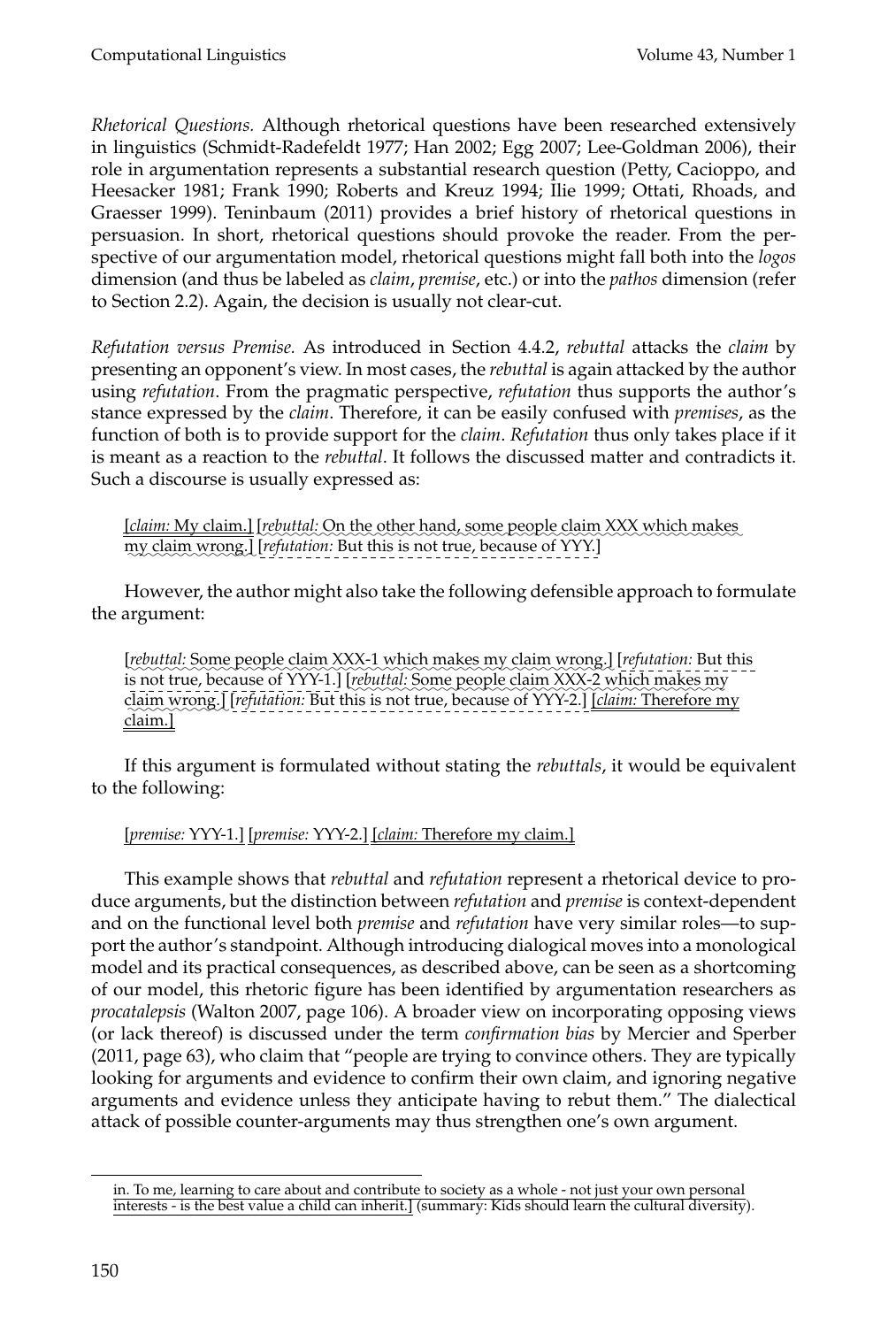One possible solution would be to refrain from capturing this phenomenon completely and to simplify the model to claims and premises, for instance. However, the following example would then miss an important piece of information, as the last two clauses would be left un-annotated. At the same time, annotating the last clause as *premise* would be misleading, because it does not support the *claim.* More precisely, it supports the claim only indirectly by attacking the *rebuttal*. (We consider here that a support is an admissible extension of an abstract argument graph, as suggested by Dung [1995]).

**Doc#422 (forumpost, homeschooling)** [*claim:* I try not to be anti-homeschooling, but... it's just hard for me.] [*premise:* I really haven't met any homeschoolers who turned out quite right, including myself.] I apologize if what I'm saying offends any of you - that's not my intention, [*rebuttal:* I know that there are many homeschooled children who do j<u>ust fine,]</u> but <u>[*refutation:* that hasn't been my experience.]</u>

To the best of our knowledge, these context-dependent dialogical properties of argument components using Toulmin's model have not been solved in the literature on argumentation theory and we suggest that these observations should be taken into account in the future research in monological argumentation.

*Purely Sarcastic Argumentation and Fallacies in General.* Appeal to emotion, sarcasm, irony, or jokes are common in argumentation in user-generated Web content. We also observed documents in our data that were purely sarcastic (the *pathos* dimension); therefore logical analysis of the argument (the *logos* dimension) would make no sense. However, given the structure of such documents, some *claims* or *premises* might also be identified. Such an argument is a typical example of fallacious argumentation, which intentionally *pretends* to present a valid argument; but its persuasion is conveyed purely, for example, by appealing to emotions of the reader (Tindale 2007).

*4.4.9 Analysis of Annotated Corpus from the Argumentation Research Perspective.* We present some statistics of the annotated data that are important from the argumentation research perspective. Regardless of the register, 48% of *claims* are implicit. This means that the authors assume that their standpoint towards the discussed controversy can be inferred by the reader and give only reasons for that standpoint. Also, explicit *claims* are mainly written just once; the *claim* was rephrased and occurred multiple times in only 3% of the documents.

In 6% of the documents, the reasons for an implicit *claim* are given only in the *pathos* dimension, making the argument purely persuasive without logical argumentation.

The "myside bias," defined as a bias against information supporting another side of an argument (Perkins 1985; Wolfe, Britt, and Butler 2009), can be observed by the presence of *rebuttals* to the author's *claim* or by formulating arguments for both sides when the overall stance is neutral. Thus, 85% of the documents do not consider any opposing side, and only 8% of the documents present a *rebuttal*, which is then attacked by *refutation* in 4% of the documents. Multiple *rebuttals* and *refutations* were found in 3% of the documents. Only 4% of the documents were overall neutral and presented arguments for both sides, mainly in blog posts.

*Hedging in Claims.* We were also interested in whether mitigating linguistic devices are used in the annotated arguments, namely, in their main stance-taking components, the *claims*. Such devices typically include parenthetical verbs, syntactic constructions, token agreements, hedges, challenge questions, discourse markers, and tag questions,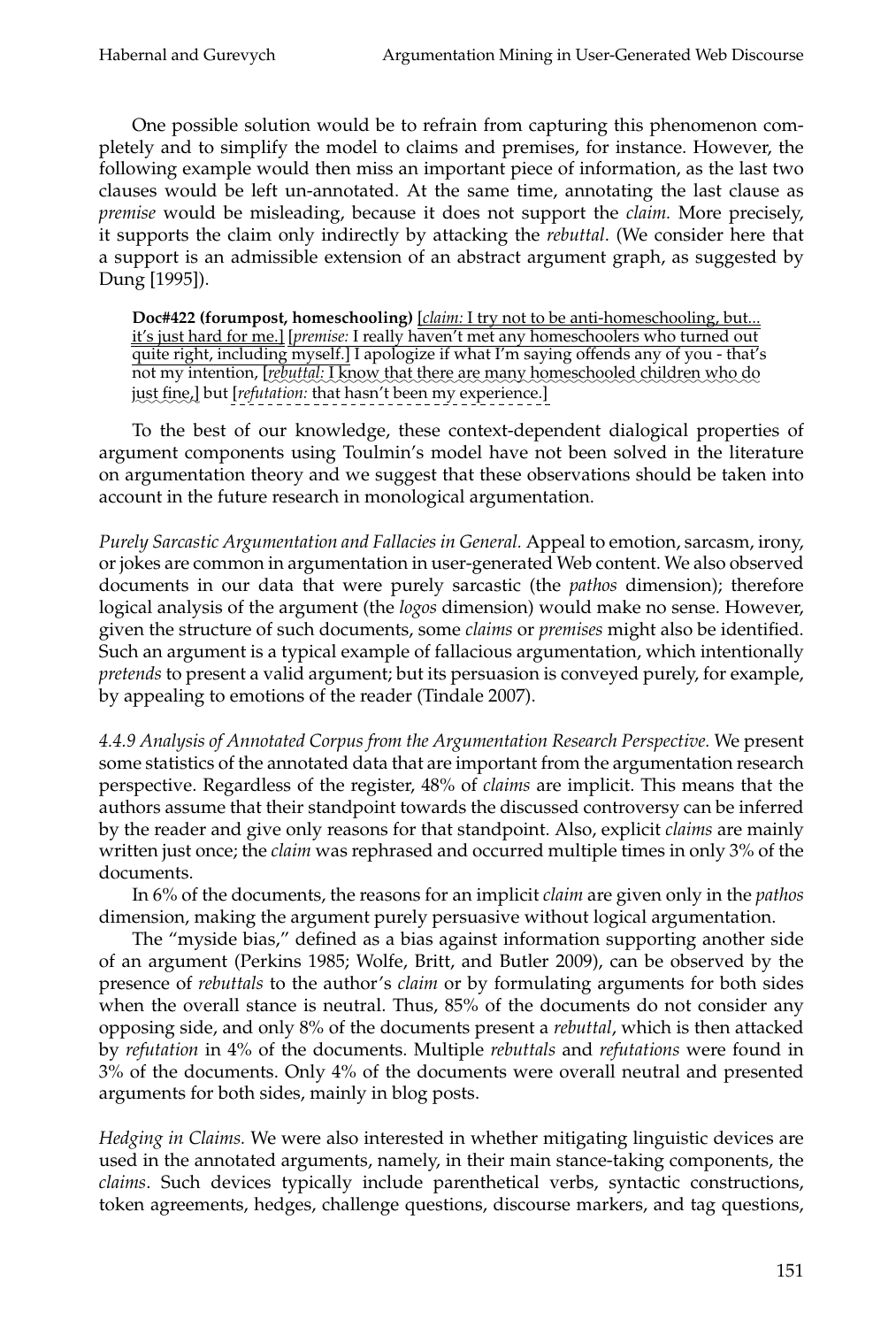among others (Flores-Ferrán and Lovejoy 2015). In particular, Kaltenbök, Mihatsch, and Schneider (2010, page 1) define hedging as "a discourse strategy that reduces the force or truth of an utterance and thus reduces the risk a speaker runs when uttering a strong or firm assertion or other speech act." We manually examined the use of hedging in the annotated *claims*.

Our main observation is that hedging is used differently across topics. For instance, about 30% to 35% of claims in *homeschooling* and *mainstreaming* signal the lack of a full commitment to the expressed stance, in contrast to *prayer in schools* (15%) or *public vs. private schools* (about 10%). Typical hedging cues include speculations and modality (*If I have kids, I will probably homeschool them.*), statements as neutral observations (*It's not wrong to hold the opinion that in general it's better for kids to go to school than to be homeschooled.*), or weasel<sup>22</sup> phrases (Farkas et al. 2010) (*In some cases*, *inclusion can work fantastically well., For the majority of the children in the school, mainstream would not have been a suitable placement.*).

On the other hand, most *claims* that are used for instance in the *prayer in schools* arguments are very direct, without trying to diminish its commitment to the conveyed belief (for example, *NO PRAYER IN SCHOOLS!... period.*, *Get it out of public schools*, *Pray at home.*, or *No organized prayers or services anywhere on public school board property - FOR ANYONE.*). Moreover, some claims are clearly offensive, persuading by direct imperative clauses towards the opponents/audience (*TAKE YOUR KIDS PRIVATE IF YOU CARE AS I DID*, *Run, don't walk, to the nearest private school.*) or even accuse the opponents for taking a certain stance (*You are a bad person if you send your children to private school.*).

These observations are consistent with the findings from the first annotation study on persuasion (see Section 4.3.2), namely, that some topics attract *heated* argumentation, where participants, take very clear and reserved standpoints (such as *prayer in schools* or *private vs. public schools*), whereas discussions about other topics are rather milder. It has been shown that the choices a speaker makes to express a position are informed by their social and cultural background, as well as their ability to speak the language (Dippold 2007; Kreutel 2007; Flores-Ferran and Lovejoy 2015). However, given the uncontrolled ´ settings of the user-generated Web content, we cannot infer any similar conclusions in this respect.

*Analyzing Type of Support.* We investigated *premises* across all topics in order to find the type of support used in the argument. We followed the approach of Park and Cardie (2014), who distinguished three types of propositions in their study, namely, *unverifiable*, *verifiable non-experiential*, and *verifiable experiential*.

*Verifiable non-experiential* and *verifiable experiential* propositions, unlike *unverifiable propositions*, contain an objective assertion, where objective means "expressing or dealing with facts or conditions as perceived without distortion by personal feelings, prejudices, or interpretations."<sup>23</sup> Such assertions have truth values that can be proved or disproved with objective evidence; the correctness of the assertion or the availability of the objective evidence does not matter (Park and Cardie 2014, page 31). A verifiable proposition can further be distinguished as experiential or not, depending on whether the proposition is about the writer's personal state or experience or something nonexperiential. Verifiable experiential propositions are sometimes referred to as anecdotal

<sup>22</sup> https://en.wikipedia.org/wiki/Weasel\_word.

<sup>23</sup> http://www.merriam-webster.com/dictionary/objective.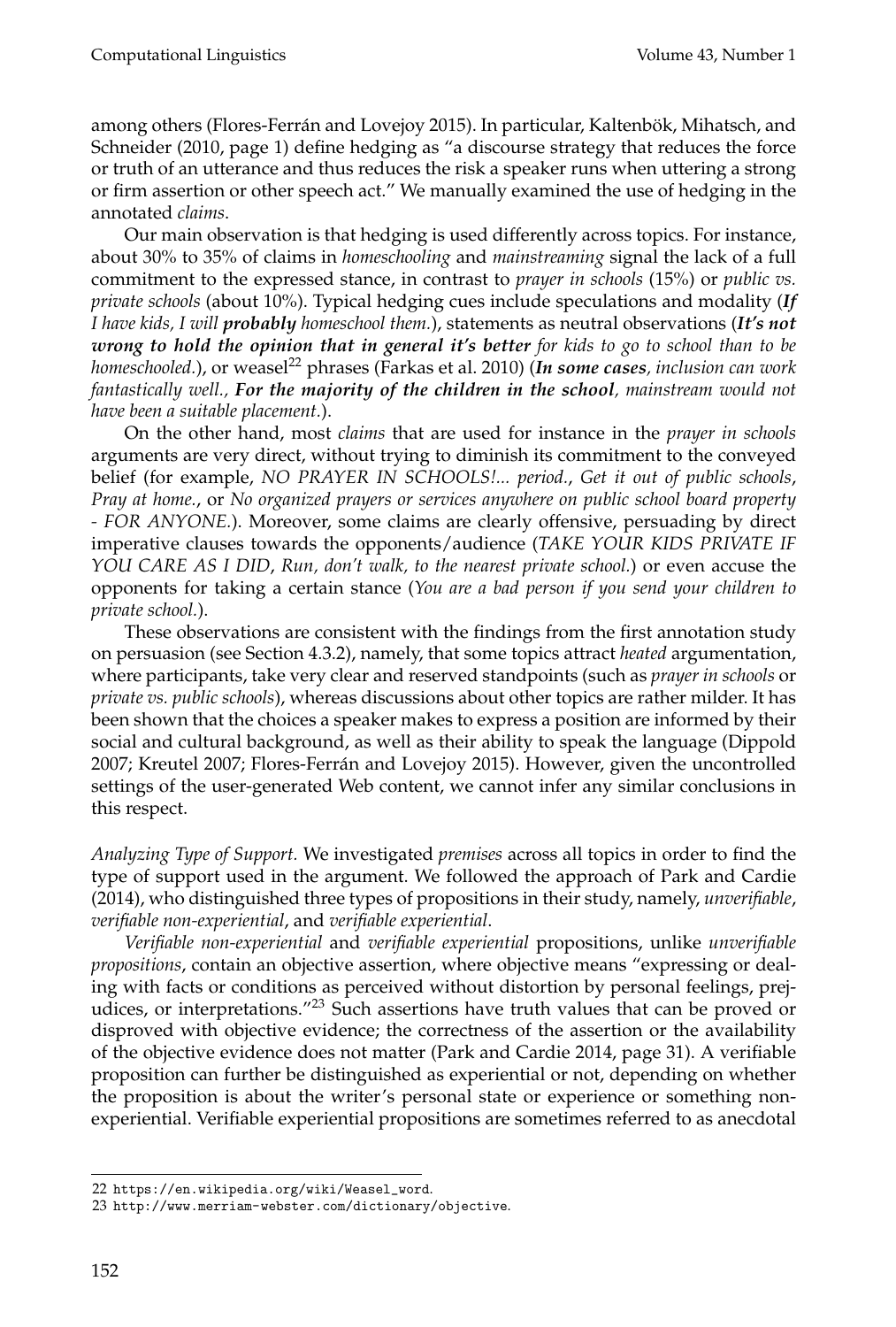evidence, and provide the novel knowledge that readers are seeking (Park and Cardie 2014, page 31).

Table 7 shows the distribution of the premise types with examples for each topic from the annotated corpus. As can be seen in the first row, arguments in *prayer in schools* contain a majority (73%) of unverifiable premises. Closer examination reveals that their content varies from general vague propositions to obvious fallacies, such as a hasty generalization, straw men, or slippery slope. As Nieminen and Mustonen (2014) identified, fallacies are very common in argumentation about religion-related issues. On the other side of the spectrum, arguments about *redshirting* rely mostly on anecdotal evidence (61% of *verifiable experiential* propositions). We will discuss the phenomena of narratives in argumentation in more detail later in Section 4.4.10. All the topics except *private vs. public schools* exhibit similar amounts of *verifiable non-experiential* premises (9% to 22%), usually referring to expert studies or facts. However, this type of premise has usually the lowest frequency.

*4.4.10 Discussion.* Manually analyzing argumentative discourse and reconstructing (annotating) the underlying argument structure and its components is difficult. As (Reed and Rowe 2006, page 267) point out, "the analysis of arguments is often hard, not only for students, but for experts too." According to Harrell (2011a, page 81), argumentation is a skill and "even for simple arguments, untrained college students can identify the conclusion but without prompting are poor at both identifying the premises and how the premises support the conclusion." Harrell (2011b, page 81) further claims that "a wide literature supports the contention that the particular skills of understanding, evaluating, and producing arguments are generally poor in the population of people who have not had specific training and that specific training is what improves these skills." Some studies, for example, show that students perform significantly better on reasoning tasks when they have learned to identify premises and conclusions (Shaw 1996) or have learned some standard argumentation norms (Weinstock, Neuman, and Tabak 2004).

One particular extra challenge in analyzing argumentation in Web user-generated discourse is that the authors produce their texts probably without any existing argumentation theory or model in mind.<sup>24</sup> We assume that argumentation or persuasion is inherent when users discuss controversial topics, but the true reasons why people participate in on-line communities and what drives their behavior is another research question (Bishop 2007; Cullen and Morse 2011; de Melo Bezerra and Hirata 2011; Sun, Rau, and Ma 2014). When the analyzed texts have a clear intention to produce argumentative discourse, such as in argumentative essays (Stab and Gurevych 2014a), the argumentation is much more explicit and substantially higher inter-annotator agreement can be achieved.

*Suitability of the Modified Toulmin Model.* The model seems to be suitable for short persuasive documents, such as comments and forum posts. Its applicability to longer documents, such as articles or blog posts, is problematic for several reasons.

The argument components of the (modified) Toulmin model and their roles are not expressive enough to capture argumentation that not only conveys the logical

<sup>24</sup> By analyzing the arguments during annotation, our impression was that an average user participating in online discussions is not a skilled arguer. However, we lack grounded empirical evidence to support such a claim.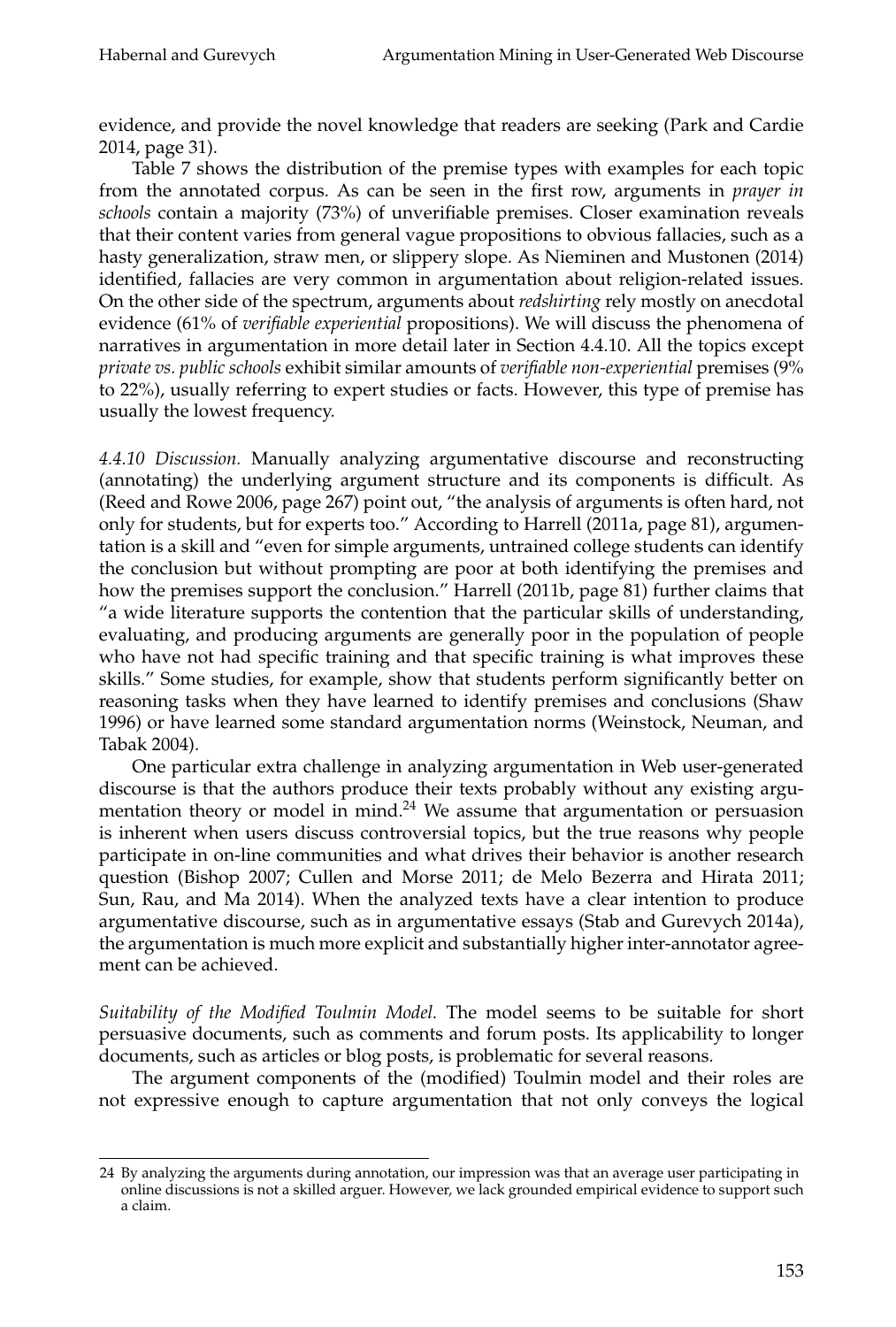### **Table 7**

Distribution of premise types for each topic with examples. HS = homeschooling; MS = mainstreaming; PIS = prayer in schools; PPS = private vs. public schools; RS = redshirting; SSE = single sex education. Number of analyzed premises shown in parentheses.

|                     | Unverifiable                                                                                                                                                                                                                                               | Verifiable non-experiential                                                                                                                                                                                                                                                                                                                                 | Verifiable experiential                                                                                                                                                                                                                                                                                                                                                                               |
|---------------------|------------------------------------------------------------------------------------------------------------------------------------------------------------------------------------------------------------------------------------------------------------|-------------------------------------------------------------------------------------------------------------------------------------------------------------------------------------------------------------------------------------------------------------------------------------------------------------------------------------------------------------|-------------------------------------------------------------------------------------------------------------------------------------------------------------------------------------------------------------------------------------------------------------------------------------------------------------------------------------------------------------------------------------------------------|
| <b>PIS</b><br>(112) | 73%<br>· Religion is basically a gang<br>mentality where people feel they need<br>to belong to a group<br>$\bullet$ A primary purpose of public<br>education is to shape good citizens.                                                                    | 22%<br>• Fact: Muslims pray five times daily,<br>in a way which is not practical in a<br>normal classroom setting.<br>• Japan, where no one prays at school,<br>has the lowest crime rate of any devel-<br>oped nation.                                                                                                                                     | 4%<br>$\bullet$ When I was a kid we learned re-<br>ligion in church, math, reading, his-<br>tory, etc., in school and at home.<br>• I am a victim of this latter possi-<br>bility. Believe me, I'm still trying to<br>repair the damage.                                                                                                                                                              |
| HS<br>(160)         | 57%<br>• But when you put 30 kids in one<br>classroom, it becomes very difficult to<br>teach them all individually.<br>• The trouble is, home schooling can<br>be a cover for all sorts of undesirable<br>stuff.                                           | 14%<br>• Only a fortnight ago a report was<br>published by Robin Alexander and his<br>team at Cambridge University which<br>found that the primary school cur-<br>riculum is too narrow and involves<br>too much testing.<br>• Dr. Smedley believes that home-<br>schoolers have superior socialization<br>skills, and his research supports this<br>claim. | 29%<br>• It was boring, tedious, slow and<br>frustrating. I learned nothing that<br>I did not know before other than a<br>handful of French verbs which have so<br>far been of as much use as a chocolate<br>fireguard.<br>• Everyone I know went to public<br>school and on to college. We didn't<br>feel unprepared                                                                                 |
| <b>SSE</b><br>(96)  | 46%<br>• Co-ed schools don't cultivate the<br>cooperation or better understanding<br>between the opposite sexes.<br>• Research is quite clear about this.                                                                                                  | 18%<br>• Studies show that women suffer<br>from a stereotype threat in math and<br>science, meaning that in the fields of<br>math and science women are more<br>apprehensive to perform []<br>clearly<br>establish<br>$\bullet$<br>Studies<br>that single-sex schools are, IN<br>GENERAL, better for educational<br>outcomes than co-ed schools.            | 36%<br>• The unhealthiest social situations I<br>was ever in were an all-boys school<br>and military training.<br>• Once I switched schools, I found<br>myself with valuable ? and what I?m<br>sure to be life long ? friendships with<br>the boys I sat with in class.                                                                                                                               |
| MS<br>(51)          | 47%<br>• School and classroom design has<br>not evolved and this has stagnated the<br>inclusion movement.<br>• The level of differentiated instruc-<br>tion required to develop some func-<br>tional skills is not possible in main-<br>stream classrooms. | 10%<br>· In a TEACH magazine article<br>about his new book, Adelman says<br>inclusion of students with disabili-<br>ties benefits entire student bodies by<br>teaching kids about diversity []<br>• The reality is students with special<br>needs are a small percentage of the<br>population and cannot drive a funda-<br>mental shift in education.       | 43%<br>$\bullet$ I have a HF autistic son w/ se-<br>vere ADHD He is doing awesome in<br>grade 1 he has a 1 on 1 aide in the<br>class We feel well supported by the<br>school system and he has only 18 in<br>his class!<br>• I often spent 20 mins of each year 9<br>lesson getting the boys to stop aggra-<br>vating the ADHD boy, as he would<br>then "blow", much to the amusement<br>of everyone. |
| <b>PPS</b><br>(159) | 43%<br>• Public schools are not about educa-<br>tion; they are about social engineer-<br>ing.<br>$\bullet$ Kids are indoctrinated not educated<br>in Public Schools.                                                                                       | $0\%$                                                                                                                                                                                                                                                                                                                                                       | 57%<br>$\bullet$ Worked for us.<br>• I have five Daughters and they all<br>went to private schools and everyone<br>of them have a degree and now have<br>good paying jobs.                                                                                                                                                                                                                            |
| RS<br>(67)          | 30%<br>• they will grow up,, they will ma-<br>ture.<br>• These kids need to be prepared<br>for the 21st centuary global economy<br>by being enrolled in a local second<br>language immersion kindergarden as<br>soon as they can enroll.                   | $9\%$<br>• There have been a lot of studies<br>that show people born later in the year<br>(March) are more successful in life<br>due to the age gap.<br>• Studies show the practice (when<br>common) has socioeconomic repurcis-<br>sions down the line and can increase<br>the HS drop out rate $[]$                                                       | 61%<br>• I honestly made my decision be-<br>cause I had a choice and I just did<br>not feel right personally about send-<br>ing my DS to Kindergarten at age 4.<br>• However with my oldest if he were<br>born a couple of months earlier I<br>would have kept him back a year as<br>he would not have been ready.                                                                                    |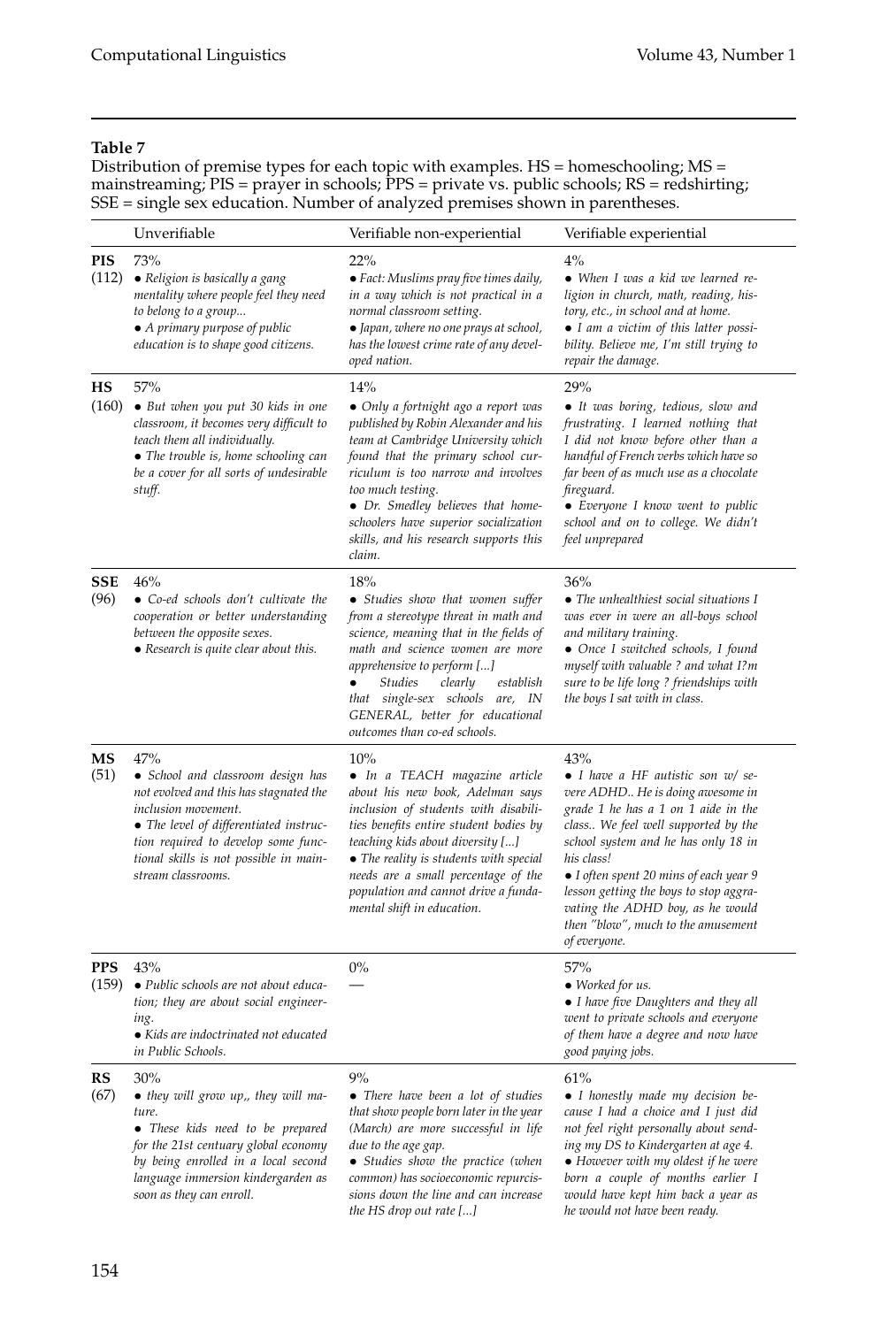structure (in terms of reasons put forward to support the claim), but also relies heavily on the rhetorical power. This involves various stylistic devices, pervading narratives, direct and indirect speech, or interviews.<sup>25</sup> Although in some cases the argument components are easily recognizable, the vast majority of the discourse in articles and blog posts does not correspond to any distinguishable argumentative function in the *logos* dimension. As the purpose of such discourse relates more to rhetoric than to argumentation, unambiguous analysis of such phenomena goes beyond capabilities of the current argumentation model. For a discussion about metaphors in Toulmin's model of argumentation see, for example, Xu and Wu (2014), Santibáñez (2010).

Articles without a clear standpoint towards the discussed controversy cannot be easily annotated with the model either. Although the matter is viewed from both sides and there may be reasons presented for either of them, the overall persuasive intention is missing and fitting such data to the argumentation framework causes disagreements.<sup>26</sup> One solution might be to break the document down to paragraphs and annotate each paragraph separately, examining argumentation on a different level of granularity.

*Annotating Other Dimensions of Argument.* As introduced in Section 2.2, there are several dimensions of an argument. The Toulmin model focuses solely on the *logos* dimension. We decided to ignore the *ethos* dimension, because dealing with an author's credibility remains unclear, given the variety of the source Web data.<sup>27</sup> However, exploiting the *pathos* dimension of an argument is prevalent in the Web data, for example, as an appeal to emotions. Therefore we experimented with annotating *appeal to emotions* as a separate category independent of components in the *logos* dimension. We defined some features for the annotators on how to distinguish *appeal to emotions*. Figurative language such as hyperbole, sarcasm, or obvious exaggerating to "spice up" the argument are the typical signs of pathos. In an extreme case, the whole argument might be purely emotional, as in the following example.

**Doc#1698 (comment, prayer in schools)** [*app-to-emot:* Prayer being removed from school is just the leading indicator of a nation that is 'Falling Away' from Jehovah. [...] And the disasters we see today are simply God's finger writing on the wall: Mene, mene, Tekel, Upharsin; that is, God has weighed America in the balances, and we've been found wanting. No wonder 50 million babies have been aborted since 1973. [...]]

We kept annotations on the *pathos* dimension as simple as possible (with only one *appeal to emotions* label), but the resulting agreement was unsatisfying ( $\alpha_{U} = 0.30$ ) even after several annotation iterations. Appeal to emotions is considered a type of fallacy (Govier 2010; Damer 2013). Given the results, we assume that a more carefully designed approach to fallacy annotation should be applied. To the best of our knowledge, there has been very little research on modeling fallacies similarly to arguments at the discourse level (Pineau 2013). Therefore the question, in which detail and structure fallacies should be annotated, remains open. For the rest of the article, we thus focus on the *logos* dimension solely.

<sup>25</sup> For a deep analysis of the role of direct speech in newspaper discourse argumentation, see Smirnova (2009).

<sup>26</sup> Note that we only filtered persuasive documents in annotation study 1 (Section 4.3) for comments and forum posts; blog posts and newswire articles were checked only briefly while collecting the *raw corpus*.

<sup>27</sup> Modeling influential persons belongs to research in social network analysis, which is beyond the scope of this article.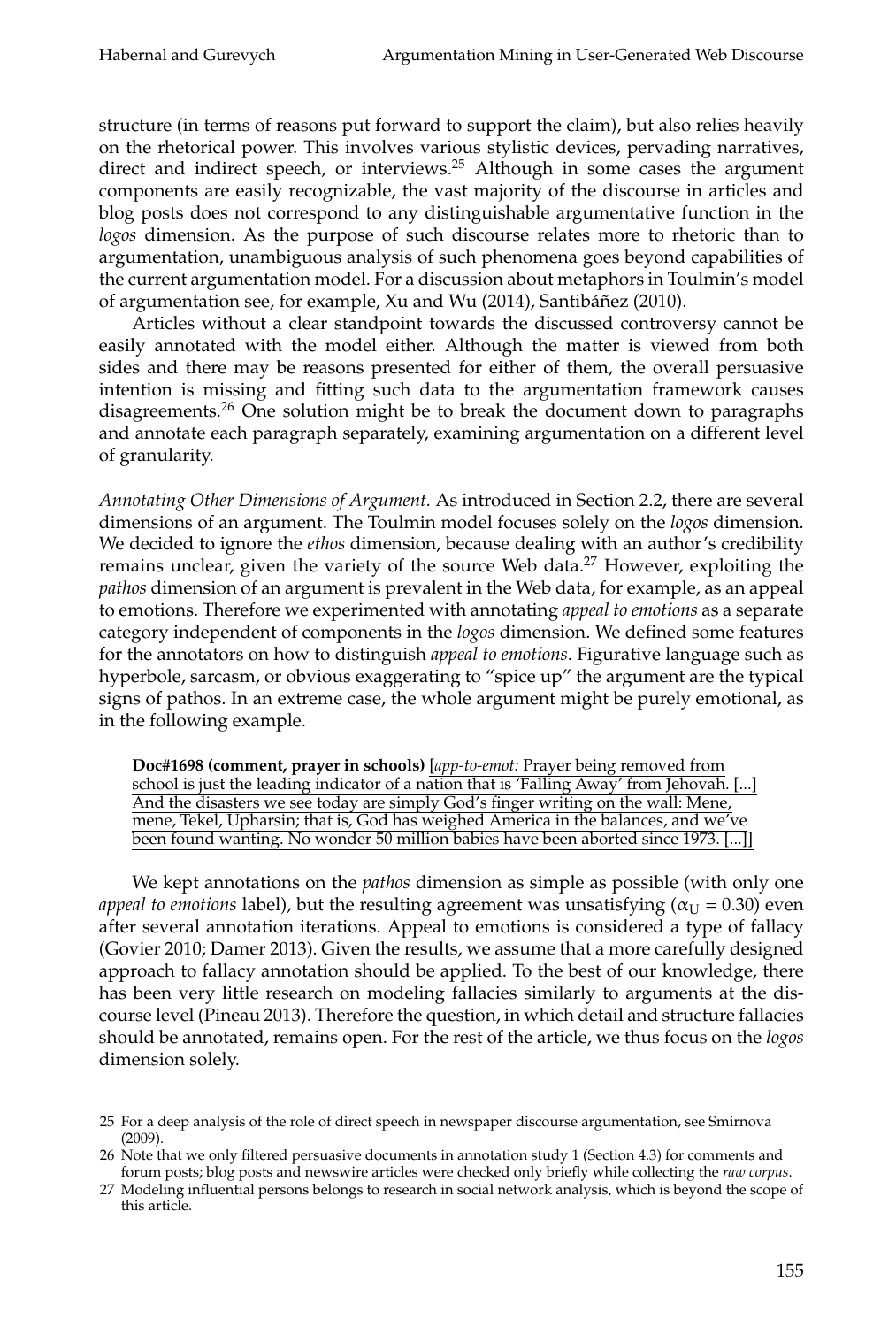*Narratives in Argumentation.* Some of the educational topics under examination relate to young children (e.g., redshirting or mainstreaming); therefore we assume that the majority of participants in discussions are their parents. We observed that many documents related to these topics contain narratives. Sometimes the storytelling is meant as a support for the argument, but there are documents where the narrative has no intention of persuading and is simply a story sharing.

There is no widely accepted theory of the role of narratives among argumentation scholars. According to Fisher (1987), humans are storytellers by nature, and the "reason" in argumentation is therefore better understood in and through the narratives. He found that good reasons often take the form of narratives. Hoeken and Fikkers (2014) investigated how integration of explicit argumentative content into narratives influences issue-relevant thinking and concluded that identifying with the character who is in favor of the issue yielded a more positive attitude toward the issue. In recent research, Bex (2011) proposes an argumentative-narrative model of reasoning with evidence, further elaborated in Bex, Bench-capon, and Verheij (2012); in addition, Niehaus et al. (2012) proposes a computational model of narrative persuasion.

Stemming from another research field, Leyton Escobar, Kommers, and Beldad (2014) found that online community members who use and share narratives have higher participation levels and that narratives are useful tools to build cohesive cultures and increase participation. Betsch et al. (2010) examined influencing vaccine intentions among parents and found that narratives carry more weight than statistics.

# **4.5 Summary of Annotation Studies**

This section described two annotation studies that deal with argumentation in usergenerated Web content on different levels of detail. In Section 4.3, we argued for a need for document-level distinction of persuasiveness. We annotated 990 comments and forum posts, reaching moderate inter-annotator agreement (Fleiss'  $\pi$  = 0.59). Section 4.4 motivated the selection of a model for micro-level argument annotation, proposed its extension based on pre-study observations, and outlined the annotation set-up. This annotation study resulted into 340 documents annotated with the modified Toulmin model and reached moderate inter-annotator agreement in the logos dimension (Krippendorff's  $\alpha_U = 0.48$ ). These results make the annotated corpora suitable for training and evaluation computational models, and each of these two annotation studies will have their experimental counterparts in the following section.

# **5. Experiments**

This section presents experiments conducted on the annotated corpora introduced in Section 4. We put the main focus on identifying *argument components* in the discourse.<sup>28</sup> To comply with machine learning terminology, in this section we will use the term

<sup>28</sup> We also experimented with classification of *persuasive* documents, as introduced in Annotation Study 1 (section 4.3). This task can be seen as standard document-level two-class text classification. Using SVM (Cortes and Vapnik 1995) with Sequential Minimal Optimization (Platt 1999), polynomial kernel, and *n*-gram baseline features, we obtained 0.69 Macro-*F*<sup>1</sup> score. We also used a rich feature set (a large part of features that will be discussed in Section 5.1) but the system did not beat the baseline, therefore we do not report on this experiment in detail. However, we expect that in a real-world scenario of automatically analyzing argument components in user-generated content, the first step of assessing on-topic persuasiveness (or external relevance [Paglieri and Castelfranchi 2014]) is essential.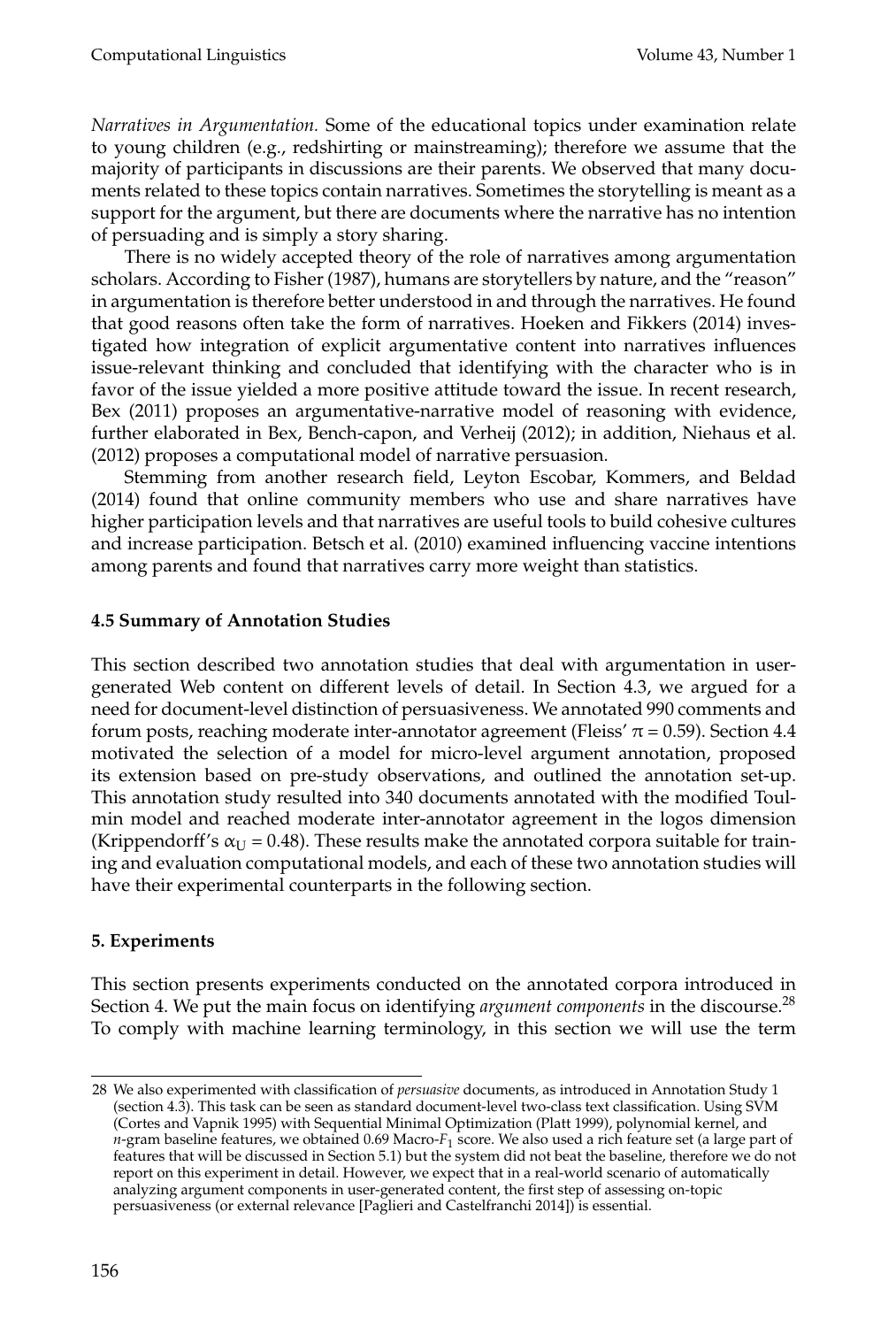*domain* as an equivalent to a topic (remember that our data set includes six different topics; see Section 4.1).

We evaluate three different scenarios. First, we report *ten-fold cross-validation* over a random ordering of the entire data set. Second, we deal with *in-domain ten-fold crossvalidation* for each of the six domains. Third, in order to evaluate the domain portability of our approach, we train the system on five domains and test on the remaining one for all six domains (which we report as *cross-domain validation*).

### **5.1 Identification of Argument Components**

In the following experiment, we focus on automatic identification of arguments in the discourse. Our approach is based on supervised and semi-supervised machine learning methods on the *gold data Toulmin* data set introduced in Section 4.4.

An argument consists of different components (such as *premises*, *backing*, etc.) which are implicitly linked to the *claim*. In principle, one document can contain multiple independent arguments.<sup>29</sup> However, only 4% of the documents in our data set contain arguments for both sides of the issue. Thus, we simplify the task and assume there is only one argument per document.<sup>30</sup>

Given the low inter-annotator agreement on the *pathos* dimension (Table 4), we focus solely on recognizing the logical dimension of argument. The *pathos* dimension of argument remains an open problem for proper modeling as well as its later recognition.

*5.1.1 Data Representation and Evaluation.* Because the smallest annotation unit is a token and the argument components do not overlap, we approach identification of argument components as a sequence labeling problem. We use the BIO encoding, so each token belongs to one of the following 11 classes: *O* (not a part of any argument component), *Backing-B*, *Backing-I*, *Claim-B*, *Claim-I*, *Premise-B*, *Premise-I*, *Rebuttal-B*, *Rebuttal-I*, *Refutation-B*, *Refutation-I*. This is the minimal encoding that is able to distinguish two adjacent argument components of the same type. In our data, 48% of all adjacent argument components of the same type are direct neighbors (there are no "O" tokens in between).

We report Macro- $F_1$  score and  $F_1$  scores for each of the 11 classes as the main evaluation metric. This evaluation is performed on the token level, and for each token the predicted label must exactly match the gold data label (classification of tokens into 11 classes).

As instances for the sequence-labeling model, we chose *sentences* rather than *tokens*. During our initial experiments, we observed that building a sequence labeling model for recognizing argument components as sequences of *tokens* is too fine-grained, as a

<sup>29</sup> In our approach to annotation of controversies, this would mean that the *overall* standpoint of the author is neutral but she presents arguments for both sides of the controversy.

<sup>30</sup> This simplification can be seen as a limitation of our model, as argumentation mining in some related works is a form of structured predictions of elements in discourse where the explicit notion of relation between argument components is crucial for argument "parsing," for example, in the work by Peldszus and Stede (2015) envisioned in their earlier survey paper (Peldszus and Stede 2013a), or by Stab and Gurevych (2014b). It is thus possible that in a general argumentative discourse, the same proposition can play two different roles in two arguments, similarly to the approach of Aharoni et al. (2014). This phenomena was discussed as *divergent structures* by Thomas (1981) and later elaborated on by Freeman (2011, page 16).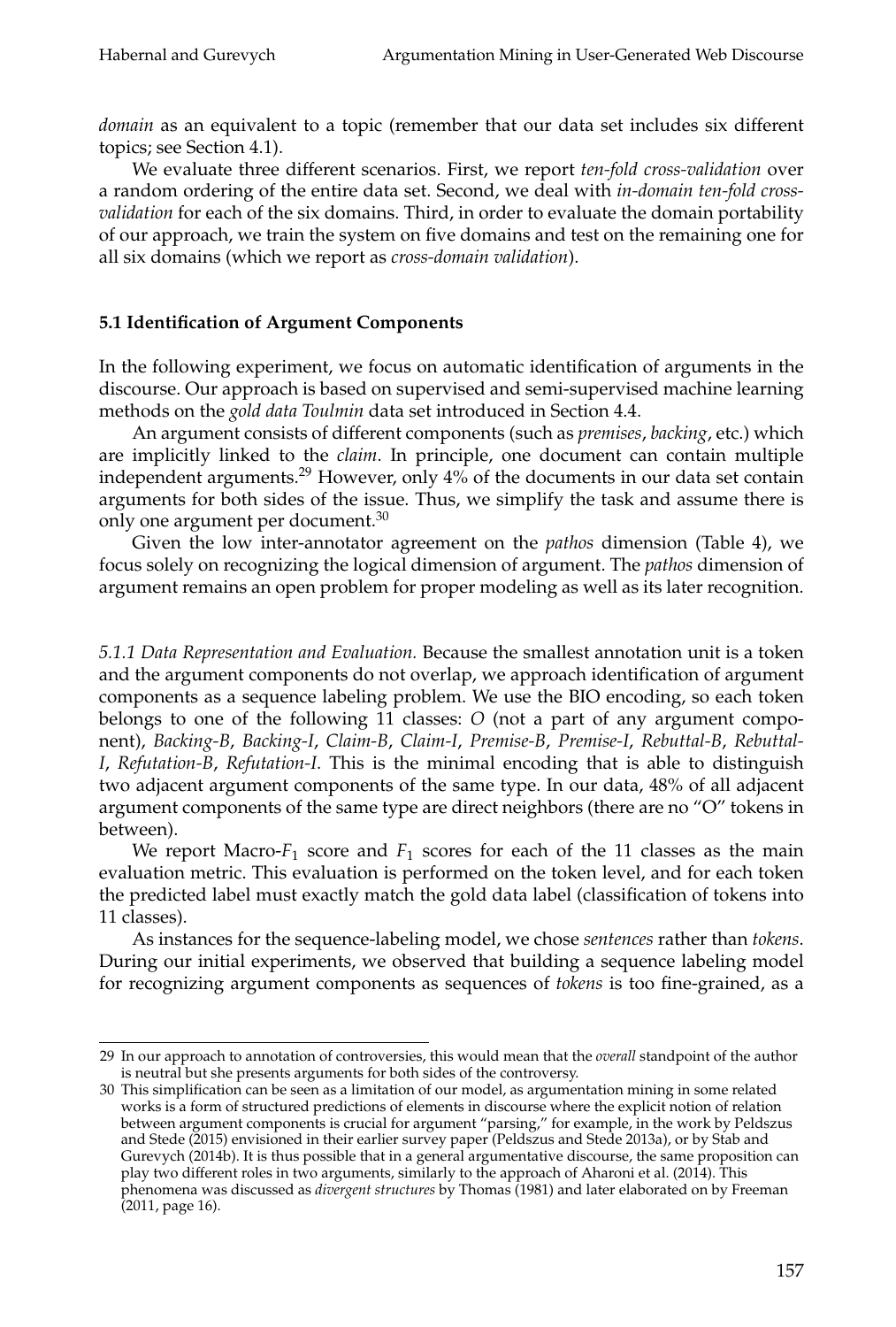single token does not convey enough information that could be encoded as features for a machine learner. However, as discussed in Section 4.4.5, the annotations were performed on data pre-segmented to sentences and annotating tokens was necessary only when the sentence segmentation was wrong or one sentence contained multiple argument components. Our corpus consists of 3,899 sentences, from which 2,214 sentences (57%) contain no argument components. From the remaining ones, only 50 sentences (1%) have more than one argument component. Although in 19 cases (0.5%) the sentence contains a *Claim*–*Premise* pair, which is an important distinction from the argumentation perspective, given the overall small number of such occurrences, we simplify the task by treating each sentence as if it has either one argument component or none.

The approximation with sentence-level units is explained in the example in Figure 8. In order to evaluate the expected performance loss using this approximation, we used an *oracle* that always predicts the correct label for the unit (sentence) and evaluated it against the true labels (recall that the evaluation against the true gold labels is done always on token level). We lose only about 10% of Macro-*F*<sup>1</sup> score (0.906) and only about 2% of accuracy (0.984). This performance is still acceptable, while allowing us to model sequences where the minimal unit is a sentence.

*5.1.2 Gold Data Statistics.* Table 8 shows the distribution of the classes in the *gold data Toulmin*, where the labeling was already mapped to the sentences. The minimal presence of *rebuttal* and *refutation* (four classes account for only 3.4% of the data) makes this data set very unbalanced.



# **Figure 8**

Our approach to simplifying argument component segmentation and evaluation of the system. Gold data are labeled on the token level  $(C = Claim, P = Premise)$ . In step 1, the argument component label becomes a new label for the entire sentence. The resulting label reflects if the component begins in the sentence (i.e., the case of *Claim-B* in *S1*). If there are more components in one sentence, the longest one is selected (i.e., the case of *Claim* and *Premise* in *S4*). In step 2, the predictions are obtained for entire sentences, as one sentence represents the minimal unit in sequence labeling mode. In step 3, the labels are translated back to the token level, spanning over the entire sentence. If the predicted label is a *\*-B* tag, the first token is labeled as *\*-B* and the remaining ones as *\*-I* (i.e., in *S1* and *S4*). In step 4, evaluation of predictions is performed solely on the token level by comparing the predicted token labels with the gold token labels.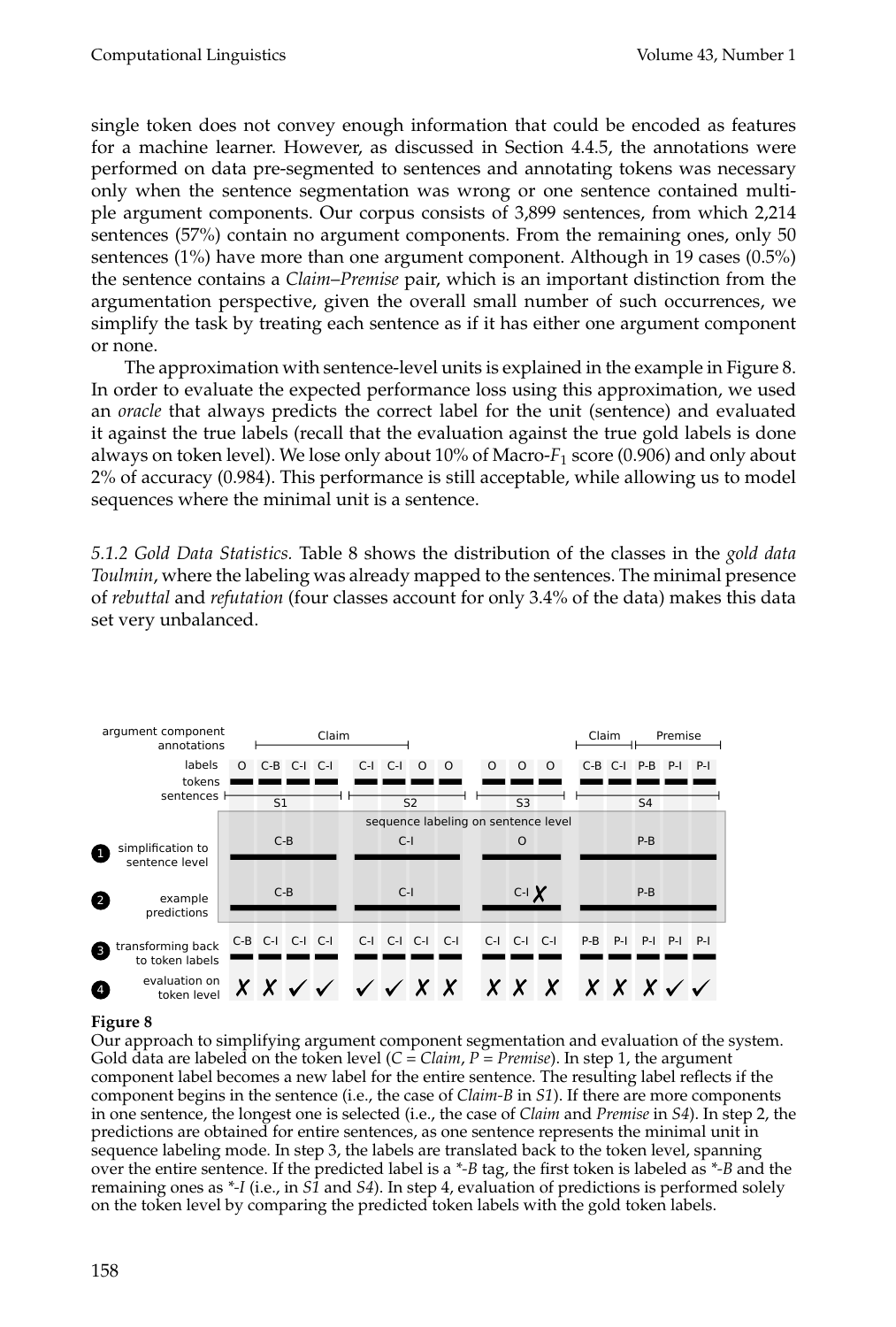|              | Sentences in data |          |              |              |          |  |
|--------------|-------------------|----------|--------------|--------------|----------|--|
| <b>Class</b> | Relative (%)      | Absolute | <b>Class</b> | Relative (%) | Absolute |  |
| Backing-B    | 5.6               | 220      | Premise-I    | 8.6          | 336      |  |
| Backing-I    | 7.2               | 281      | Rebuttal-B   | 1.6          | 61       |  |
| Claim-B      | 4.4               | 171      | Rebuttal-I   | 0.9          | 37       |  |
| Claim-I      | 0.4               | 16       | Refutation-B | 0.5          | 18       |  |
| $\Omega$     | 56.8              | 2214     | Refutation-I | 0.4          | 15       |  |
| Premise-B    | 13.6              | 530      | Total        |              | 3899     |  |

#### **Table 8**

Class distribution of the *gold data Toulmin* corpus approximated to the sentence-level boundaries.

*5.1.3 Methods and Features.* We chose SVM*hmm* (Joachims, Finley, and Yu 2009) implementation<sup>31</sup> of Structural Support Vector Machines<sup>32</sup> for sequence labeling.<sup>33</sup> Each sentence (**x**) is represented as a vector of real-valued features.

We defined the following feature sets:

- **FS0**: Baseline lexical features
	- **–** word uni-, bi-, and tri-grams (binary)
- r **FS1**: Structural, morphological, and syntactic features
	- **–** First and last three tokens. *Motivation:* these tokens may contain discourse markers or other indicators for argument components, such as *therefore* and *since* for premises or *think* and *believe* for claims.
	- **–** Relative position in paragraph and relative position in document. *Motivation:* We expect that claims are more likely to appear at the beginning or at the end of the document.
	- **–** Number of POS 1-3 grams, dependency tree depth, constituency tree production rules, and number of subclauses. Based on Stab and Gurevych (2014b).
- **FS2**: Topic and sentiment features
	- **–** 30 features taken from a vector representation of the sentence obtained by using Gibbs sampling on LDA model (McCallum 2002; Blei, Ng, and Jordan 2003) with 30 topics trained on unlabeled data from the *raw corpus*. *Motivation:* Topic representation of a sentence might be valuable for detecting off-topic sentences, namely, non-argument components.

<sup>31</sup> http://www.cs.cornell.edu/people/tj/svm\_light/svm\_hmm.html.

<sup>32</sup> Another widely used method for sequence labeling is CRF (Lafferty, McCallum, and Pereira 2001), but the performance of CRF has been found comparable to SVM*hmm* by Keerthi and Sundararajan (2007).

<sup>33</sup> Argument components can span several sentences, their boundaries are not fixed. Therefore, each sentence belonging to a particular argument component can be encoded with two different tags, namely, the begin tag (i.e., *Claim-B*) for the first sentence and the "in" tag (i.e., *Claim-I*) for the following sentences. Although this can be treated as a simple sentence classification task, sequence labeling can leverage the probability distribution of label sequences (for instance *Claim-B*, *Claim-I* are more likely to occur than *Claim-B*, *Premise-I*).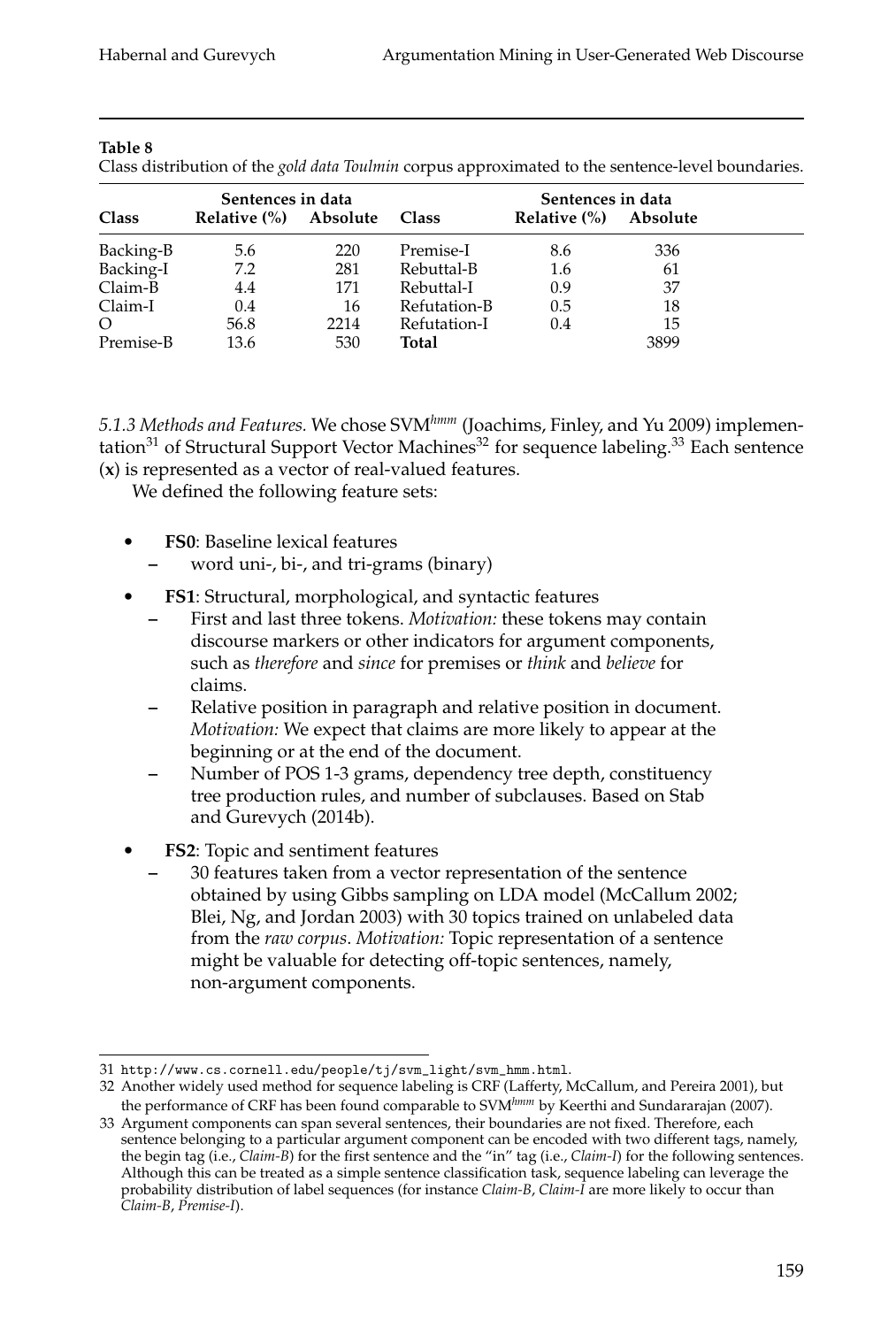- **–** Scores for five sentiment categories (from very negative to very positive) obtained from the Stanford sentiment analyzer (Socher et al. 2013). *Motivation:* Claims usually express opinions and carry sentiment.
- **FS3**: Semantic, coreference, and discourse features
	- **–** Binary features from Clear NLP Semantic Role Labeler (Choi 2012). Namely, we extract *agent*, *predicate + agent*, *predicate + agent + patient + (optional) negation*, *argument type + argument value*, and *discourse marker*, which are based on PropBank semantic role labels.<sup>34</sup> *Motivation:* Exploit the semantics of capturing the semantics of the sentences.
	- **–** Binary features from Stanford Coreference Chain Resolver (Lee et al. 2013), for example, presence of the sentence in a chain, transition type (i.e., nominal–pronominal), distance to previous/next sentences in the chain, or number of inter-sentence coreference links. *Motivation:* Presence of coreference chains indicates links outside the sentence and thus may be informative, for example, for classifying whether the sentence is a part of a larger argument component.
	- **–** Results of a PTDB-style discourse parser (Lin, Ng, and Kan 2014), namely, the type of discourse relation (explicit, implicit), presence of discourse connectives, and attributions. *Motivation:* It has been claimed that discourse relations play a role in argumentation mining (Cabrio, Tonelli, and Villata 2013).
- r **FS4**: Embedding features
	- **–** 300 features from word embedding vectors using word embeddings trained on part of the Google News data set (Mikolov et al. 2013). In particular, we sum up embedding vectors (dimensionality 300) of each word, resulting in a single vector for the entire sentence. This vector is then directly used as a feature vector.<sup>35</sup> *Motivation:* Embeddings helped to achieve state-of-the-art results in various NLP tasks (Socher et al. 2013; Guo et al. 2014).

Except for the baseline lexical features, all feature types are extracted not only for the current sentence *s<sup>i</sup>* , but also for *C* preceding and subsequent sentences, namely,  $s_{i-C}$ ,  $s_{i-C+1}$ , ...  $s_{i+C-1}$ ,  $s_{i+C}$ , where  $C$  was empirically set to  $4^{.36}$  Each feature is then represented with a prefix to determine its relative position to the current sequence unit.<sup>37</sup>

*5.1.4 Results.* Let us first discuss the upper bounds of the system. Performance of the three human annotators is shown in the first column of Table 9 (results are obtained

<sup>34</sup> Explained in detail in annotation guidelines at

http://clear.colorado.edu/compsem/documents/propbank\_guidelines.pdf.

<sup>35</sup> Le and Mikolov (2014) proposed more advanced techniques for sentence representation using embeddings.

<sup>36</sup> We used grid search with different *C* values in several feature set combinations (FS01, FS012) over the entire cross-validation scenario and fixed the value afterwards.

<sup>37</sup> For example, minus2Sent sentimentNegative=0.23 or plus1Sent DependencyTreeDepth=3.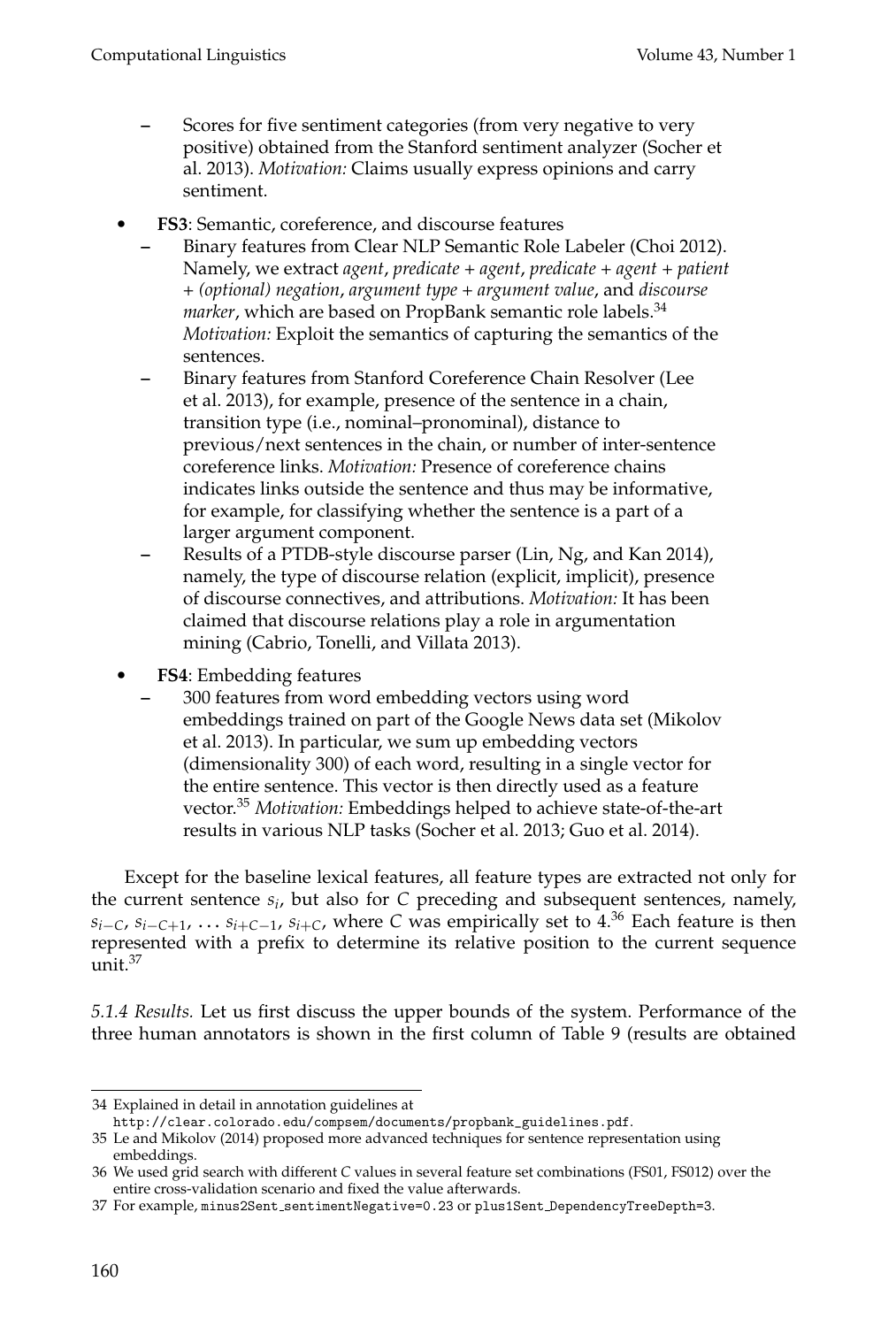#### **Table 9**

Ten-fold cross validation results of classification of argument components using different feature sets. Macro- $F_1$  and  $F_1$  scores for individual classes are shown. Column Hum denotes human performance, Ran is a random classifier, "O" is a majority voting (each token is labeled as "O"). **Bold** numbers denote the best results for the given class. The best performing configuration is the 234 feature set. Differences between the best feature sets (01234 and 234) and other sets are statistically significant ( $p < 0.001$ , paired exact Liddell's test).

|         |      |      |      | <b>Feature set combinations</b> |      |      |      |       |      |      |      |      |  |
|---------|------|------|------|---------------------------------|------|------|------|-------|------|------|------|------|--|
|         | Hum  | Ran  | "O"  | 0                               | 01   | 012  | 0123 | 01234 | 1234 | 234  | 34   | 4    |  |
| $M-F_1$ | .602 | .071 | .065 | .156                            | .217 | .229 | .219 | .251  | .240 | .251 | .238 | .229 |  |
| Bac-B   | .664 | .063 | .000 | .140                            | .262 | .311 | .294 | .320  | .326 | .291 | .278 | .278 |  |
| Bac-I   | .579 | .120 | .000 | .159                            | .339 | .364 | .334 | .372  | .380 | .366 | .362 | .363 |  |
| $Cla-B$ | .739 | .051 | .000 | .127                            | .203 | .234 | .211 | .257  | .259 | .270 | .266 | .252 |  |
| $Cla-I$ | .728 | .051 | .000 | .165                            | .207 | .224 | .194 | .237  | .245 | .269 | .258 | .242 |  |
| O       | .833 | .136 | .707 | .714                            | .705 | .703 | .708 | .691  | .686 | .675 | .671 | .669 |  |
| Pre-B   | .673 | .082 | .000 | .176                            | .280 | .289 | .286 | .298  | .294 | .265 | .269 | .246 |  |
| Pre-I   | .736 | .179 | .000 | .241                            | .390 | .391 | .380 | .400  | .396 | .357 | .366 | .356 |  |
| Reb-B   | .403 | .026 | .000 | .000                            | .000 | .000 | .000 | .082  | .000 | .037 | .000 | .035 |  |
| Reb-I   | .495 | .053 | .000 | .000                            | .000 | .000 | .000 | .104  | .054 | .118 | .036 | .076 |  |
| Ref-B   | .390 | .000 | .000 | .000                            | .000 | .000 | .000 | .000  | .000 | .057 | .057 | .000 |  |
| Ref-I   | .387 | .023 | .000 | .000                            | .000 | .000 | .000 | .000  | .000 | .055 | .052 | .000 |  |

from a cumulative confusion matrix). The overall Macro- $F_1$  score is 0.602 (accuracy = 0.754). If we look closer at the different argument components, we observe that humans are good at predicting *claims*, *premises*, *backing*, and non-argumentative text (*F*<sup>1</sup> about 0.60–0.80), but on *rebuttal* and *refutation* they achieve rather low scores. Without these two components, the overall human Macro-*F*<sup>1</sup> would be 0.707. This trend follows the inter-annotator agreement scores, as discussed in Section 4.4.6.

In our experiments, the feature sets were combined in the bottom–up manner, starting with the simple lexical features (FS0), adding structural and syntactic features (FS1), then adding topic and sentiment features (FS2), then features reflecting the discourse structure (FS3), and finally enriched with completely unsupervised latent vector space representation (FS4). In addition, we were gradually removing the simple features (without lexical features, without syntactic features, etc.) to test the system with more "abstract" feature sets (feature ablation). The results are shown in Table 9.

The overall best performance (Macro- $F_1$  = 0.251) was achieved using the rich feature sets (01234 and 234) and significantly outperformed the baseline as well as other feature sets. Classification of non-argumentative text (the "O" class) yields an *F*<sup>1</sup> score of about 0.7 even in the baseline setting. The boundaries of *claims* (Cla-B), *premises* (Pre-B), and *backing*, (Bac-B) reach on average lower scores than their respective inside tags (Cla-I, Pre-I, Bac-I). It can be interpreted such that the system is able to classify that a certain sentence belongs to a certain argument component, but the distinction whether it is a beginning of the argument component is harder. The very low numbers for *rebuttal* and *refutation* have two reasons. First, these two argument components caused many disagreements in the annotations, as discussed in Section 4.4.8, and were hard to recognize for the humans, too. Second, these four classes have very few instances in the corpus (about 3.4%, see Table 8), so the classifier suffers from the lack of training data.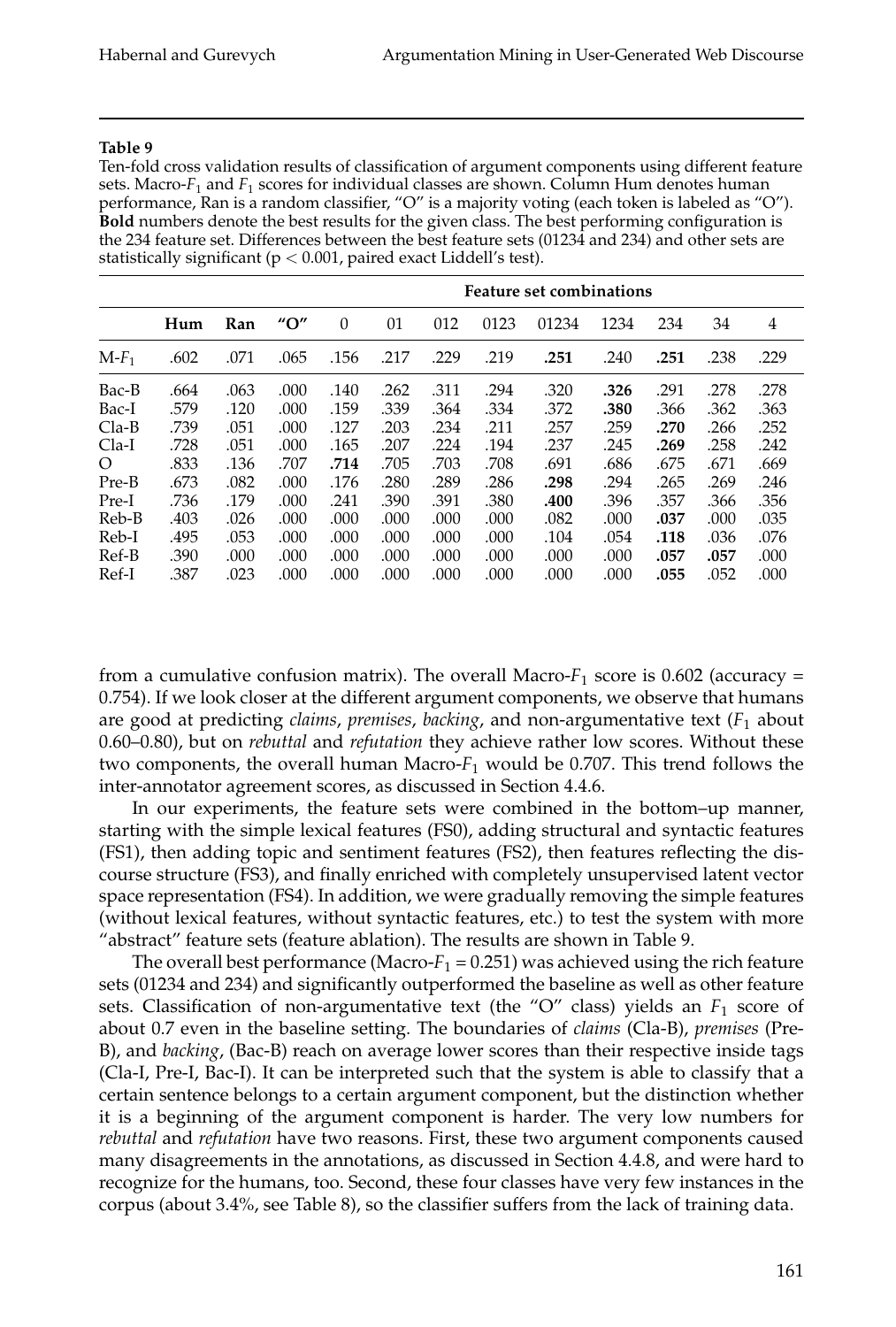The results for the *in-domain cross validation scenario* are shown in Table 10. Similarly to the cross-validation scenario, the overall best results were achieved using the largest feature set (01234). For *mainstreaming* and *red-shirting*, the best results were achieved using only the feature set 4 (embeddings). These two domains also contain fewer documents, compared with other domains (refer to Table 2). We suspect that embeddingsbased features convey important information when not enough in-domain data are available. This observation will become apparent in the next experiment.

The *cross-domain* experiments yield rather poor results for most of the feature combinations (Table 11). However, using only feature set 4 (embeddings), the system performance increases rapidly, so it is even comparable to numbers achieved in the *in-*

### **Table 10**

Results of classification of argument components in the in-domain cross-validation scenario. Macro- $F_1$  scores reported, **bold** numbers denote the best results. HS = homeschooling, MS = mainstreaming; PIS = prayer in schools; PPS = private vs. public schools; RS = redshirting; SSE = single sex education. Results in the *aggregated* row are computed from an aggregated confusion matrix over all domains. The differences between the best feature set combination (01234) and others are statistically significant ( $p < 0.001$ ; paired exact Liddell's test).

|                  | <b>Feature set combinations</b> |                |                |                |                |                |                |                |                |  |  |  |
|------------------|---------------------------------|----------------|----------------|----------------|----------------|----------------|----------------|----------------|----------------|--|--|--|
| Domain           | 0                               | 01             | 012            | 0123           | 01234          | 1234           | 234            | 34             | 4              |  |  |  |
| <b>HS</b>        | 0.134                           | 0.162          | 0.167          | 0.165          | 0.187          | 0.176          | 0.205          | 0.203          | 0.193          |  |  |  |
| MS<br><b>PIS</b> | 0.072<br>0.152                  | 0.123<br>0.174 | 0.138<br>0.178 | 0.151<br>0.168 | 0.198<br>0.212 | 0.216<br>0.192 | 0.165<br>0.175 | 0.190<br>0.177 | 0.226<br>0.181 |  |  |  |
| <b>PPS</b><br>RS | 0.235<br>0.090                  | 0.233<br>0.156 | 0.230<br>0.156 | 0.240<br>0.144 | 0.265<br>0.195 | 0.250<br>0.201 | 0.239<br>0.204 | 0.250<br>0.190 | 0.243<br>0.225 |  |  |  |
| <b>SSE</b>       | 0.141                           | 0.176          | 0.200          | 0.185          | 0.206          | 0.216          | 0.189          | 0.202          | 0.201          |  |  |  |
| Aggregated       | 0.182                           | 0.200          | 0.205          | 0.206          | 0.236          | 0.230          | 0.218          | 0.228          | 0.229          |  |  |  |

#### **Table 11**

Results of classification of argument components in the cross-domain scenario. Macro-*F*<sup>1</sup> scores reported, **bold** numbers denote the best results. HS = homeschooling; MS = mainstreaming;  $PIS =$  prayer in schools; PPS = private vs. public schools; RS = redshirting; SSE = single sex education. Results in the *aggregated* row are computed from an aggregated confusion matrix over all domains. The differences between the best feature set combination (4) and others are statistically significant ( $p < 0.001$ ; paired exact Liddell's test).

|                                                                 | <b>Feature set combinations</b>                    |                                                    |                                                    |                                                    |                                                    |                                                    |                                                    |                                                    |                                                    |  |  |  |  |
|-----------------------------------------------------------------|----------------------------------------------------|----------------------------------------------------|----------------------------------------------------|----------------------------------------------------|----------------------------------------------------|----------------------------------------------------|----------------------------------------------------|----------------------------------------------------|----------------------------------------------------|--|--|--|--|
| Domain                                                          | 0                                                  | 01                                                 | 012                                                | 0123                                               | 01234                                              | 1234                                               | 234                                                | 34                                                 | 4                                                  |  |  |  |  |
| HS<br><b>MS</b><br><b>PIS</b><br><b>PPS</b><br>RS<br><b>SSE</b> | 0.087<br>0.072<br>0.078<br>0.070<br>0.067<br>0.092 | 0.063<br>0.060<br>0.073<br>0.059<br>0.067<br>0.089 | 0.044<br>0.070<br>0.083<br>0.070<br>0.082<br>0.066 | 0.106<br>0.058<br>0.074<br>0.132<br>0.110<br>0.036 | 0.072<br>0.038<br>0.086<br>0.059<br>0.097<br>0.120 | 0.075<br>0.062<br>0.073<br>0.062<br>0.092<br>0.091 | 0.065<br>0.045<br>0.096<br>0.071<br>0.075<br>0.071 | 0.063<br>0.060<br>0.081<br>0.067<br>0.075<br>0.066 | 0.197<br>0.188<br>0.166<br>0.203<br>0.257<br>0.194 |  |  |  |  |
| Aggregated                                                      | 0.079                                              | 0.086                                              | 0.072                                              | 0.122                                              | 0.094                                              | 0.088                                              | 0.089                                              | 0.076                                              | 0.209                                              |  |  |  |  |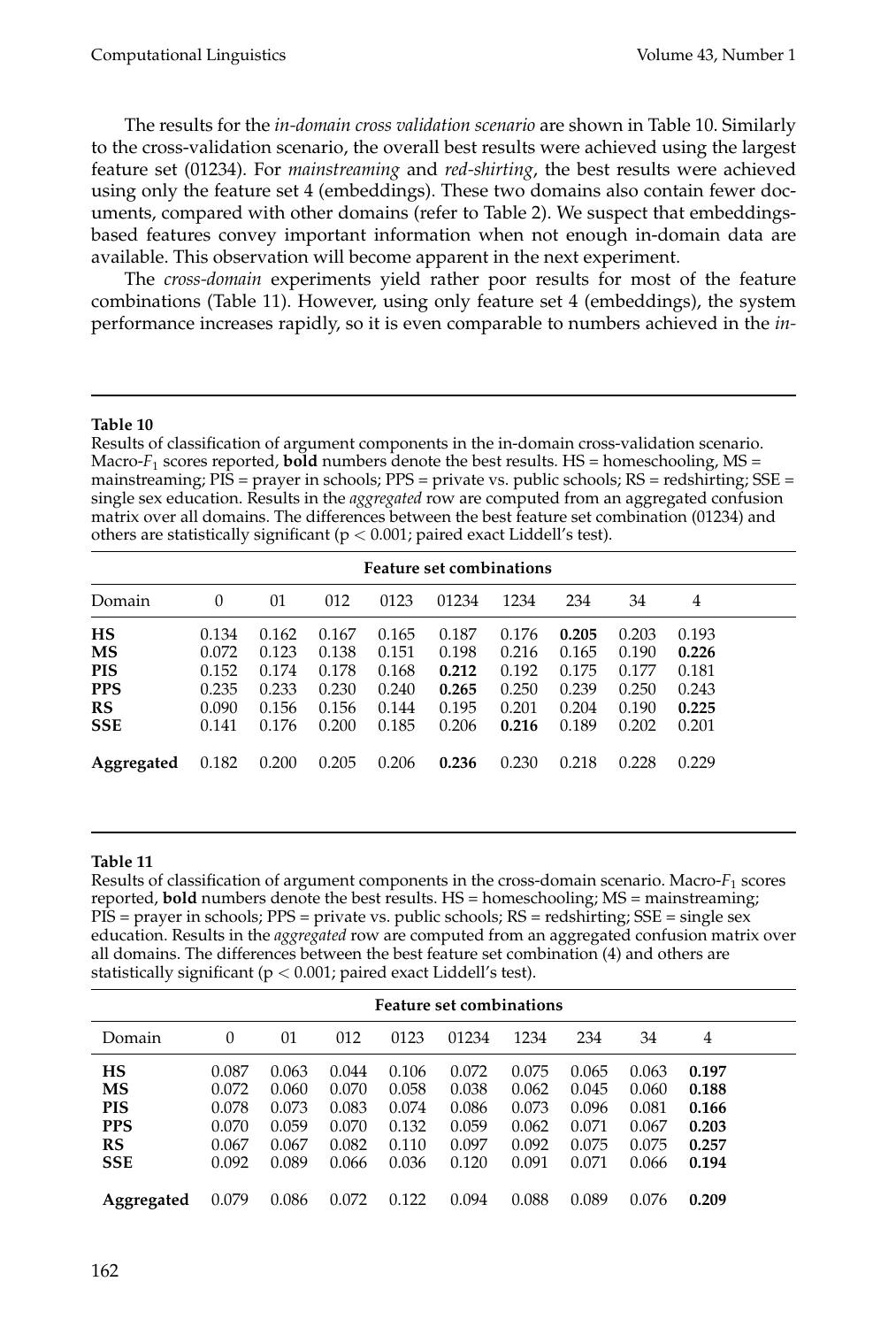*domain* scenario. These results indicate that embedding features generalize well across domains in our task of argument component identification. We leave investigating better performing vector representations, such as *paragraph vectors* (Le and Mikolov 2014), for future work.

*5.1.5 Error Analysis.* Error analysis based on the probabilistic confusion matrix (Wang et al. 2013) shown in Table 12 reveals further details. About a half of the instances for each class are misclassified as non-argumentative (the "O" prediction).

*Backing-B* is often confused with *Premise-B* (12%) and *Backing-I* with *Premise-I* (23%). Similarly, *Premise-I* is misclassified as *Backing-I* in 9%. This shows that distinguishing between *backing* and *premises* is not easy because these two components are similar such that they support the *claim*, as discussed in Section 4.4.8. We can also see that the misclassification is consistent among *\*-B* and *\*-I* tags.

*Rebuttal* is often misclassified as *Premise* (28% for *Rebuttal-I* and 18% for *Rebuttal-B*; notice again the consistency in *\*-B* and *\*-I* tags). This is rather surprising, as one would expect that *rebuttal* would be confused with a *claim*, because its role is to provide an opposing view.

*Refutation-B* and *Refutation-I* is misclassified as *Premise-I* in 19% and 27% of the cases, respectively. This finding confirms the discussion in section 4.4.8, because the role of *refutation* is highly context-dependent. From a pragmatic perspective, it is put forward to indirectly support the *claim* by attacking the *rebuttal*, thus having a similar function to the *premise*.

*5.1.6 Qualitative Error Analysis.* We manually examined misclassified examples produced by the best-performing system to identify which phenomena pose the biggest challenges. Properly detecting boundaries of argument components caused problems, as shown in Figure 9(a). This is in line with the granularity annotation difficulties discussed in Section 4.4.8. The next example in Figure 9(b) shows that even if boundaries of components were detected precisely, the distinction between *premise* and *backing*

### **Table 12**

Probabilistic confusion matrix for the cross-validation scenario for the best performing system from Table 9. Row labels represent gold labels, column labels are predictions. Values are percent; each row sums up to 100%.

|         | Bac-B    | Bac-I          | $Cla-B$      | $Cla-I$        | O  | Pre-B    | Pre-I | Reb-B    | Reb-I          | Ref-B          | Ref-I    |
|---------|----------|----------------|--------------|----------------|----|----------|-------|----------|----------------|----------------|----------|
| Bac-B   | 28       | 7              | 6            | $\mathbf{0}$   | 41 | 12       | 5     | 0        | $\theta$       | $\Omega$       | 0        |
| Bac-I   | $\theta$ | 35             | $\theta$     | 3              | 36 | $\Omega$ | 23    | $\theta$ | $\overline{2}$ | $\Omega$       |          |
| $Cla-B$ | 5        | 3              | 24           | 4              | 48 | 10       | 5     | 1        |                | $\Omega$       |          |
| $Cla-I$ | $\theta$ | 6              | $\mathbf{0}$ | 26             | 55 | $\Omega$ | 13    | $\theta$ |                | $\Omega$       |          |
| O       | $\Omega$ | 8              | $\theta$     | $\overline{2}$ | 70 | $\Omega$ | 18    | $\theta$ |                | ∩              |          |
| Pre-B   | 5        | $\overline{4}$ | 4            |                | 49 | 24       | 8     | 2        |                |                |          |
| Pre-I   | $\Omega$ | 9              | $\theta$     | 3              | 49 | $\theta$ | 35    | $\theta$ | 4              | 0              |          |
| Reb-B   | 3        | 7              | 12           | $\overline{4}$ | 49 | 18       | 3     | 3        |                | 0              |          |
| Reb-I   | $\theta$ | 9              | $\theta$     | 6              | 44 | $\Omega$ | 28    | $\theta$ | 11             | 0              |          |
| Ref-B   | 8        | $\theta$       | $\Omega$     | 12             | 46 | 8        | 19    | $\theta$ | 4              | $\overline{4}$ | $\theta$ |
| Ref-I   | 0        | 4              | 0            | 4              | 60 | $\Omega$ | 27    | $\Omega$ | 1              |                | 4        |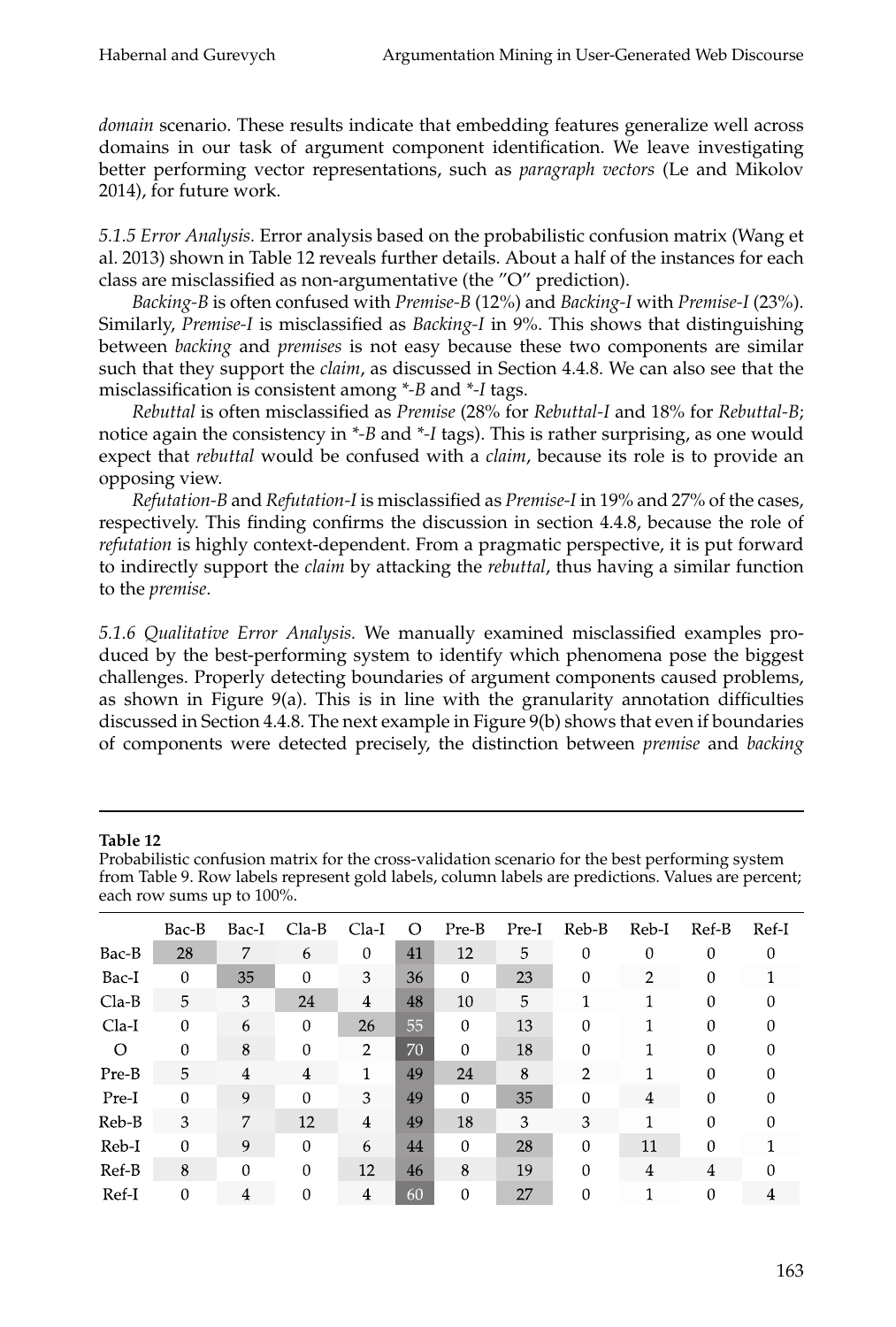#### **Gold**

Some really good points have been expressed here. [...]

[*premise:* We've heard about public school space being allotted to accommodate one religion and its demand for a dedicated space. Muslim prayer is strictly segregated. Gender segregation violates our Charter of Rights and Freedoms which, under Section 15, prohibits discrimination on the grounds of race; national or ethnic origin; colour; religion; gender; age; and mental or physical disability. Sexual orientation has recently been recognized as a prohibited ground for discrimination under the Charter.]

lims go, they expect "special" treatment. [*claim:* No religion in schools....this is what we've come to.] [*premise:* In order to keep everyone satisfied,] [*claim:* there should be no religion in schools.] If parents want their children to have religion, they are going to have to teach them at home or in their places of worship. [...] For goodness sake, it's just awful. [*backing*: Time was, the school day started with a prayer, and yes, maybe religion classes, but not nowadays..there would be full scale war. If the textbooks contain any reference to God, . . . . . . . . . . . . . . . . . . . . . . . . . . . . . . . . . . . . . . . . . . . . . . there's trouble, and if the teachers happen to make any kind of a reference to God, or religion..or . . . . the . . . . . . . . . . . . . . hereafter..or . . . . . . what . . . . . . ever . . . . . . may . . . . . . have . . . . . any. . . . . . . . . . . religious connotation, the children tell their parents and<br> $\ldots$ . . . . the . . . . . . . . . parents . . . . . . . . . . . . . . . complain!!!!] So there you have it....yet more proof the multiculturalism doesn't work!! [...]

Are gay Muslim students allowed? [...]

#### (a) #1346 (article comment, prayer-in-schools)

#### **Gold** Ohhhh, here we go again!!!! Where ever the Mus-

#### **Predicted**

under the Charter.

Are gay Muslim students allowed? [...]

**Predicted**

[...]

Ohhhh, here we go again!!!! Where ever the Muslims go, they expect "special" treatment. No religion in schools....this is what we've come to. [*claim:* In order to keep everyone satisfied, there should be no religion in schools.] If parents want their children to have religion, they are going to have to teach them at home or in their places of worship. [...] For goodness sake, it's just awful. [*premise:* Time was, the school day started with a prayer, and yes, maybe religion classes, but not nowadays..there would be full scale war. If the textbooks contain any reference to God, there's trouble, and if the teachers happen to make any kind of a reference to God, or religion..or the hereafter..or what ever may have any religious connotation, the children tell their parents and the parents complain!!!!] So there you have it....yet more proof the multiculturalism doesn't work!! [...]

Some really good points have been expressed here.

[*premise:* We've heard about public school space being allotted to accommodate one religion and its demand for a dedicated space. Muslim prayer is strictly segregated.] [*premise:* Gender segregation violates our Charter of Rights and Freedoms which, under Section 15, prohibits discrimination on the grounds of race; national or ethnic origin; colour; religion; gender; age; and mental or physical disability.] Sexual orientation has recently been recognized as a prohibited ground for discrimination

### **Gold**

[*claim:* Sending your child to a private school is one of the best things you can do for them.] [*premise:* The teachers do not open up a text book and teach every child the same way. Private teachers have more passion about teaching because they are free to write their own curriculum for each child based on developmental assessments and achievements to where each child is learning at the level they need to be at and not just a class as a whole.] [*premise:* Children in the public school systems ARE left behind, bullied, and not challenged enough in their own learning capabilities.] When your public school system ranks #50 in the nation you tell me, would you rather send your child to public school or honor them with attending a private school?

# **Predicted**

(b) #1412 (artcomment, prayer-in-schools)

[*claim:* Sending your child to a private school is one of the best things you can do for them.] The teachers do not open up a text book and teach every child the same way. Private teachers have more passion about teaching because they are free to write their own curriculum for each child based on developmental assessments and achievements to where each child is learning at the level they need to be at and not just a class as a whole. [*premise:* Children in the public school systems ARE left behind, bullied, and not challenged enough in their own learning capabilities.] [*claim:* When your public school system ranks #50 in the nation you tell me, would you rather send your child to public school or honor them with attending a private school?]

#### **Gold**

[backing: I went to both, public and private.] [*premise:* The essential difference were the students. And it makes all the difference.] [*claim:* The public school was a joke.]

**Predicted**

[backing: I went to both, public and private.] The essential difference were the students. And it makes all the difference. The public school was a joke.

(d) #2342 (artcomment, public-private-schools)

(c) #2499 (artcomment, public-private-schools)

#### **Figure 9**

Examples of gold data annotations on the left-hand side and system predictions in the best-performing system on the right-hand side.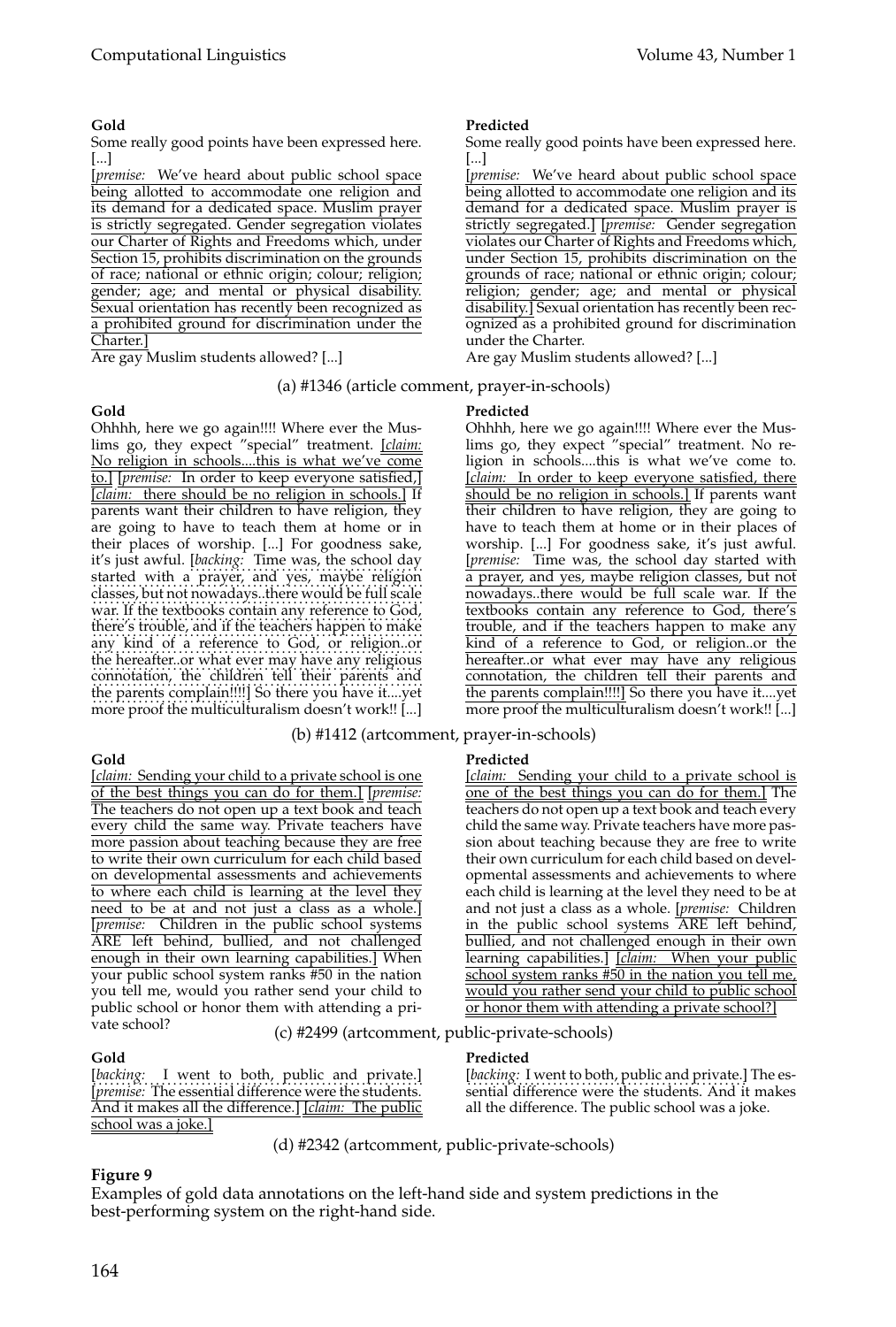fails. The example also shows that in some cases, labeling on clause level is required (left-hand side *claim* and *premise*) but the approximation in the system cannot cope with this level of detail (as explained in Section 5.1.1). Confusing non-argumentative text and argument components by the system is sometimes plausible, as is the case of the last rhetorical question in Figure 9(c). On the other hand, the last example in Figure 9(d) shows that some claims using figurative language were difficult to identify. The complete predictions along with the gold data are publicly available.<sup>38</sup>

*Hyper-parameter Tuning.* SVM<sup>*hmm*</sup> offers many hyper-parameters with suggested default values, of which three are of importance. Parameter *t* sets the order of dependencies of transitions in HMM, parameter *e* sets the order of dependencies of emissions in HMM, and parameter  $c$  represents a trading-off slack versus magnitude of the weight-vector.<sup>39</sup> For all experiments, we set all the hyper-parameters to their default values ( $t = 1$ ,  $e = 0$ ,  $c = 5.0$ ). Using the best performing feature set from Table 9, we experimented with a grid search over different values ( $c \in \{0.1, 1.0, 5.0, 10.0, 50.0\}, e \in \{0.1\}, t \in \{1, 2, 3\}$ ) but the results did not outperform the system trained with default parameter values.

*5.1.7 Discussion.* The *F*<sup>1</sup> scores might seem very low at first glance. One obvious reason is the actual performance of the system, which gives plenty of room for improvement in the future.<sup>40</sup> But the main cause of low  $F_1$  numbers is the evaluation measure—using 11 classes on the token level is very strict, as it penalizes a mismatch in argument component boundaries the same way as a wrongly predicted argument component type. Therefore we also report two other evaluation metrics that help to put our results into context.

- *Krippendorff's*  $\alpha_U$ —This was also used for evaluating inter-annotator agreement (see Section 4.4.6).
- r *Boundary similarity* (Fournier 2013)—Using this metric, the problem is treated solely as a segmentation task without recognizing the argument component types.

As shown in Table 13 (the Macro- $F_1$  scores are repeated from Table 9), the bestperforming system achieves a 0.30 score using Krippendorf's  $\alpha_{U}$ , which is in the middle between the baseline and human performance (0.48) but is considered poor from the inter-annotator agreement point of view (Artstein and Poesio 2008). The boundary similarity metrics are not directly suitable for evaluating argument component classification, but reveal a subtask of finding the component boundaries. The best system achieved 0.32 on this measure. Vovk (2013) used this measure to annotate argument spans and his annotators achieved a boundary similarity score of 0.36. Human annotators in Fournier (2013) reached a boundary similarity score of 0.53.

The overall performance of the system is also affected by the accuracy of individual NLP tools used for extracting features. One particular problem is that the preprocessing models we rely on (POS, syntax, semantic roles, coreference, discourse; see Section 5.1.3)

<sup>38</sup> https://www.ukp.tu-darmstadt.de/data/argumentation-mining/.

<sup>39</sup> http://www.cs.cornell.edu/people/tj/svm\_light/svm\_hmm.html.

<sup>40</sup> We also experimented with a two-step approach consisting of (1) argument component segmentation and (2) argument component classification, but the performance of segmentation  $(F_1$  about 0.7) was not promising.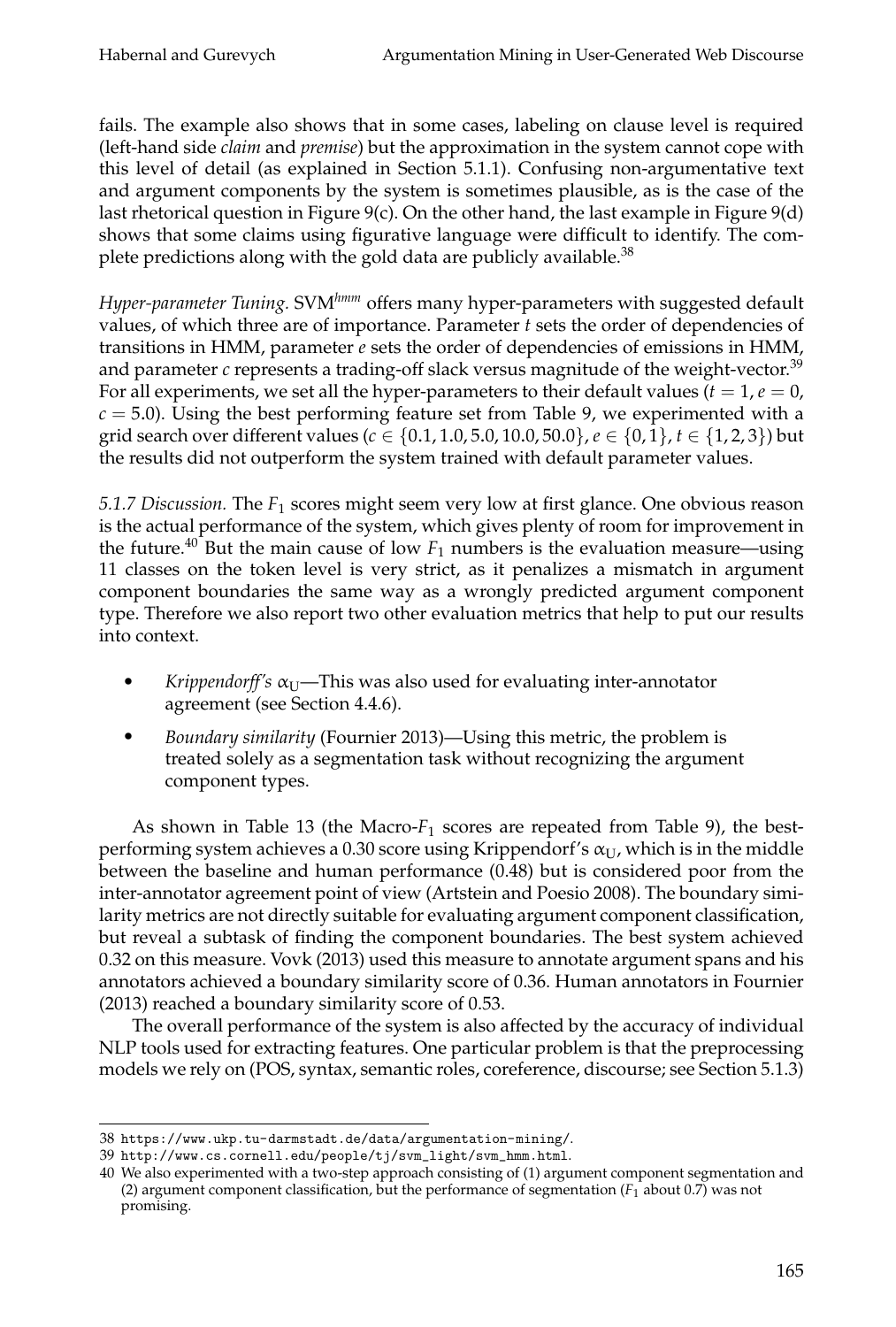#### **Table 13**

Additional metrics to evaluate the performance of argument component identification applied to the results of 10-fold cross-validation scenario (Table 9). \*Measured only on a subset of the data (refer to Section 4.4.6).

|             |      |         | Macro- $F_1$ Krippendorff's $\alpha_U$ Boundary similarity |  |
|-------------|------|---------|------------------------------------------------------------|--|
| Human       | 0.60 | $0.48*$ | 0.70                                                       |  |
| Baseline    | 0.16 | 0.11    | 0.18                                                       |  |
| Best system | 0.25 | 0.30    | 0.32                                                       |  |

were trained on newswire corpora, so one has to expect performance drop when applied to user-generated content. This is, however, a well-known issue in NLP (Foster et al. 2011; Baldwin et al. 2013; Eisenstein 2013).

To obtain an impression of the actual performance of the system on the data, we also provide the complete output of our best performing system in one PDF document together with the gold annotations in the logos dimension side by side in the accompanying software package. We believe this will help the community to see the strengths of our model as well as possible limitations of our current approaches.

### **6. Conclusions**

Let us begin with summarizing answers to the research questions stated in the Introduction. First, as we showed in Section 4.4.2, existing argumentation theories do offer models for capturing argumentation in user-generated content on the Web. We built upon the Toulmin model and proposed some extensions.

Second, as compared to the negative experiences with annotating using Walton's schemes (see Sections 4.4.1 and 3.1), our modified Toulmin model offers a trade-off between its expressiveness and annotation reliability. However, we found that the capabilities of the model to capture argumentation depend on the register and topic, the length of the document, and inherently on the literary devices and structures used for expressing argumentation as these properties influence the agreement among annotators.

Third, there are aspects of online argumentation that lack their established theoretical counterparts, such as rhetorical questions, figurative language, narratives, and fallacies in general. We tried to model some of them in the pathos dimension of argument (Section 4.4.10), but no satisfying agreement was reached. Furthermore, we dealt with a step that precedes argument analysis by filtering documents, given their persuasiveness with respect to the controversy. Finally, we proposed a computational model based on machine learning for identifying argument components (Section 5.1). In this identification task, we experimented with a wide range of linguistically motivated features and found that (1) the largest feature set (including *n*-grams, structural features, syntactic features, topic distribution, sentiment distribution, semantic features, coreference feaures, discourse features, and features based on word embeddings) performs best both in in-domain and all-data cross validation, whereas (2) features based only on word embeddings yield best results in cross-domain evaluation.

Because there is no one-size-fits-all argumentation theory to be applied to actual data on the Web, the argumentation model and an annotation scheme for argumentation mining is a function of the task requirements and the corpus properties. Its selection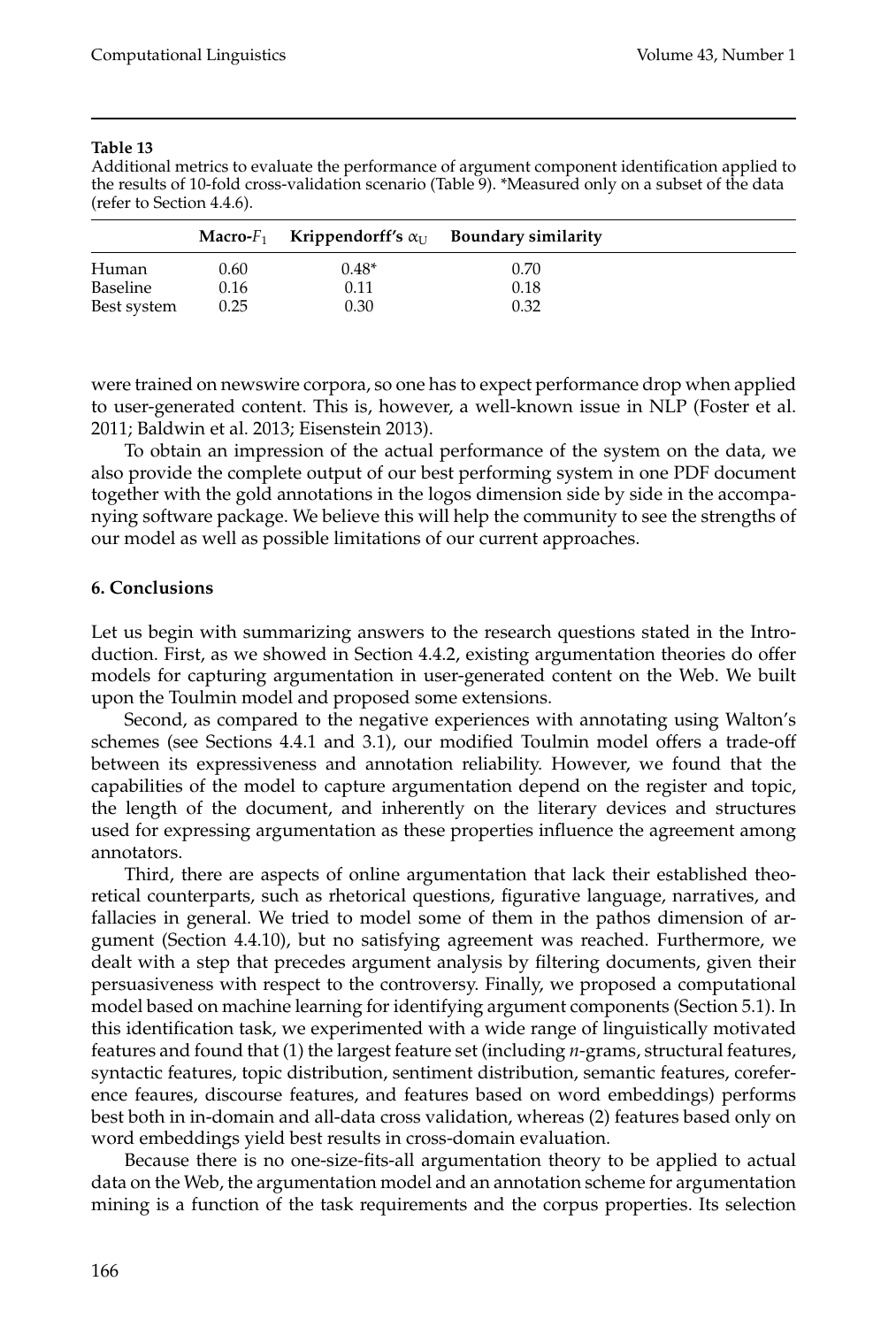should be based on the data at hand and the desired application. Given the proposed use-case scenarios (Section 1) and the results of our annotation study (Section 4.4), we recommend a scheme based on the Toulmin model for short documents, such as comments or forum posts.

*Summary of Contributions.* In this article we presented our original research of argumentation mining in the user-generated Web discourse by collecting data in six controversial topics in education. We conducted an annotation study on 990 documents to filter persuasive comments and forum posts with inter-annotator agreement of Fleiss'  $\kappa = 0.59$ . Then we annotated 340 documents (approx. 90k tokens) on the token level with a modified Toulmin model and reached inter-annotator agreement of 0.48 (Krippendorff's joint  $\alpha_{\text{U}}$ ). We proposed a sequence labeling approach to identify argument components in the discourse and significantly  $(p< 0.001)$  outperformed the baseline  $(0.156)$  with overall Macro- $F_1 = 0.251$ . We also found that a feature set based on word embeddings works well in a cross-domain scenario and reaches Macro- $F_1 = 0.209$ . We thoroughly examined errors made by the system and proposed future improvements.

As the argumentation mining field is still evolving, and to foster future research, we provide our annotation guidelines, the annotated data, the source codes for the experiments, as well as the results of our system for error analysis. We believe that keeping the whole process transparent will help to identify the strengths and possible shortcomings and will motivate the community to build upon our work.

# **Appendix A. Raw Corpus Compilation**

Given the six controversial topics and four different registers introduced in Section 4.1, we compiled the *raw corpus* semi-automatically. Web sites with relevant comments to articles and discussion forums were identified manually (Google search engine) in order to maximize their relatedness to the search topic. We did not prefer any particular platform or data source. We extracted the texts automatically, however, we did some minimal data pre-selection and cleaning. If article comments formed a tree structure, we kept only the root comments, as they most likely comment on the topic of the article, according to our observations. In discussion forum posts, we automatically removed all quotations (users usually quote the previous post to which they react).

Articles and blogs were also selected manually; we skimmed the texts quickly to check if they discuss the given topic in an argumentative manner. Because we wanted to ensure the reliability of the extracted texts in terms of proper paragraph formatting and boiler-content removal, we extracted the texts manually. For each document we also retained the paragraph formatting, as paragraphs play an important role in argumentative discourse (McGee 2014).

The top ten source domains from the total number of 117 unique domains are listed in Table A.1. Table A.2 shows the document distribution with respect to the registers and topics.

# **Appendix B. Examples of Annotated Documents from the Second Annotation Study**

# **Example (B.1)**

An example of argument annotation with a re-stated claim and both dimensions (logos, pathos). With the first sentence ("Depriving your child of a basic education...") the author appeals to emotions and uses figurative language ("child abuse," "ruin whole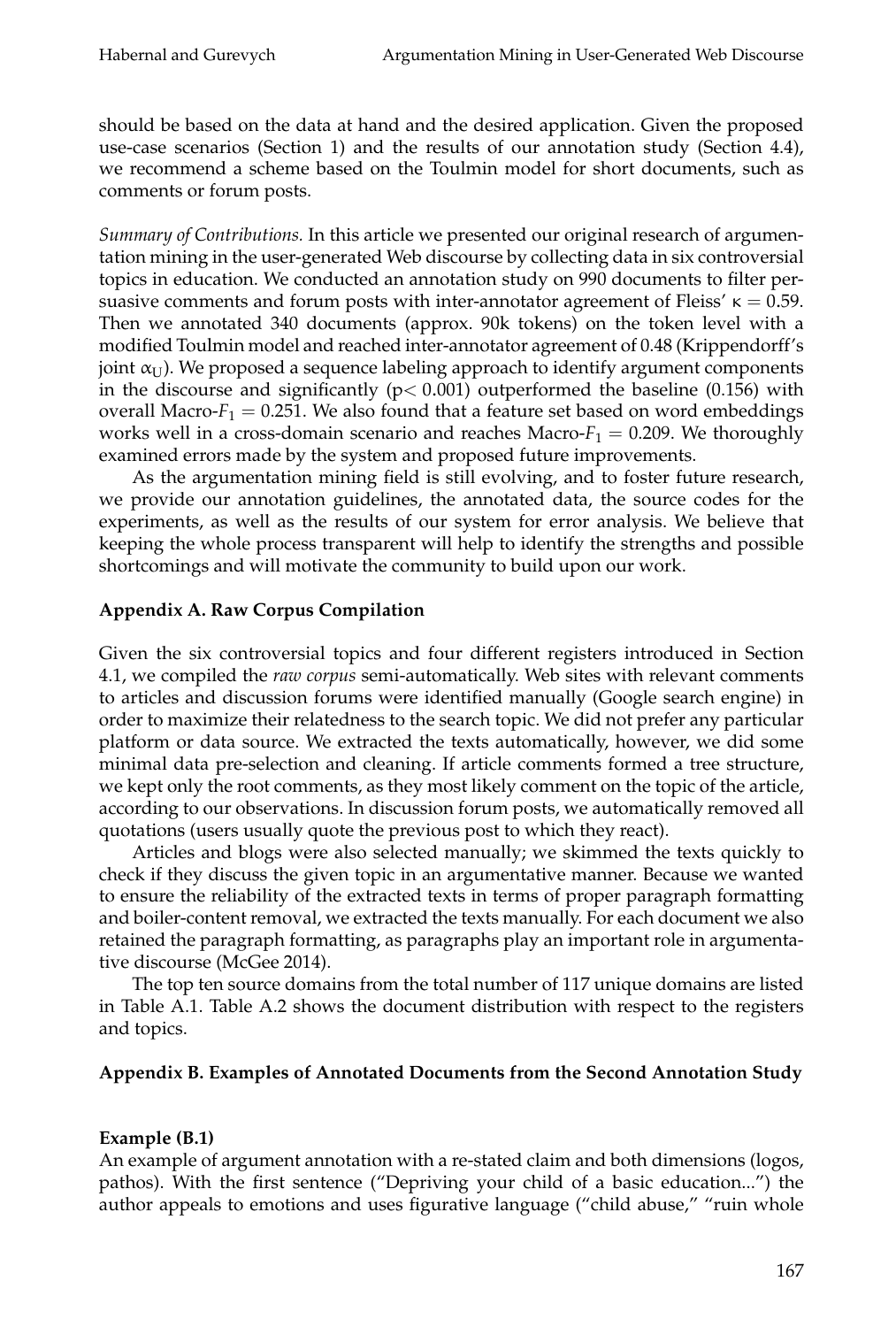### **Table A.1**

Top 10 source domains in the *raw corpus*.

| Domain                     | Docs | Domain                         | Docs |  |
|----------------------------|------|--------------------------------|------|--|
| living.msn.com             | 2040 | www.theage.com.au              | 196  |  |
| discussion.theguardian.com | 494  | www.forerunner.com             | 169  |  |
| community.babycenter.com   | 403  | www.netmums.com                | 117  |  |
| www.washingtonpost.com     | 398  | schoolsofthought.blogs.cnn.com | 117  |  |
| www.cbc.ca                 | 380  | www.greatschools.org           | 89   |  |

### **Table A.2**

*Raw corpus* statistics—number of documents for particular topics and registers.

| Topic $\setminus$ Register | Comment | Article | <b>Blog</b> | Forum post | Total |  |
|----------------------------|---------|---------|-------------|------------|-------|--|
| Redshirting                | 237     | 10      | 10          | 178        | 435   |  |
| Single sex education       | 237     | 10      | 10          | 76         | 333   |  |
| Prayer in schools          | 547     | 10      | 11          | 240        | 808   |  |
| Homeschooling              | 907     | 10      | 11          | 339        | 1267  |  |
| Mainstreaming              | 33      | 12      | 10          | 134        | 189   |  |
| Public vs. private         | 2235    | 10      | 10          | 157        | 2412  |  |
| Total                      | 4196    | 62      | 62          | 1124       | 5444  |  |

life"). The argument is extracted under the original text. Phrases in italics summarize the content of the respective argument components produced by annotators.

**Doc#45 (comment, homeschooling)** [*app-to-emot:* Depriving your child of a basic education is a form of child abuse. It can ruin your child's whole life.] [*claim:* Home schooling should be illegal] unless [*rebuttal:* the parent can demonstrate that they are providing the same level of education as a public school.] There should be a core national curriculum and testing to ensure children are achieving at least a basic level of education.¶

[*premise:* In an increasingly complex, global technological society, all people need to have a basic understanding of science, technology and local and global culture, just to be able to function and make informed decisions.]¶

[*claim: I don't see any need for home schooling any child] unless [<i>rebuttal: the child has* special needs or learning difficulties.] If public schools are under-performing, then the public education system needs to be improved. [*premise:* Public education in the US seems to be a self-perpetuating disaster, with ignorant, uneducated, unqualified people on school boards deciding what children should learn.]

**Claim** • "Home schooling should be illegal" • "I don't see any need for home schooling any child" **Premise** • *Science and technology are not taught in HS* "In an increasingly complex, global technological society, all people need to have a basic understanding of science, technology and local and global culture, just to be able to function and make informed decisions." • *Public school in the US is bad* "Public education in the US seems to be a self-perpetuating disaster, with ignorant, uneducated, unqualified people on school boards deciding what children should learn." **Rebuttal** • *HS is ok if parents demonstrate the same level of education as in schools* "the parent can demonstrate that they are providing the same level of education as a public school." • *HS can be allowed for kids with special needs* "the child has special needs or learning difficulties." **Appeal to**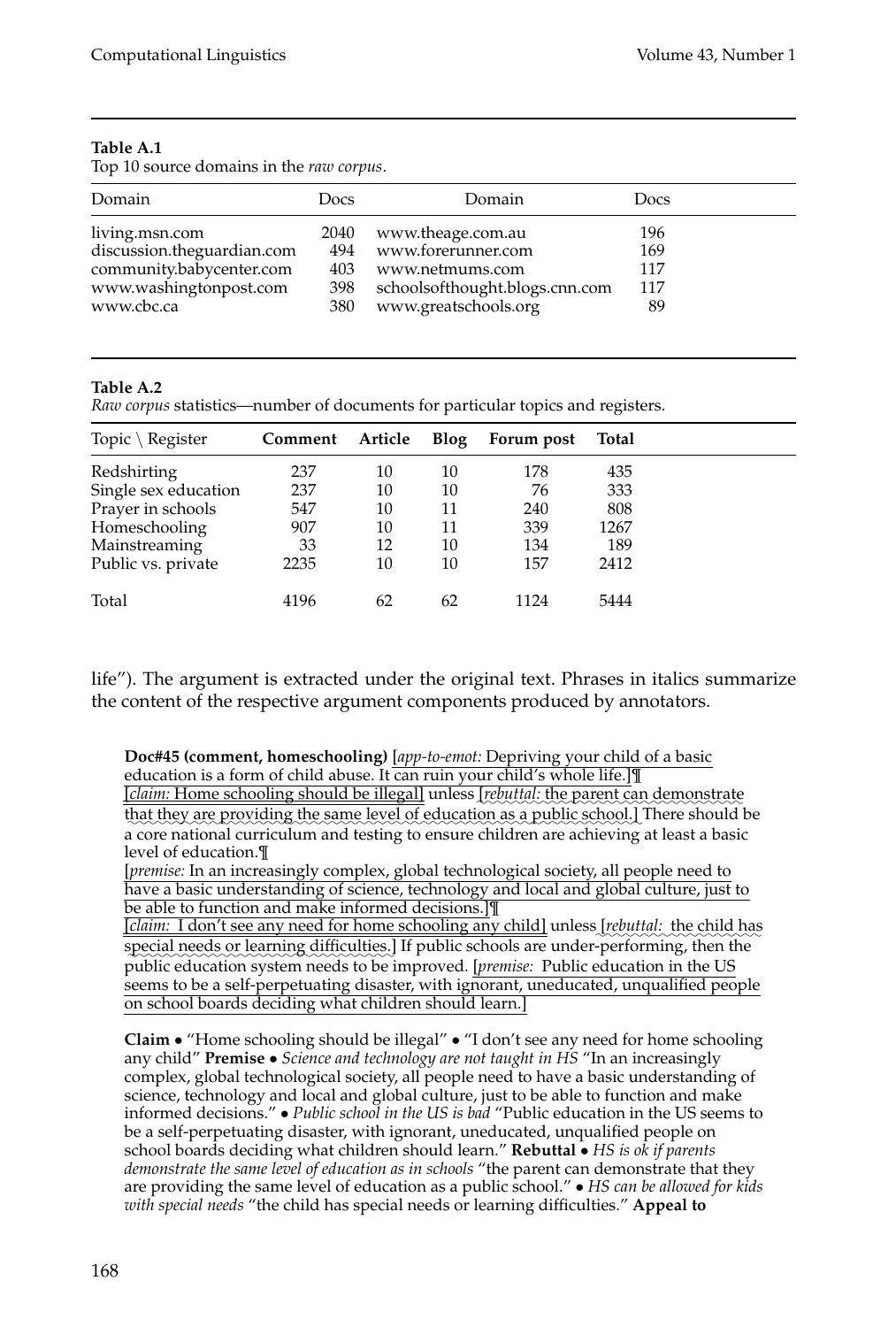**emotion** • "Depriving your child of a basic education is a form of child abuse. It can ruin your child's whole life."

### **Example (B.2)**

This example contains annotations both in the logos and the pathos dimensions. The main support for the authors' implicit claim starts with "I personally am acquainted with four families ..." Another reason is the social skills.

**Doc#163 (comment, homeschooling)** Thank you for bringing this tragedy to light. [backing: I am a Christian, an educator, a student and a parent and I have seen too many children like the Powells. As an admissions officer, we had applicants whose<br>"  $\alpha$  record keeping" consisted of sending boxes full of paper for our office to review as part of the application.] [*premise*: If their students did get an interview, which was rare, they didn't have the social skills to survive the first round.]¶ [*premise:* I personlly am acquainted with four families who are home schooling their large families. All four have no intention of book-schooling their daughters past age 13 as they need to learn :homemaking skills". One of the girls, who has not been taught for two years, could be Josh Powell's twin. She is intelligent and desperate to learn, but her

parents won't allow it.] [*app-to-emot:* It is heartbreaking.¶ That the Commonwealth of Virginia has such a rich tradition of the education of young people and allows this travesty is shameful.] All of us, no matter our religious beliefs, need to pray that the law changes before more smart children are left behind.

**Claim** • *Implicit: Against homeschooling* **Premise** • *HS kids lacked social skills* "If their students did get an interview, which was rare, they didn't have the social skills to survive the first round." • *I know families that HS but in fact do not teach their children at all* "I personlly am acquainted with four families who are home schooling their large families. All four have no intention of book-schooling their daughters past age 13 as they need to learn :homemaking skills". One of the girls, who has not been taught for two years, could be Josh Powell's twin. She is intelligent and desperate to learn, but her parents won't allow it." **Backing** • *Observations as an admission officer* "I am a Christian, an educator, a student and a parent and I have seen too many children like the Powells. As an admissions officer, we had applicants whose "record keeping" consisted of sending boxes full of paper for our office to review as part of the application." **Appeal to emotion** • "It is heartbreaking. That the Commonwealth of Virginia has such a rich tradition of the education of young people and allows this travesty is shameful."

# **Example (B.3)**

Notice the wrong capitalization and punctuation. This text had to be annotated on the token level, as the automatic sentence splitting could not cope with it properly.

**Doc#2488 (comment, public-private-schools)** BIG E.[*premise:* what about all the money we do send to our schools .does it help our child. no .teachers keep asking for more with no difference in teaching just more money and if they dont get it what happens they strike.]well thats real nice on kids education is it not boo hoo you [*claim:* TAKE YOUR KIDS PRIVATE IF YOU CARE AS I DID]

**Claim** • "TAKE YOUR KIDS PRIVATE IF YOU CARE AS I DID" **Premise** *Teachers in public just want more money but it does not help the kids education* "what about all the money we do send to our schools .does it help our child. no .teachers keep asking for more with no difference in teaching just more money and if they dont get it what happens they strike ."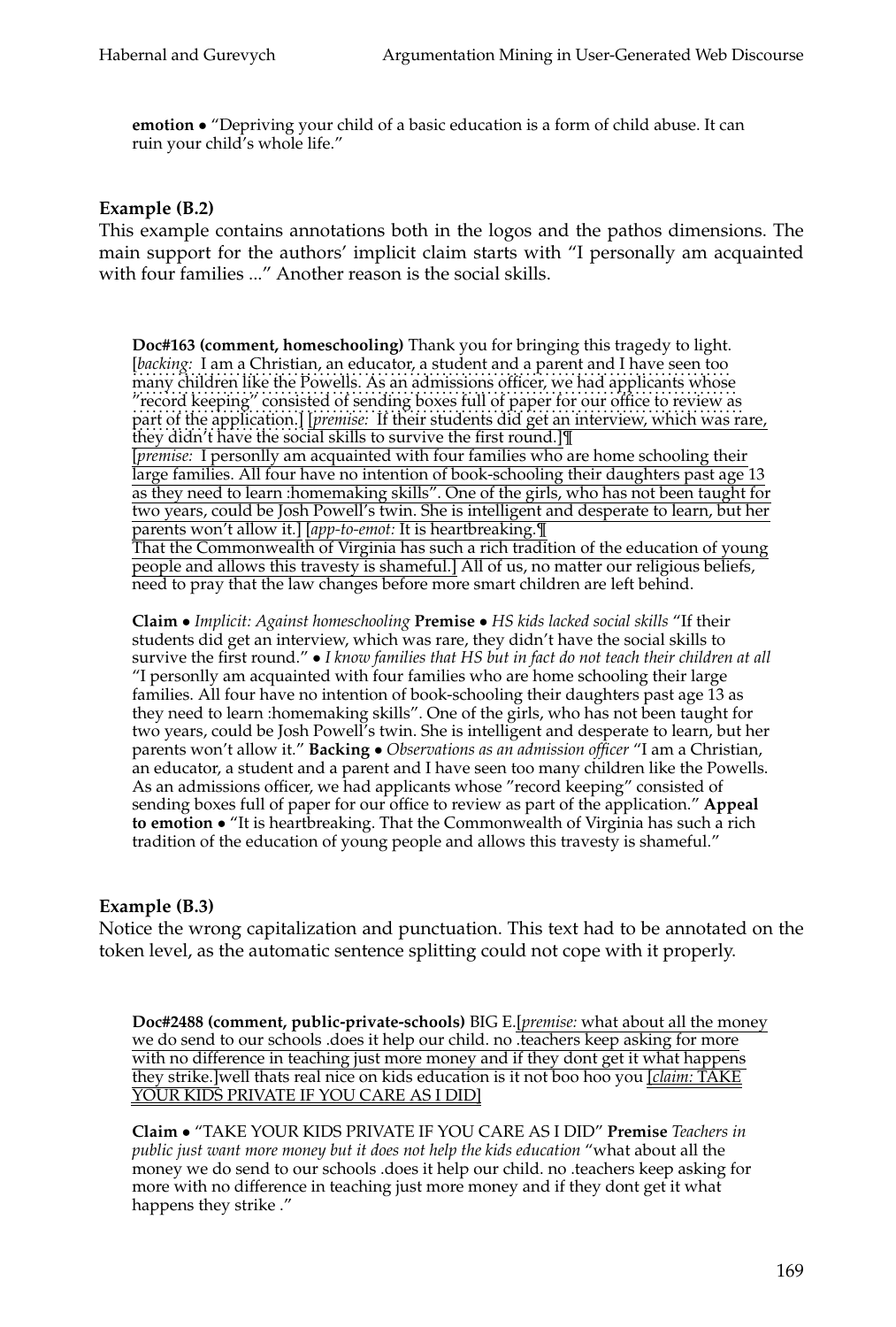# **Example (B.4)**

This argument has been annotated as completely in the pathos dimension by only appealing to emotions ("send children to a pig farm").

**Doc#2581 (comment, public-private-schools)** [*app-to-emot:* Absolutely stupid person, why do we have children? To send to an immoral government run pig farm? No but to give to our children all the best that we as parents can!]

**Claim** • *Implicit: Against public schools* **Appeal to emotion** • "Absolutely stupid person, why do we have children? To send to an immoral government run pig farm? No but to give to our children all the best that we as parents can!"

# **Acknowledgments**

This work has been supported by the Volkswagen Foundation as part of the Lichtenberg-Professorship Program under grant I/82806, the German Institute for Educational Research (DIPF), and the German Research Foundation via the German-Israeli Project Cooperation (DIP, grant DA 1600/1-1). Computational resources were provided by the MetaCentrum under the program LM2010005 and the CERIT-SC under the program Centre CERIT Scientific Cloud, part of the Operational Program Research and Development for Innovations, reg. no. CZ.1.05/3.2.00/08.0144. We would like to thank the anonymous reviewers for their valuable feedback and Judith Eckle-Kohler, Christian Stab, Emily Jamison, and Miloslav Konopik for their comments.

# **References**

- Aharoni, Ehud, Anatoly Polnarov, Tamar Lavee, Daniel Hershcovich, Ran Levy, Ruty Rinott, Dan Gutfreund, and Noam Slonim. 2014. A benchmark dataset for automatic detection of claims and evidence in the context of controversial topics. In *Proceedings of the First Workshop on Argumentation Mining*, pages 64–68, Baltimore, MD.
- Ammari, Tawfiq, Meredith Ringel Morris, and Sarita Yardi Schoenebeck. 2014. Accessing social support and overcoming judgment on social media among parents of children with special needs. In *International AAAI Conference on Weblogs and Social Media*, pages 22–31, Ann Arbor, MI.
- Amossy, Ruth. 2009. The New Rhetoric's inheritance. Argumentation and discourse analysis. *[Argumentation](http://www.mitpressjournals.org/action/showLinks?crossref=10.1007%2Fs10503-009-9154-y)*, 23(3):313–324.
- Anthony, Robert and Mijung Kim. 2014. Challenges and remedies for identifying and classifying argumentation schemes. *[Argumentation](http://www.mitpressjournals.org/action/showLinks?crossref=10.1007%2Fs10503-014-9335-1)*, 29(1):81–113.
- Aristotle and George Kennedy (translator). 1991. *On Rhetoric: A Theory of Civil Discourse*. New York: Oxford University Press.
- Artstein, Ron and Massimo Poesio. 2008. Inter-coder agreement for computational linguistics. *[Computational Linguistics](http://www.mitpressjournals.org/action/showLinks?system=10.1162%2Fcoli.07-034-R2)*, 34:555–596.
- Bal, Bal Krishna and Patrick Saint Dizier. 2010. Towards building annotated resources for analyzing opinions and argumentation in news editorials. In *Proceedings of the Seventh Conference on International Language Resources and Evaluation (LREC'10)*, pages 1152–1158, Valletta.
- Baldwin, Timothy, Paul Cook, Marco Lui, Andrew MacKinlay, and Li Wang. 2013. How noisy social media text, how different social media sources? In *Proceedings of the Sixth International Joint Conference on Natural Language Processing*, pages 356–364, Nagoya.
- Ball, W. J. 1994. Using Virgil to analyze public policy arguments: A system based on Toulmin's informal logic. *[Social Science](http://www.mitpressjournals.org/action/showLinks?crossref=10.1177%2F089443939401200102) [Computer Review](http://www.mitpressjournals.org/action/showLinks?crossref=10.1177%2F089443939401200102)*, 12(1):26–37.
- Bentahar, Jamal, Bernard Moulin, and Micheline Belanger. 2010. A taxonomy ´ of argumentation models used for knowledge representation. *[Artificial](http://www.mitpressjournals.org/action/showLinks?crossref=10.1007%2Fs10462-010-9154-1) [Intelligence Review](http://www.mitpressjournals.org/action/showLinks?crossref=10.1007%2Fs10462-010-9154-1)*, 33:211–259.
- Bernard, Stephane, Hugo Mercier, and ´ Fabrice Clément. 2012. The power of well-connected arguments: Early sensitivity to the connective because. *[Journal of Experimental Child Psychology](http://www.mitpressjournals.org/action/showLinks?crossref=10.1016%2Fj.jecp.2011.07.003)*, 111(1):128–135.
- Betsch, Cornelia, Frank Renkewitz, Tilmann Betsch, and Corina Ulshöfer. 2010. The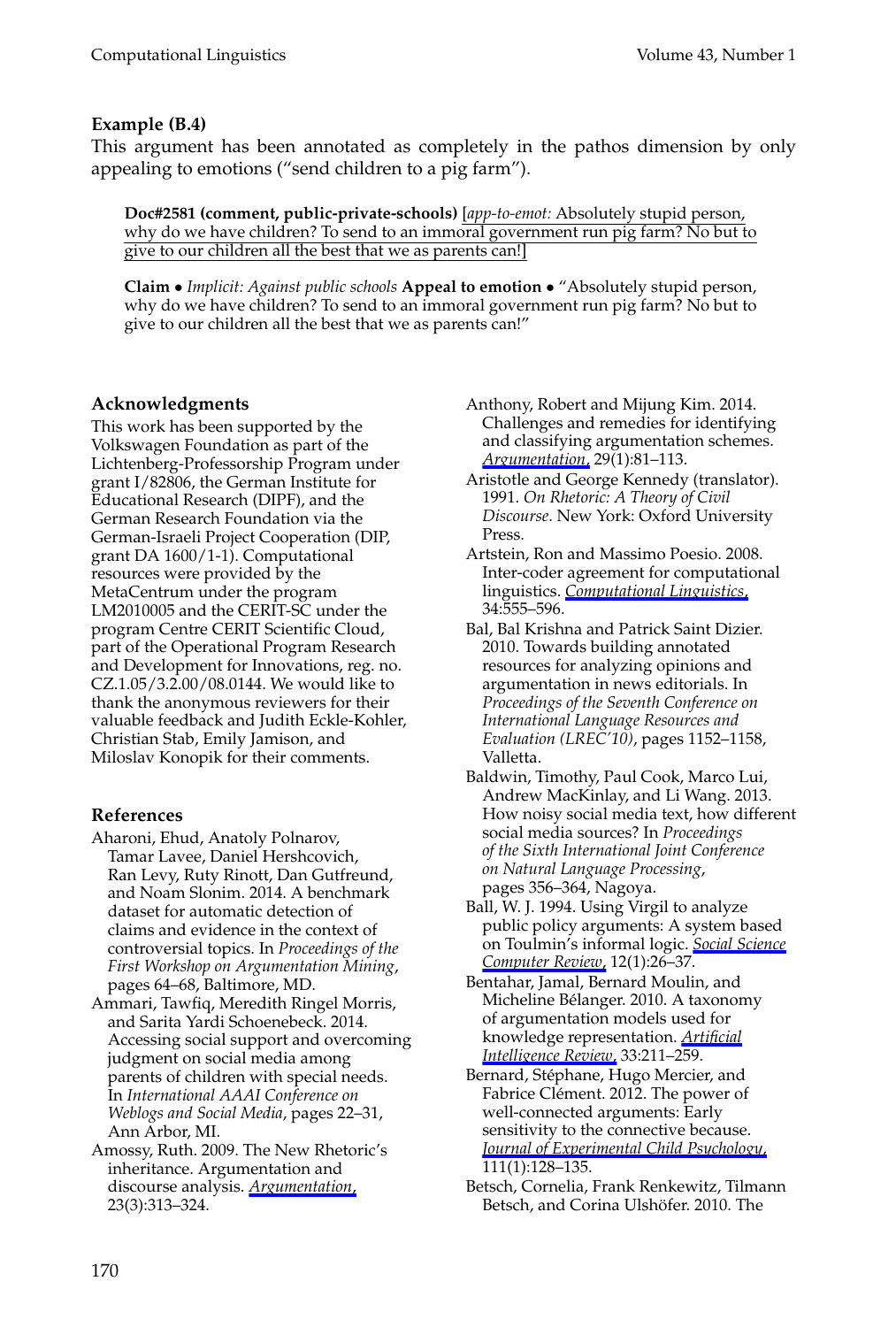influence of vaccine-critical websites on perceiving vaccination risks. *[Journal of](http://www.mitpressjournals.org/action/showLinks?crossref=10.1177%2F1359105309353647) [Health Psychology](http://www.mitpressjournals.org/action/showLinks?crossref=10.1177%2F1359105309353647)*, 15(3):446–455.

- Bex, Floris, Trevor Bench-capon, and Bart Verheij. 2012. Persuasive precedents. In *Workshop on Computational Models of Narrative*, pages 171–175, Istanbul.
- Bex, Floris J. 2011. *Arguments, Stories and Criminal Evidence*, volume 92 of *Law and Philosophy Library*. Springer Netherlands.
- Biber, Douglas and Susan Conrad. 2009. *Register, Genre, and Style*. Cambridge University Press.
- Biran, Or and Owen Rambow. 2011. Identifying justifications in written dialogs by classifying text as argumentative. *[International Journal of Semantic Computing](http://www.mitpressjournals.org/action/showLinks?crossref=10.1142%2FS1793351X11001328)*, 5(4):363–381.
- Bishop, Jonathan. 2007. Increasing participation in online communities: A framework for human**–**computer interaction. *[Computers in Human Behavior](http://www.mitpressjournals.org/action/showLinks?crossref=10.1016%2Fj.chb.2005.11.004)*, 23(4):1881–1893.
- Björnsson, C. H. 1968. Läsbarhet. Pedagogiskt Utvecklingsarbete vid Stockholms Skolor. 6. Liber.
- Blair, J. Anthony. 2004. Argument and its uses. *Informal Logic*, 24:137–151.
- Blair, J. Anthony. 2011. Argumentation as rational persuasion. *[Argumentation](http://www.mitpressjournals.org/action/showLinks?crossref=10.1007%2Fs10503-011-9235-6)*, 26(1):71–81.
- Blei, David M., Andrew Y. Ng, and Michael I. Jordan. 2003. Latent dirichlet allocation. *[Journal of Machine Learning Research](http://www.mitpressjournals.org/action/showLinks?crossref=10.1162%2Fjmlr.2003.3.4-5.993)*, 3:993–1022, March.
- Boltužić, Filip and Jan Šnajder. 2014. Back up your stance: Recognizing arguments in online discussions. In *Proceedings of the First Workshop on Argumentation Mining*, pages 49–58, Baltimore, MA.
- Bracewell, David B., Marc Tomlinson, and Hui Wang. 2013. Semi-supervised modeling of social actions in online dialogue. In *2013 IEEE Seventh International Conference on Semantic Computing*, pages 168–175, Irvine, CA.
- Brilman, Maarten and Stefan Scherer. 2015. A multimodal predictive model of successful debaters or how I learned to sway votes. In *Proceedings of the 23rd ACM International Conference on Multimedia*, pages 149–158, Brisbane.
- Burfoot, Clinton, Steven Bird, and Timothy Baldwin. 2011. Collective classification of congressional floor-debate transcripts. In *Proceedings of the 49th Annual Meeting of the Association for Computational Linguistics: Human Language Technologies*, pages 1506–1515, Portland, OR.
- Cabrio, Elena, Sara Tonelli, and Serena Villata. 2013. From discourse analysis to argumentation schemes and back: Relations and differences. In João Leite, Tran Cao Son, Paolo Torroni, Leon Torre, and Stefan Woltran, editors, *Proceedings of 14th International Workshop on Computational Logic in Multi-Agent Systems*, volume 8143 of *Lecture Notes in Computer Science*, Springer Berlin-Heidelberg, pages  $1-\overline{17}$ .
- Cabrio, Elena and Serena Villata. 2012. Combining textual entailment and argumentation theory for supporting online debates interactions. In *Proceedings of the 50th Annual Meeting of the Association for Computational Linguistics: Short Papers - Volume 2*, ACL '12, pages 208–212, Jeju Island.
- Cardie, Claire, editor. 2015. *Proceedings of the 2nd Workshop on Argumentation Mining*. Association for Computational Linguistics, Denver, CO.
- Chambliss, Marilyn J. 1995. Text cues and strategies successful readers use to construct the gist of lengthy written arguments. *[Reading Research Quarterly](http://www.mitpressjournals.org/action/showLinks?crossref=10.2307%2F748198)*, 30(4):778–807.
- Choi, Jinho D. 2012. *Optimization of Natural Language Processing Components for Robustness and Scalability*. Ph.D. thesis, University of Colorado Boulder, Computer Science and Cognitive Science.
- Cinkova, Silvie, Martin Holub, and Vincent ´ Kríž. 2012. Managing uncertainty in semantic tagging. In *Proceedings of the 13th Conference of the European Chapter of the Association for Computational Linguistics*, EACL '12, pages 840–850, Avignon.
- Coleman, Meri and T. L. Liau. 1975. A computer readability formula designed for machine scoring. *[Journal of Applied](http://www.mitpressjournals.org/action/showLinks?crossref=10.1037%2Fh0076540) [Psychology](http://www.mitpressjournals.org/action/showLinks?crossref=10.1037%2Fh0076540)*, 60:283–284.
- Conrad, Alexander, Janyce Wiebe, and Rebecca Hwa. 2012. Recognizing arguing subjectivity and argument tags. In *Proceedings of the Workshop on Extra-Propositional Aspects of Meaning in Computational Linguistics*, pages 80–88, Jeju Island.
- Cortes, Corinna and Vladimir Vapnik. 1995. Support-vector networks. *[Machine](http://www.mitpressjournals.org/action/showLinks?crossref=10.1007%2FBF00994018) [Learning](http://www.mitpressjournals.org/action/showLinks?crossref=10.1007%2FBF00994018)*, 20(3):273–297.
- Cullen, Rowena and Sarah Morse. 2011. Who's contributing: Do personality traits influence the level and type of participation in online communities. In *44th Hawaii International Conference on*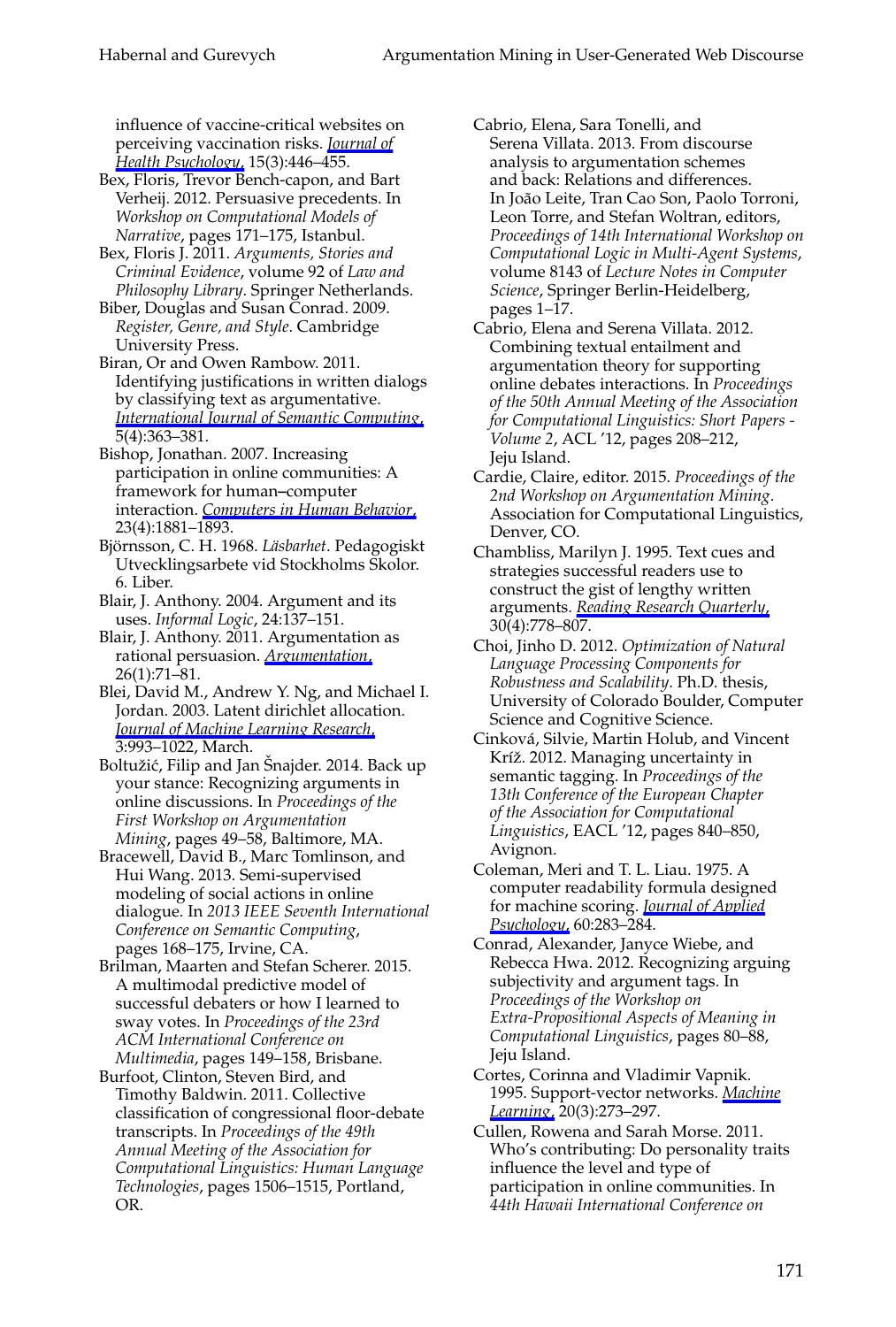*System Sciences (HICSS)*, pages 1–11, Kauai, HI

Dagan, Ido, Bill Dolan, Bernardo Magnini, and Dan Roth. 2009. Recognizing textual entailment: Rational, evaluation and approaches. *Natural Language Engineering*, 15(Special Issue 04):i–xvii.

Damer, T. Edward. 2013. *Attacking Faulty Reasoning: A Practical Guide to Fallacy-Free Arguments*. Cengage Learning, Boston, MA.

de Melo Bezerra, Juliana and Celso Massaki Hirata. 2011. Motivation and its mechanisms in virtual communities. In Adriana S. Vivacqua, Carl Gutwin, and Marcos R. S. Borges, editors, *Collaboration and Technology*, volume 6969 of *Lecture Notes in Computer Science*. Springer Berlin Heidelberg, pages 57–72.

Dippold, Doris. 2007. Using speech frames to research interlanguage pragmatics: Facework strategies in L2 German argument. *Journal of Applied Linguistics*, 4(3):285–308.

Dung, Phan Minh. 1995. On the acceptability of arguments and its fundamental role in nonmonotonic reasoning, logic programming and *n*-person games. *[Artificial Intelligence](http://www.mitpressjournals.org/action/showLinks?crossref=10.1016%2F0004-3702%2894%2900041-X)*, 77(2):321–357.

Dunn, William N. 2011. *Public Policy Analysis*. Pearson.

Eckart de Castilho, Richard and Iryna Gurevych. 2014. A broad-coverage collection of portable NLP components for building shareable analysis pipelines. In *Proceedings of the Workshop on Open Infrastructures and Analysis Frameworks for HLT (OIAF4HLT) at COLING 2014*, pages 1–11, Dublin.

Egg, Markus. 2007. Meaning and use of rhetorical questions. In *Proceedings of the Sixteenth Amsterdam Colloquium*, pages 73–78, Amsterdam.

Eisenstein, Jacob. 2013. What to do about bad language on the Internet. In *Proceedings of the 2013 Conference of the North American Chapter of the Association for Computational Linguistics: Human Language Technologies*, pages 359–369, Atlanta, GA.

Erduran, Sibel, Shirley Simon, and Jonathan Osborne. 2004. TAPping into argumentation: Developments in the application of Toulmin's Argument Pattern for studying science discourse. *[Science Education](http://www.mitpressjournals.org/action/showLinks?crossref=10.1002%2Fsce.20012)*, 88(6):915–933.

Farkas, Richárd, Veronika Vincze, György Móra, János Csirik, and György Szarvas. 2010. The CONLL-2010 Shared Task: Learning to detect hedges and their scope in natural language text. In *Proceedings of*

*the Fourteenth Conference on Computational Natural Language Learning*, pages 1–12, Uppsala.

Faulkner, Adam Robert. 2014. *Automated Classification of Argument Stance in Student Essays: A Linguistically Motivated Approach with an Application for Supporting Argument Summarization*. Ph. D. Dissertation, City University of New York.

Feng, Vanessa Wei and Graeme Hirst. 2011. Classifying arguments by scheme. In *Proceedings of the 49th Annual Meeting of the Association for Computational Linguistics: Human Language Technologies - Volume 1*, HLT '11, pages 987–996, Portland, OR.

Ferschke, Oliver. 2014. *The Quality of Content in Open Online Collaboration Platforms: Approaches to NLP-supported Information Quality Management in Wikipedia*. PhD dissertation, Technische Universitat¨ Darmstadt, Darmstadt.

Finocchiaro, Maurice A. 2005. *Arguments about Arguments: Systematic, Critical, and Historical Essays In Logical Theory*. Cambridge University Press, Cambridge.

Fisher, Walter. 1987. *Human Communication As Narration*. University of South Carolina Press.

Flesch, Rudolf. 1948. A new readability yardstick. *[Journal of Applied Psychology](http://www.mitpressjournals.org/action/showLinks?crossref=10.1037%2Fh0057532)*, 32:221–233.

Flores-Ferrán, Nydia and Kelly Lovejoy. 2015. An examination of mitigating devices in the argument interactions of L2 Spanish learners. *[Journal of Pragmatics](http://www.mitpressjournals.org/action/showLinks?crossref=10.1016%2Fj.pragma.2014.11.005)*, 76:67–86.

Florou, Eirini, Stasinos Konstantopoulos, Antonis Koukourikos, and Pythagoras Karampiperis. 2013. Argument extraction for supporting public policy formulation. In *Proceedings of the 7th Workshop on Language Technology for Cultural Heritage, Social Sciences, and Humanities*, pages 49–54, Sofia.

Foster, Jennifer, Ozlem Cetinoglu, Joachim Wagner, Joseph Le Roux, Joakim Nivre, Deirdre Hogan, and Josef van Genabith. 2011. From news to comment: Resources and benchmarks for parsing the language of Web 2.0. In *Proceedings of 5th International Joint Conference on Natural Language Processing*, pages 893–901, Chiang Mai.

Fournier, Chris. 2013. Evaluating text segmentation using boundary edit distance. In *Proceedings of the 51st Annual Meeting of the Association for Computational Linguistics (Volume 1: Long Papers)*, pages 1702–1712, Sofia.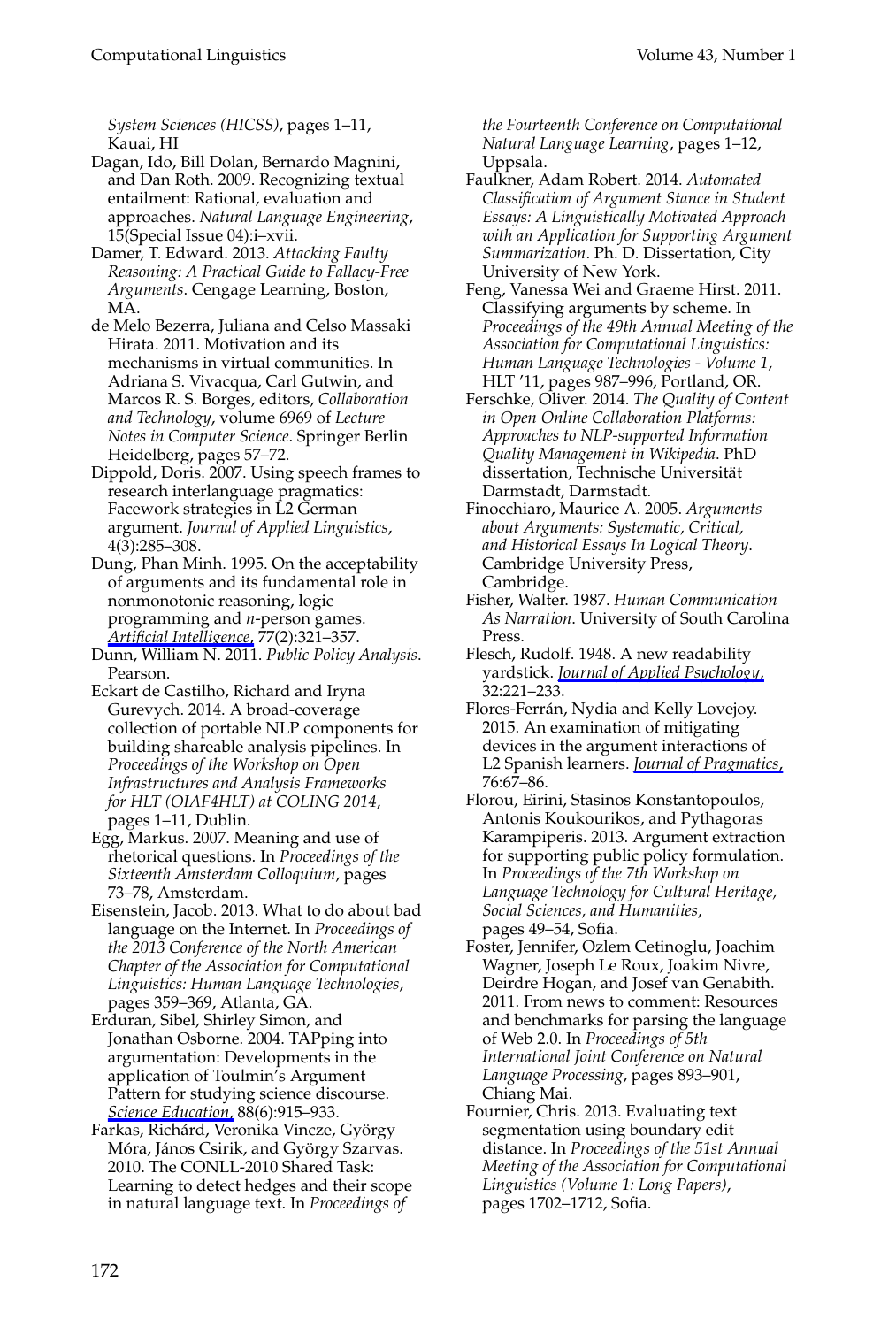Frank, Jane. 1990. You call that a rhetorical question? Forms and functions of rhetorical questions in conversation. *[Journal of Pragmatics](http://www.mitpressjournals.org/action/showLinks?crossref=10.1016%2F0378-2166%2890%2990003-V)*, 14(5):723–738.

Freeley, Austin J. and David L. Steinberg. 2008. *Argumentation and Debate*. Cengage Learning, Stamford, CT.

Freeman, James B. 1991. *Dialectics and the Macrostructure of Arguments: A Theory of Argument Structure*, volume 10 of *Trends in Linguistics*. De Gruyter.

Freeman, James B. 2011. *Argument Structure: Representation and Theory*, volume 18 of *Argumentation Library*. Springer Netherlands.

Garcia-Mila, Merce, Sandra Gilabert, Sibel Erduran, and Mark Felton. 2013. The effect of argumentative task goal on the quality of argumentative discourse. *[Science](http://www.mitpressjournals.org/action/showLinks?crossref=10.1002%2Fsce.21057) [Education](http://www.mitpressjournals.org/action/showLinks?crossref=10.1002%2Fsce.21057)*, 97(4):497–523.

Garcia-Villalba, Maria Paz and Patrick Saint-Dizier. 2014. Argument extraction in opinion analysis: Identifying the reasons behind consumer evaluations. In Murray E. Jennex, editor, *Knowledge Discovery, Transfer, and Management in the Information Age*. IGI Global, pages 186–211.

Georgila, Kallirroi, Ron Artstein, Angela Nazarian, Michael Rushforth, David Traum, and Katia Sycara. 2011. An annotation scheme for cross-cultural argumentation and persuasion dialogues. In *Proceedings of the SIGDIAL 2011 Conference: the 12th Annual Meeting of the Special Interest Group on Discourse and Dialogue*, pages 272–278, Portland, OR.

Ghosh, Debanjan, Smaranda Muresan, Nina Wacholder, Mark Aakhus, and Matthew Mitsui. 2014. Analyzing argumentative discourse units in online interactions. In *Proceedings of the First Workshop on Argumentation Mining*, pages 39–48, Baltimore, MA.

Gottipati, Swapna, Minghui Qiu, Yanchuan Sim, Jing Jiang, and Noah A. Smith. 2013. Learning topics and positions from Debatepedia. In *Proceedings of the 2013 Conference on Empirical Methods in Natural Language Processing*, pages 1858–1868, Seattle, WA.

Goudas, Theodosis, Christos Louizos, Georgios Petasis, and Vangelis Karkaletsis. 2014. Argument extraction from news, blogs, and social media. In Aristidis Likas, Konstantinos Blekas, and Dimitris Kalles, editors, *Artificial Intelligence: Methods and Applications*, Springer International Publishing, pages 287–299.

Govier, Trudy. 2010. *A Practical Study of Argumentation*. Wadsworth Cengage Learning, Belmont, CA.

Green, Nancy, Kevin Ashley, Diane Litman, Chris Reed, and Vern Walker, editors. 2014. *Proceedings of the First Workshop on Argumentation Mining*. Association for Computational Linguistics, Baltimore, Maryland, June.

Guadagno, Rosanna E. and Robert B. Cialdini. 2002. Online persuasion: An examination of gender differences in computer-mediated interpersonal influence. *[Group Dynamics: Theory,](http://www.mitpressjournals.org/action/showLinks?crossref=10.1037%2F1089-2699.6.1.38) [Research, and Practice](http://www.mitpressjournals.org/action/showLinks?crossref=10.1037%2F1089-2699.6.1.38)*, 6(1):38–51.

Guo, Jiang, Wanxiang Che, Haifeng Wang, and Ting Liu. 2014. Revisiting embedding features for simple semi-supervised learning. In *Proceedings of the 2014 Conference on Empirical Methods in Natural Language Processing (EMNLP)*, pages 110–120, Doha.

Habernal, Ivan and Iryna Gurevych. 2015. Exploiting debate portals for semi-supervised argumentation mining in user-generated Web discourse. In *Proceedings of the 2015 Conference on Empirical Methods in Natural Language Processing*, pages 2127–2137, Lisbon.

Han, Chung-hye. 2002. Interpreting interrogatives as rhetorical questions. *[Lingua](http://www.mitpressjournals.org/action/showLinks?crossref=10.1016%2FS0024-3841%2801%2900044-4)*, 112(3):201–229.

Harrell, Maralee. 2011a. Argument diagramming and critical thinking in introductory philosophy. *[Higher](http://www.mitpressjournals.org/action/showLinks?crossref=10.1080%2F07294360.2010.502559) [Education Research & Development](http://www.mitpressjournals.org/action/showLinks?crossref=10.1080%2F07294360.2010.502559)*, 30(3):371–385.

Harrell, Maralee. 2011b. Understanding, evaluating, and producing arguments: Training is necessary for reasoning skills. *[Behavioral and Brain Sciences](http://www.mitpressjournals.org/action/showLinks?crossref=10.1017%2FS0140525X1000292X)*, 34:80–81, 4.

Hasan, Kazi Saidul and Vincent Ng. 2012. Predicting stance in ideological debate with rich linguistic knowledge. In *Proceedings of COLING 2012: Posters*, pages 451–460, Mumbai.

Hasan, Kazi Saidul and Vincent Ng. 2013. Stance classification of ideological debates: Data, models, features, and constraints. In *Proceedings of the Sixth International Joint Conference on Natural Language Processing*, pages 1348–1356, Nagoya.

Hitchcock, David. 2003. Toulmin's warrants. In Frans H. Van Eemeren, J. Anthony Blair, Charles A. Willard, and A. Francisca Snoeck Henkemans, editors, *Anyone Who Has a View: Theoretical Contributions to the Study of Argumentation*, volume 8 of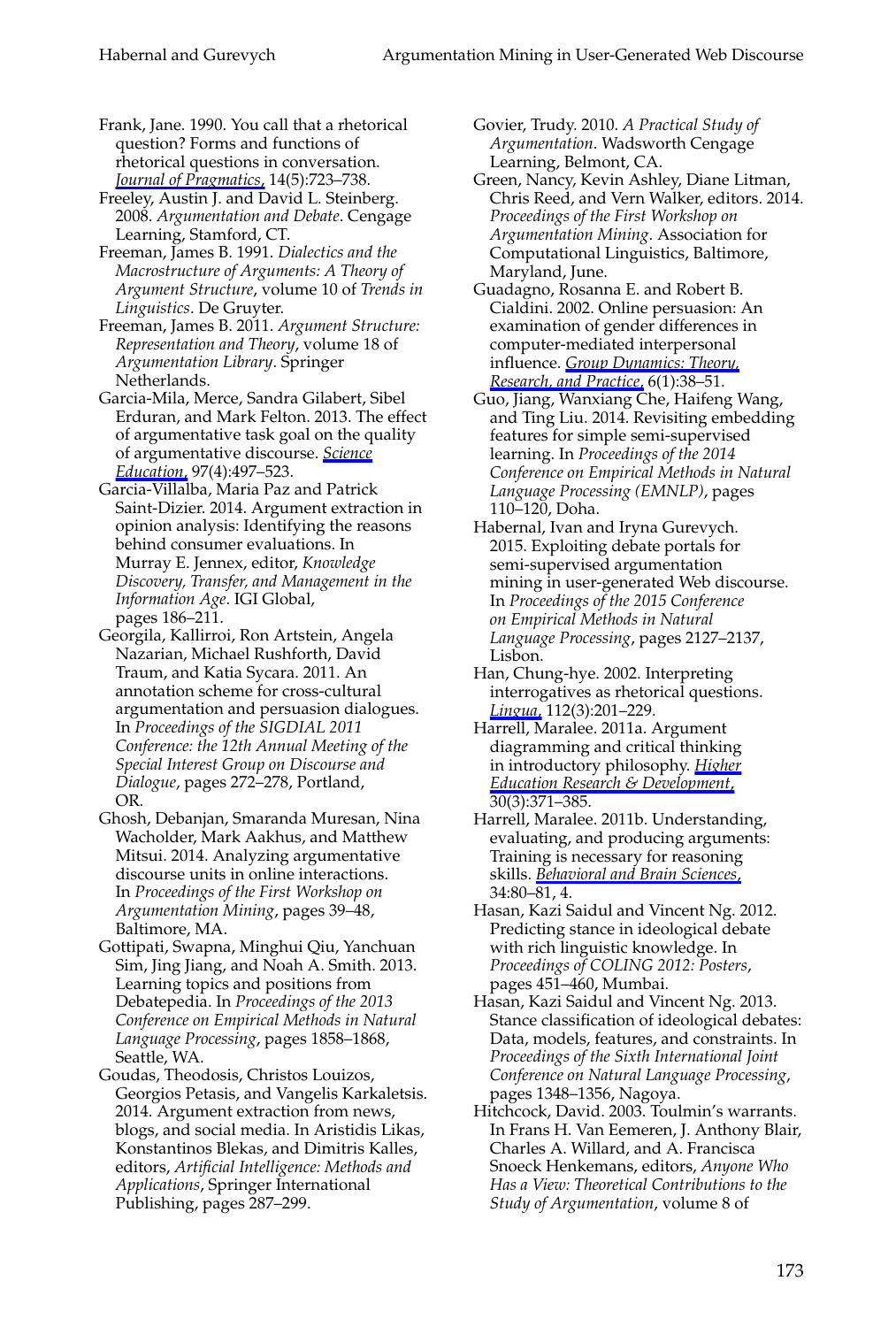*Argumentation Library*. Springer Netherlands, pages 69–82.

- Hoeken, Hans and Karin M. Fikkers. 2014. Issue-relevant thinking and identification as mechanisms of narrative persuasion. *[Poetics](http://www.mitpressjournals.org/action/showLinks?crossref=10.1016%2Fj.poetic.2014.05.001)*, 44:84–99.
- Houy, Constantin, Tim Niesen, Peter Fettke, and Peter Loos. 2013. Towards automated identification and analysis of argumentation structures in the decision corpus of the German federal constitutional court. In *7th IEEE International Conference on Digital Ecosystems and Technologies (IEEE DEST-13)*, page 7. Menlo Park, CA.

Huang, Francis L. and Marcia A. Invernizzi. 2013. Birthday effects and preschool attendance. *[Early Childhood Research](http://www.mitpressjournals.org/action/showLinks?crossref=10.1016%2Fj.ecresq.2012.03.002) [Quarterly](http://www.mitpressjournals.org/action/showLinks?crossref=10.1016%2Fj.ecresq.2012.03.002)*, 28(1):11–23.

Ilie, Cornelia. 1999. Question-response argumentation in talk shows. *[Journal of](http://www.mitpressjournals.org/action/showLinks?crossref=10.1016%2FS0378-2166%2899%2900056-9) [Pragmatics](http://www.mitpressjournals.org/action/showLinks?crossref=10.1016%2FS0378-2166%2899%2900056-9)*, 31(8):975–999.

Joachims, Thorsten, Thomas Finley, and Chun-Nam John Yu. 2009. Cutting-plane training of structural SVMs. *[Machine](http://www.mitpressjournals.org/action/showLinks?crossref=10.1007%2Fs10994-009-5108-8) [Learning](http://www.mitpressjournals.org/action/showLinks?crossref=10.1007%2Fs10994-009-5108-8)*, 77(1):27–59.

Johnson, Ralph H. 2000. *Manifest Rationality: A Pragmatic Theory of Argument*. Routledge, Mahwah, NJ.

Kaltenbök, Gunther, Wiltrud Mihatsch, and Stefan Schneider, editors. 2010. *New Approaches to Hedging*. Number 9 in Studies in Pragmatics. Emerald Group Publishing Limited.

Keerthi, S. Sathiya and S. Sundararajan. 2007. CRF versus SVM-struct for sequence labeling. Technical report, Yahoo! Research.

Ketcham, V. A. 1917. *The Theory and Practice of Argumentation and Debate*. Macmillan, New York.

Kluge, Roland. 2014a. Automatic analysis of arguments about controversial educational topics in Web documents, Masters thesis, Ubiquitious Knowledge Processing Lab, TU Darmstadt.

Kluge, Roland. 2014b. *Searching for Arguments: Automatic analysis of arguments about controversial educational topics in Web documents*. AV Akademikerverlag, Saarbrücken, Germany.

Kreutel, Karen. 2007. "I'm not agree with you." ESL learners' expressions of disagreement. *Teaching English as a Second or Foreign Language*, 11(3):1–35.

Krippendorff, Klaus. 2004. *Content Analysis: An Introduction to Its Methodology*. Sage Publications: Thousand Oaks, CA.

Lafferty, John D., Andrew McCallum, and Fernando C. N. Pereira. 2001. Conditional random fields: Probabilistic models for segmenting and labeling sequence data. In *Proceedings of the Eighteenth International Conference on Machine Learning*, pages 282–289, San Francisco, CA.

Landis, J. Richard and Gary G. Koch. 1977. The measurement of observer agreement for categorical data. *[Biometrics](http://www.mitpressjournals.org/action/showLinks?crossref=10.2307%2F2529310)*, 33(1):159–174.

Le, Elisabeth. 2004. Active participation within written argumentation: Metadiscourse and editorialist's authority. *[Journal of Pragmatics](http://www.mitpressjournals.org/action/showLinks?crossref=10.1016%2FS0378-2166%2803%2900032-8)*, 36(4):687–714.

Le, Quoc and Tomas Mikolov. 2014. Distributed representations of sentences and documents. In *Proceedings of the 31st International Conference on Machine Learning (ICML-14)*, pages 1188–1196, Beijing.

Lee, Heeyoung, Angel Chang, Yves Peirsman, Nathanael Chambers, Mihai Surdeanu, and Dan Jurafsky. 2013. Deterministic coreference resolution based on entity-centric, precision-ranked rules. *[Computational Linguistics](http://www.mitpressjournals.org/action/showLinks?system=10.1162%2FCOLI_a_00152)*, 39(4):885–916.

Lee-Goldman, Russell. 2006. A typology of rhetorical questions. Technical Report 1, University of California, Berkeley.

Leyton Escobar, Mariana, P. A. M. Kommers, and Ardion Beldad. 2014. Using narratives as tools for channeling participation in online communities. *[Computers in Human](http://www.mitpressjournals.org/action/showLinks?crossref=10.1016%2Fj.chb.2014.04.013) [Behavior](http://www.mitpressjournals.org/action/showLinks?crossref=10.1016%2Fj.chb.2014.04.013)*, 37:64–72.

Lin, Ziheng, Hwee Tou Ng, and Min-Yen Kan. 2014. A PDTB-styled end-to-end discourse parser. *[Natural Language](http://www.mitpressjournals.org/action/showLinks?crossref=10.1017%2FS1351324912000307) [Engineering](http://www.mitpressjournals.org/action/showLinks?crossref=10.1017%2FS1351324912000307)*, 20(02):151–184.

Lippi, Marco and Paolo Torroni. 2016. Argumentation mining: State of the art and emerging trends. *[ACM](http://www.mitpressjournals.org/action/showLinks?crossref=10.1145%2F2850417) [Transactions on Internet Technology](http://www.mitpressjournals.org/action/showLinks?crossref=10.1145%2F2850417)*, 16(2):1–25.

Llewellyn, Clare, Claire Grover, Jon Oberlander, and Ewan Klein. 2014. Re-using an argument corpus to aid in the curation of social media collections. In *Proceedings of the Ninth International Conference on Language Resources and Evaluation (LREC'14)*, pages 462–468, Reykjavik.

Macagno, Fabrizio and Aikaterini Konstantinidou. 2012. What students' arguments can tell us: Using argumentation schemes in science education. *[Argumentation](http://www.mitpressjournals.org/action/showLinks?crossref=10.1007%2Fs10503-012-9284-5)*, 27(3):225–243.

MacEwan, E. J. 1898. *The Essentials of Argumentation*. D. C. Heath, Boston, MA. Madnani, Nitin, Michael Heilman,

Joel Tetreault, and Martin Chodorow. 2012. Identifying high-level organizational elements in argumentative discourse. In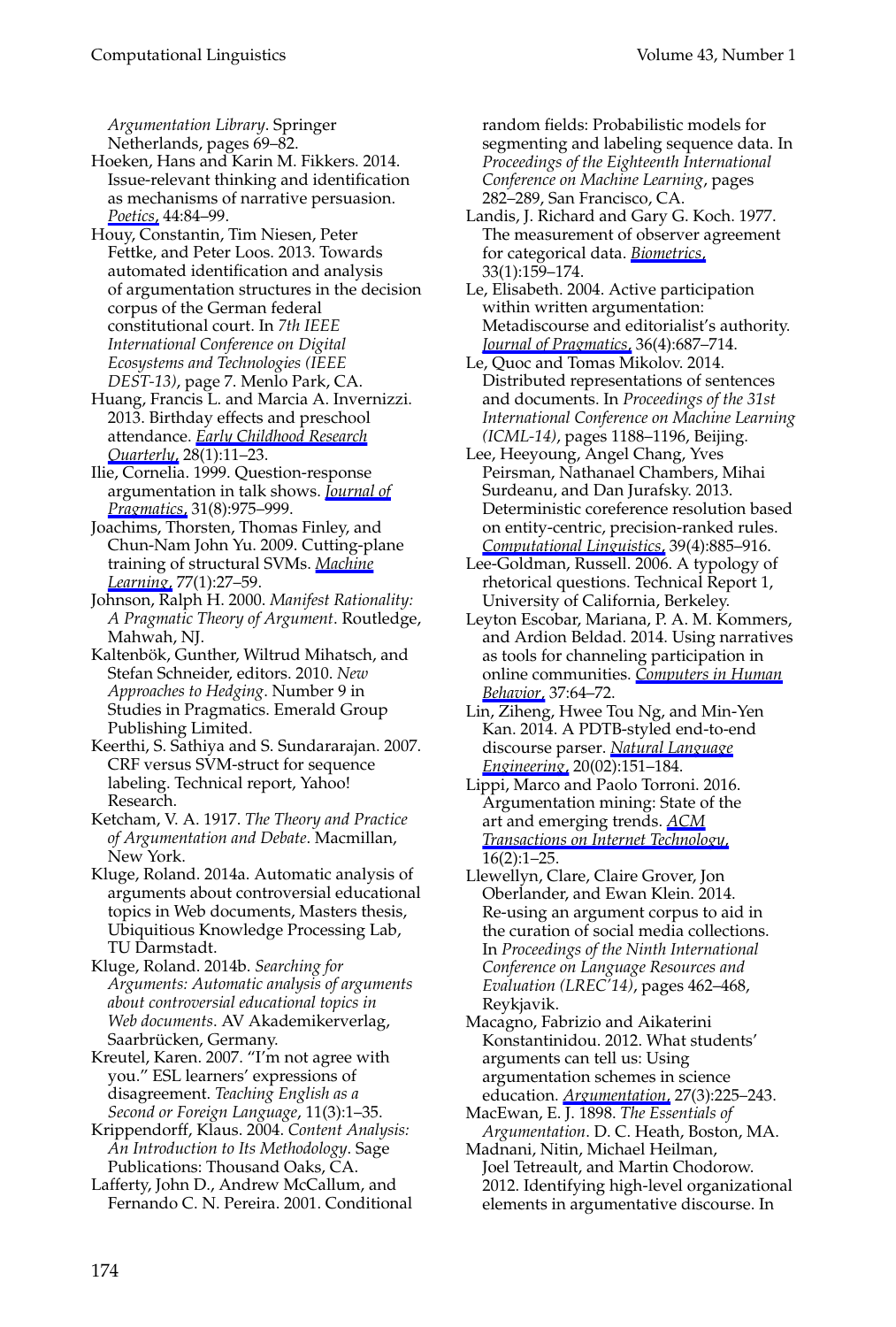*Proceedings of the 2012 Conference of the North American Chapter of the Association for Computational Linguistics: Human Language Technologies*, pages 20–28, Montreal.

- Mann, William C. and Sandra A. Thompson. 1987. Rhetorical structure theory: A theory of text organization. Technical report 1S1/RS-87-185, Information Sciences Institute, University of Southern California, Marina del Rey, CA.
- Manning, Christopher D., Mihai Surdeanu, John Bauer, Jenny Finkel, Steven J. Bethard, and David McClosky. 2014. The Stanford CoreNLP natural language processing toolkit. In *Proceedings of 52nd Annual Meeting of the Association for Computational Linguistics: System Demonstrations*, pages 55–60, Baltimore, MA.
- McCallum, Andrew Kachites. 2002. MALLET: A Machine Learning for Language Toolkit. mallet.cs.umass.edu.
- McGee, Iain. 2014. The pragmatics of paragraphing English argumentative text. *[Journal of Pragmatics](http://www.mitpressjournals.org/action/showLinks?crossref=10.1016%2Fj.pragma.2014.04.002)*, 68:40–72.
- Mercier, Hugo and Dan Sperber. 2011. Why do humans reason? Arguments for an argumentative theory. *[The Behavioral and](http://www.mitpressjournals.org/action/showLinks?crossref=10.1017%2FS0140525X10000968) [Brain Sciences](http://www.mitpressjournals.org/action/showLinks?crossref=10.1017%2FS0140525X10000968)*, 34(2):57–74; discussion 74–111.
- Miceli, Maria, Fiorella de Rosis, and Isabella Poggi. 2006. Emotional and non-emotional persuasion. *[Applied Artificial Intelligence](http://www.mitpressjournals.org/action/showLinks?crossref=10.1080%2F08839510600938193)*, 20(10):849–879.
- Micheli, Raphaël. 2008. Emotions as objects of argumentative constructions. *[Argumentation](http://www.mitpressjournals.org/action/showLinks?crossref=10.1007%2Fs10503-008-9120-0)*, 24(1):1–17.
- Micheli*,* Raphaël. 2011. Arguing without trying to persuade? Elements for a non-persuasive definition of argumentation. *[Argumentation](http://www.mitpressjournals.org/action/showLinks?crossref=10.1007%2Fs10503-011-9240-9)*, 26(1):115–126.
- Mikolov, Tomas, Ilya Sutskever, Kai Chen, Greg S. Corrado, and Jeff Dean. 2013. Distributed representations of words and phrases and their compositionality. In C. J. C. Burges, L. Bottou, M. Welling, Z. Ghahramani, and K. Q. Weinberger, editors, *Advances in Neural Information Processing Systems 26*. Curran Associates, Inc., pages 3111–3119.
- Mochales, Raquel and Marie-Francine Moens. 2011. Argumentation mining. *[Artificial Intelligence and](http://www.mitpressjournals.org/action/showLinks?crossref=10.1007%2Fs10506-010-9104-x) [Law](http://www.mitpressjournals.org/action/showLinks?crossref=10.1007%2Fs10506-010-9104-x)*, 19(1):1–22.
- Mohammadi, Gelareh, Sunghyun Park, Kenji Sagae, Alessandro Vinciarelli, and Louis-Philippe Morency. 2013. Who is persuasive? The role of perceived personality and communication modality

in social multimedia. In *Proceedings of the 15th ACM International Conference on Multimodal Interaction*, ICMI '13, pages 19–26, Sydney.

- Murphy, P. Karen. 2001. What makes a text persuasive? Comparing students' and experts' conceptions of persuasiveness. *[International Journal of Educational Research](http://www.mitpressjournals.org/action/showLinks?crossref=10.1016%2FS0883-0355%2802%2900009-5)*, 35(7-8):675–698.
- Nettel, Ana Laura and Georges Roque. 2011. Persuasive argumentation versus manipulation. *[Argumentation](http://www.mitpressjournals.org/action/showLinks?crossref=10.1007%2Fs10503-011-9241-8)*, 26(1):55–69.
- Newman, S. and C. Marshall. 1991. Pushing Toulmin too far: Learning from an argument representation scheme. Technical report SSL-92-45, Xerox Palo Alto Research Center, Palo Alto, CA.
- Nguyen, Vinh Van, Minh Le Nguyen, and Akira Shimazu. 2009. Clause Splitting with Conditional Random Fields. *Information and Media Technologies*, 4(12):57–75.
- Nicholson, Michelle S. and Julie Leask. 2012. Lessons from an online debate about measles-mumps-rubella (MMR) immunization. *[Vaccine](http://www.mitpressjournals.org/action/showLinks?crossref=10.1016%2Fj.vaccine.2011.10.072)*, 30(25):3806–3812.
- Niehaus, James, Victoria Romero, Jonathan Pfautz, Scott Neal Reilly, Richard Gerrig, and Peter Weyhrauch. 2012. Towards a computational model of narrative persuasion: A broad perspective. In *Workshop on Computational Models of Narrative*, pages 181–182, Istanbul.
- Nieminen, Petteri and Anne-Mari Mustonen. 2014. Argumentation and fallacies in creationist writings against evolutionary theory. *Evolution: [Education and Outreach](http://www.mitpressjournals.org/action/showLinks?crossref=10.1186%2Fs12052-014-0011-6)*, 7(1):11.
- O'Keefe, Daniel J. 1982. The concepts of argument and arguing. In J. R. Cox and C. A. Willard, *Advances in Argumentation Theory and Research*, Southern Illinois University Press, pages 3–23.
- O'Keefe, Daniel J. 2002. *Persuasion: Theory and Research*. Sage Publications.
- O'Keefe, Daniel J. 2011. Conviction, persuasion, and argumentation: Untangling the ends and means of influence. *[Argumentation](http://www.mitpressjournals.org/action/showLinks?crossref=10.1007%2Fs10503-011-9242-7)*, 26(1):19–32.
- Ong, Nathan, Diane Litman, and Alexandra Brusilovsky. 2014. Ontology-based argument mining and automatic essay scoring. In *Proceedings of the First Workshop on Argumentation Mining*, pages 24–28, Baltimore.
- Ottati, Victor, Susan Rhoads, and Arthur C. Graesser. 1999. The effect of metaphor on processing style in a persuasion task: A motivational resonance model. *[Journal of Personality and Social Psychology](http://www.mitpressjournals.org/action/showLinks?crossref=10.1037%2F0022-3514.77.4.688)*, 77(4):688.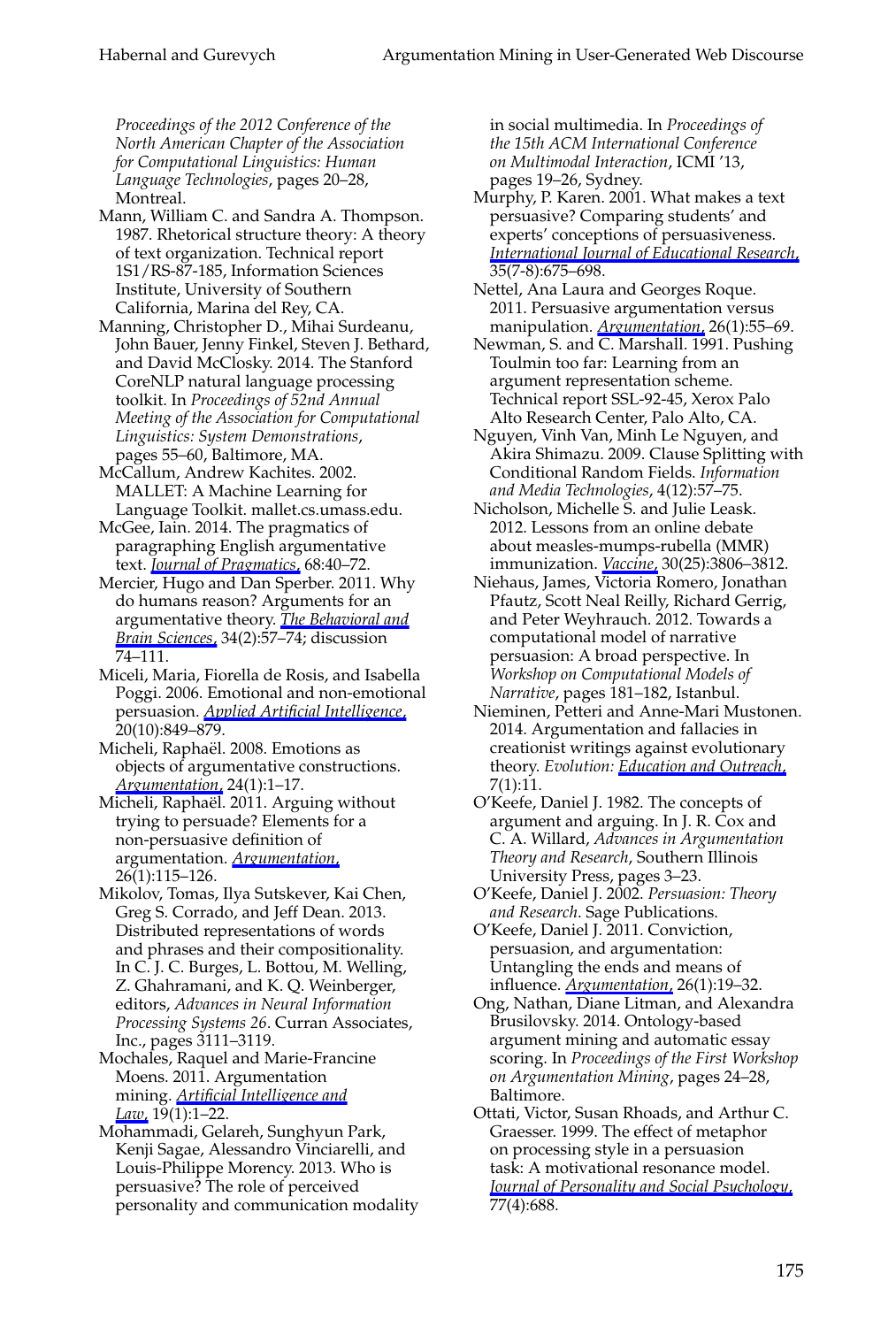- Paglieri, Fabio and Cristiano Castelfranchi. 2014. Trust, relevance, and arguments. *[Argument & Computation](http://www.mitpressjournals.org/action/showLinks?crossref=10.1080%2F19462166.2014.899270)*, 5(2-3):216–236.
- Park, Joonsuk and Claire Cardie. 2014. Identifying appropriate support for propositions in online user comments. In *Proceedings of the First Workshop on Argumentation Mining*, pages 29–38, Baltimore, MD.
- Park, Souneil, Kyung Soon Lee, and Junehwa Song. 2011. Contrasting opposing views of news articles on contentious issues. In *Proceedings of the 49th Annual Meeting of the Association for Computational Linguistics: Human Language Technologies*, pages 340–349, Portland, OR.
- Peldszus, Andreas. 2014. Towards segment-based recognition of argumentation structure in short texts. In *Proceedings of the First Workshop on Argumentation Mining*, pages 88–97, Baltimore, MD.
- Peldszus, Andreas and Manfred Stede. 2013a. From argument diagrams to argumentation mining in texts: A survey. *[International Journal of Cognitive Informatics](http://www.mitpressjournals.org/action/showLinks?crossref=10.4018%2Fjcini.2013010101) [and Natural Intelligence](http://www.mitpressjournals.org/action/showLinks?crossref=10.4018%2Fjcini.2013010101)*, 7(1):1–31.
- Peldszus, Andreas and Manfred Stede. 2013b. Ranking the annotators: An agreement study on argumentation structure. In *Proceedings of the 7th Linguistic Annotation Workshop and Interoperability with Discourse*, pages 196–204, Sofia.
- Peldszus, Andreas and Manfred Stede. 2015. Joint prediction in MST-style discourse parsing for argumentation mining. In *Proceedings of the 2015 Conference on Empirical Methods in Natural Language Processing*, pages 938–948, Lisbon.
- Perkins, David N. 1985. Postprimary education has little impact on informal reasoning. *[Journal of Educational Psychology](http://www.mitpressjournals.org/action/showLinks?crossref=10.1037%2F0022-0663.77.5.562)*, 77(5):562–571.
- Petty, Richard E., John T. Cacioppo, and Martin Heesacker. 1981. Effects of rhetorical questions on persuasion: A cognitive response analysis. *[Journal of](http://www.mitpressjournals.org/action/showLinks?crossref=10.1037%2F0022-3514.40.3.432) [Personality and Social Psychology](http://www.mitpressjournals.org/action/showLinks?crossref=10.1037%2F0022-3514.40.3.432)*, 40(3):432–440.
- Pineau, Andrew. 2013. The abuses of argument: Understanding fallacies on Toulmin's layout of argument. In D. Mohammed and M. Lewiński, editors, *Virtues of Argumentation. Proceedings of the 10th International Conference of the Ontario Society for the Study of Argumentation (OSSA)*, volume 33. OSSA, Winsdor, CA, pages 1–11.
- Platt, John C. 1999. Fast training of support vector machines using sequential minimal

optimization. In Bernhard Schölkopf, Christopher J. C. Burges, and Alexander J. Smola, editors, *Advances in Kernel Methods: Support Vector Learning*. MIT Press, Cambridge, MA, pages 185–208.

- Prakken, Henry and Gerard Vreeswijk. 2002. Logics for defeasible argumentation. In D. M. Gabbay and F. Guenthner, editors, *Handbook of Philosophical Logic*, volume 4 of *Handbook of Philosophical Logic*. Springer Netherlands, pages 219–318.
- Prasad, Rashmi, Nikhil Dinesh, Alan Lee, Eleni Miltsakaki, Livio Robaldo, Aravind Joshi, and Bonnie Webber. 2008. The Penn Discourse TreeBank 2.0. In *Proceedings of the Sixth International Conference on Language Resources and Evaluation (LREC'08)*, pages 1–4, Marrakech.
- Procter, Rob, Farida Vis, and Alex Voss. 2013. Reading the riots on Twitter: Methodological innovation for the analysis of big data. *[International](http://www.mitpressjournals.org/action/showLinks?crossref=10.1080%2F13645579.2013.774172) [Journal of Social Research Methodology](http://www.mitpressjournals.org/action/showLinks?crossref=10.1080%2F13645579.2013.774172)*,  $16(3):197-214.$
- Qiu, Minghui and Jing Jiang. 2013. A latent variable model for viewpoint discovery from threaded forum posts. In *Proceedings of the 2013 Conference of the North American Chapter of the Association for Computational Linguistics: Human Language Technologies*, pages 1031–1040, Atlanta, GA.
- Qiu, Minghui, Liu Yang, and Jing Jiang. 2013. Modeling interaction features for debate side clustering. In *Proceedings of the 22nd ACM International Conference on Information & Knowledge Management*, pages 873–878, Burlingame, CA.
- Rapanta, Chrysi, Merce Garcia-Mila, and Sandra Gilabert. 2013. What is meant by argumentative competence? An integrative review of methods of analysis and assessment in education. *[Review of](http://www.mitpressjournals.org/action/showLinks?crossref=10.3102%2F0034654313487606) [Educational Research](http://www.mitpressjournals.org/action/showLinks?crossref=10.3102%2F0034654313487606)*, 83(4):483–520.
- Rapp, Christof and Tim Wagner. 2012. On some Aristotelian sources of modern argumentation theory. *[Argumentation](http://www.mitpressjournals.org/action/showLinks?crossref=10.1007%2Fs10503-012-9280-9)*, 27(1):7–30.

Reed, Chris and Glenn Rowe. 2004. Araucaria: Software for argument analysis, diagramming and representation. *[International Journal on Artificial Intelligence](http://www.mitpressjournals.org/action/showLinks?crossref=10.1142%2FS0218213004001922) [Tools](http://www.mitpressjournals.org/action/showLinks?crossref=10.1142%2FS0218213004001922)*, 13(04):961–979.

- Reed, Chris and Glenn Rowe. 2006. Translating Toulmin diagrams: Theory neutrality in argument representation. *[Argumentation](http://www.mitpressjournals.org/action/showLinks?crossref=10.1007%2Fs10503-005-4416-9)*, 19(3):267–286.
- Reed, Chris and Douglas Walton. 2003. Argumentation schemes in argument-as-process and argument-as-product. In *Proceedings*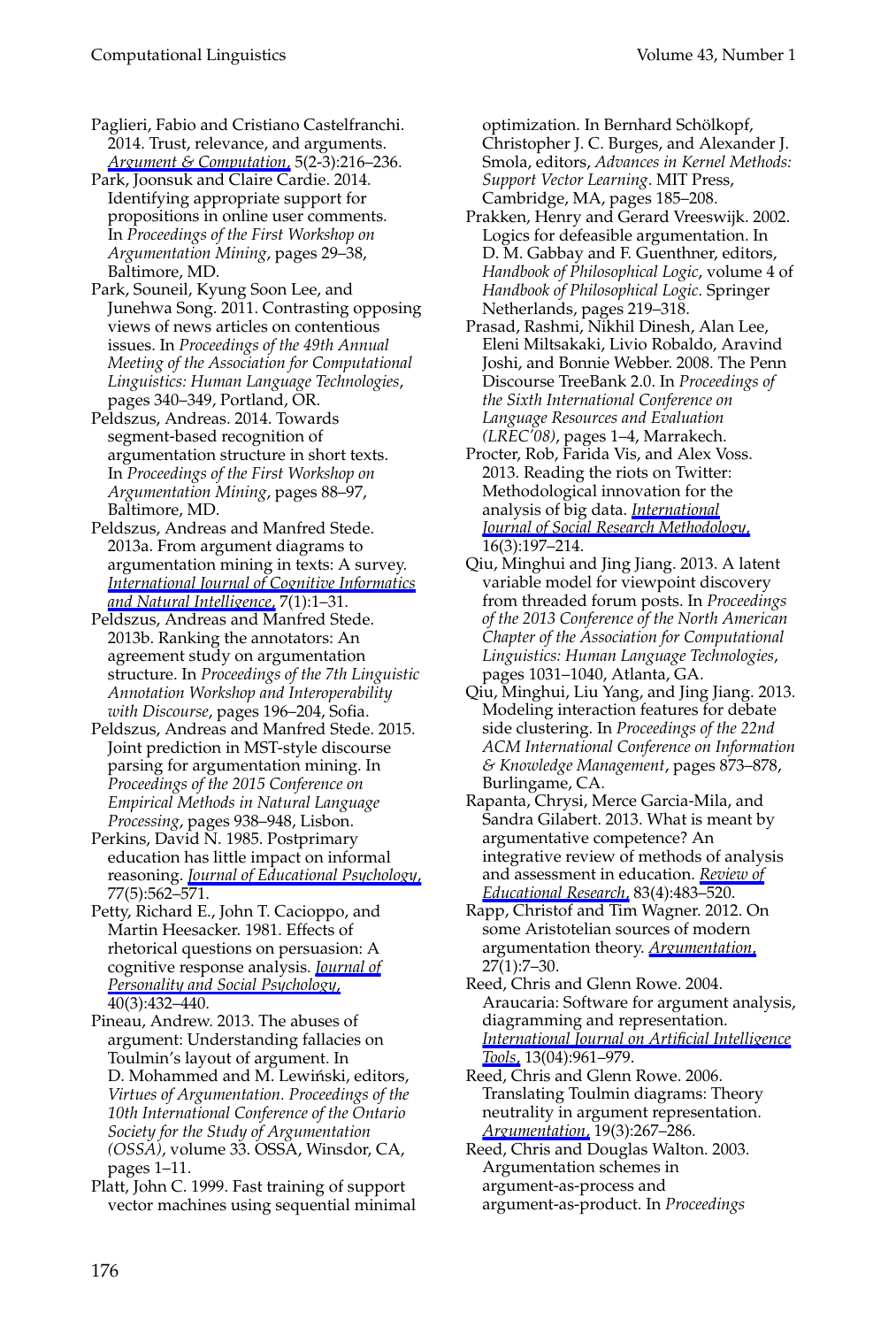*of the Conference Celebrating Informal Logic*, pages 1–11, Windsor, Ontario.

- Roberts, Richard M. and Roger J. Kreuz. 1994. Why do people use figurative language? *[Psychological Science](http://www.mitpressjournals.org/action/showLinks?crossref=10.1111%2Fj.1467-9280.1994.tb00653.x)*, 5(3):159–163.
- Rooney, Niall, Hui Wang, and Fiona Browne. 2012. Applying kernel methods to argumentation mining. In *Proceedings of the Twenty-Fifth International Florida Artificial Intelligence Research Society Conference*, pages 272–275, Marco Island, FL.
- Rosenthal, Sara and Kathleen McKeown. 2012. Detecting opinionated claims in online discussions. In *2012 IEEE Sixth International Conference on Semantic Computing*, pages 30–37, Palermo.
- Saint-Dizier, Patrick. 2012. Processing natural language arguments with the TextCoop platform. *[Argument & Computation](http://www.mitpressjournals.org/action/showLinks?crossref=10.1080%2F19462166.2012.663539)*, 3(1):49–82.
- Santibáñez, Cristián. 2010. Metaphors and argumentation: The case of Chilean parliamentarian media participation. *[Journal of Pragmatics](http://www.mitpressjournals.org/action/showLinks?crossref=10.1016%2Fj.pragma.2009.08.019)*, 42:973–989.
- Scheuer, Oliver, Frank Loll, Niels Pinkwart, and Bruce M. McLaren. 2010. Computer-supported argumentation: A review of the state of the art. *[International](http://www.mitpressjournals.org/action/showLinks?crossref=10.1007%2Fs11412-009-9080-x) [Journal of Computer-Supported Collaborative](http://www.mitpressjournals.org/action/showLinks?crossref=10.1007%2Fs11412-009-9080-x) [Learning](http://www.mitpressjournals.org/action/showLinks?crossref=10.1007%2Fs11412-009-9080-x)*, 5(1):43–102.
- Schiappa, Edward and John P. Nordin. 2013. *Argumentation: Keeping Faith with Reason*. Pearson UK.
- Schlosser, Ann E. 2011. Can including pros and cons increase the helpfulness and persuasiveness of online reviews? The interactive effects of ratings and arguments. *[Journal of Consumer Psychology](http://www.mitpressjournals.org/action/showLinks?crossref=10.1016%2Fj.jcps.2011.04.002)*, 21(3):226–239.
- Schmidt-Radefeldt, Jürgen. 1977. On so-called 'rhetorical' questions. *[Journal of](http://www.mitpressjournals.org/action/showLinks?crossref=10.1016%2F0378-2166%2877%2990029-7) [Pragmatics](http://www.mitpressjournals.org/action/showLinks?crossref=10.1016%2F0378-2166%2877%2990029-7)*, 1(4):375–392.
- Schneider, Jodi, Brian Davis, and Adam Wyner. 2012. Dimensions of argumentation in social media. In Annette ten Teije, Johanna Volker, ¨ Siegfried Handschuh, Heiner Stuckenschmidt, Mathieu d'Acquin, Andriy Nikolov, Nathalie Aussenac-Gilles, and Nathalie Hernandez, editors, *Knowledge Engineering and Knowledge Management*, volume 7603 of *Lecture Notes in Computer Science*. Springer Berlin Heidelberg, pages 21–25.
- Schneider, Jodi, Tudor Groza, and Alexandre Passant. 2013. A review of argumentation for the Social Semantic Web. *Semantic Web*, 4(2):159–218.
- Schneider, Jodi, Krystian Samp, Stefan Decker, and Alexandre Passant. 2013. Arguments about deletion: How experience improves the acceptability of arguments in ad-hoc online task groups. In *Proceedings of the 2013 Conference on Computer Supported Cooperative Work*, pages 1069–1079, San Antonio, TX.
- Schneider, Jodi and Adam Wyner. 2012. Identifying consumers' arguments in text. In Diana Maynard, Marieke van Erp, and Brian Davis, editors, *Semantic Web and Information Extraction SWAIE 2012*, pages 31–42, Galway City.
- Senter, J. R. and E. A. Smith. 1967. Automated readability index. Technical report AMRL-TR-66-220, Aerospace Medical Research Laboratories, Ohio.
- Sergeant, Alan. 2013. Automatic argumentation extraction. In *ESWC 2013*, pages 656–660, Montpellier.
- Shaw, Victoria F. 1996. The cognitive processes in informal reasoning. *[Thinking](http://www.mitpressjournals.org/action/showLinks?crossref=10.1080%2F135467896394564) [& Reasoning](http://www.mitpressjournals.org/action/showLinks?crossref=10.1080%2F135467896394564)*, 2(1):51–80.
- Simosi, Maria. 2003. Using Toulmin's framework for the analysis of everyday argumentation: Some methodological considerations. *[Argumentation](http://www.mitpressjournals.org/action/showLinks?crossref=10.1023%2FA%3A1024059024337)*, 17:185–202.
- Smirnova, Alla Vitaljevna. 2009. Reported speech as an element of argumentative newspaper discourse. *[Discourse &](http://www.mitpressjournals.org/action/showLinks?crossref=10.1177%2F1750481308098765) [Communication](http://www.mitpressjournals.org/action/showLinks?crossref=10.1177%2F1750481308098765)*, 3:79–103.
- Socher, Richard, Alex Perelygin, Jean Wu, Jason Chuang, Christopher D. Manning, Andrew Ng, and Christopher Potts. 2013. Recursive deep models for semantic compositionality over a sentiment treebank. In *Proceedings of the 2013 Conference on Empirical Methods in Natural Language Processing*, pages 1631–1642, Seattle, WA.
- Somasundaran, Swapna and Janyce Wiebe. 2009. Recognizing stances in online debates. In *Proceedings of the Joint Conference of the 47th Annual Meeting of the ACL and the 4th International Joint Conference on Natural Language Processing of the AFNLP*, pages 226–234, Suntec.
- Stab, Christian and Iryna Gurevych. 2014a. Annotating argument components and relations in persuasive essays. In *Proceedings of COLING 2014, the 25th International Conference on Computational Linguistics: Technical Papers*, pages 1501–1510, Dublin.
- Stab, Christian and Iryna Gurevych. 2014b. Identifying argumentative discourse structures in persuasive essays. In *Proceedings of the 2014 Conference on Empirical Methods in Natural Language*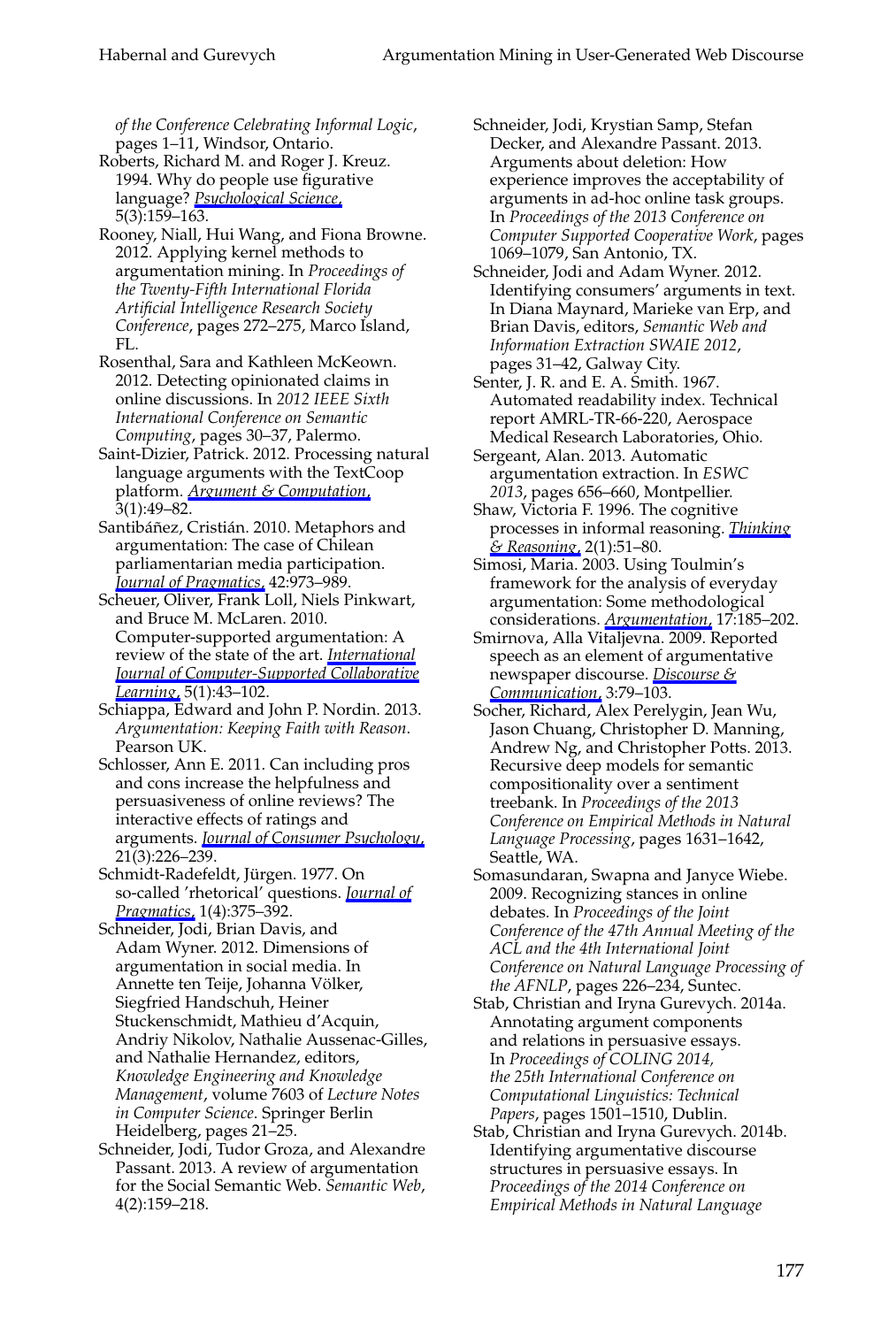*Processing (EMNLP)*, pages 46–56, Doha.

- Stegmann, Karsten, Christof Wecker, Armin Weinberger, and Frank Fischer. 2011. Collaborative argumentation and cognitive elaboration in a computer-supported collaborative learning environment. *[Instructional](http://www.mitpressjournals.org/action/showLinks?crossref=10.1007%2Fs11251-011-9174-5) [Science](http://www.mitpressjournals.org/action/showLinks?crossref=10.1007%2Fs11251-011-9174-5)*, 40(2):297–323.
- Sun, Na, Patrick Pei-Luen Rau, and Liang Ma. 2014. Understanding lurkers in online communities: A literature review. *[Computers in Human Behavior](http://www.mitpressjournals.org/action/showLinks?crossref=10.1016%2Fj.chb.2014.05.022)*, 38(0):110–117.
- Teninbaum, Gabriel H. 2011. Who cares? *Drexel Law Review*, 3:485–519.
- Teufel, Simone, Jean Carletta, and Marc Moens. 1999. An annotation scheme for discourse-level argumentation in research articles. In *Proceedings of the Ninth Conference on European Chapter of the Association for Computational Linguistics*, Association for Computational Linguistics, pages 110–117, Bergen.
- Teufel, Simone and Marc Moens. 2002. Summarizing scientific articles: Experiments with relevance and rhetorical status. *[Computational](http://www.mitpressjournals.org/action/showLinks?system=10.1162%2F089120102762671936) [Linguistics](http://www.mitpressjournals.org/action/showLinks?system=10.1162%2F089120102762671936)*, 28:409–445.
- Teufel, Simone, Advaith Siddharthan, and Colin Batchelor. 2009. Towards domain-independent argumentative zoning: Evidence from chemistry and computational linguistics. In *Proceedings of the 2009 Conference on Empirical Methods in Natural Language Processing*, pages 1493–1502.
- Thomas, Stephen N. 1981. *Practical Reasoning in Natural Language*. Prentice-Hall, Englewood Cliffs, NJ.
- Tindale, Christopher W. 2007. *Fallacies and Argument Appraisal*. Cambridge University Press, New York, NY.
- Tjong, Erik F., Kim Sang, and Hervé Déjean. 2001. Introduction to the CoNLL-2001 shared task: Clause identification. In *Proceedings of the ACL 2001 Workshop on Computational Natural Language Learning (ConLL)*, pages 5–9, Toulouse.
- Toulmin, Stephen, Richard Rieke, and Allan Janik. 1984. *An Introduction to Reasoning*. Macmillan, New York.
- Toulmin, Stephen E. 1958. *The Uses of Argument*. Cambridge University Press.
- Toulmin, Stephen E. 2003. *The Uses of Argument, Updated Edition*. Cambridge University Press, New York.
- Trabelsi, Amine and Osmar R. Zaiane. 2014. Finding arguing expressions of divergent viewpoints in online debates.

In *Proceedings of the 5th Workshop on Language Analysis for Social Media (LASM)*, pages 35–43, Gothenburg.

- van Eemeren, Frans H., Bart Garssen, Erik C. W. Krabbe, A. Francisca Snoeck Henkemans, Bart Verheij, and Jean H. M. Wagemans. 2014. *Handbook of Argumentation Theory*. Springer, Berlin/Heidelberg.
- van Eemeren, Frans H., R. Grootendorst, and T. Kruiger. 1987. *Handbook of Argumentation Theory: A Critical Survey of Classical Backgrounds and Modern Studies*. Foris Publications.
- van Eemeren, Frans H., R. Grootendorst, and A. F. Snoeck Henkemans. 2002. *Argumentation: Analysis, Evaluation, Presentation*. Lawrence Erlbaum, Mahwah, NJ.
- van Eemeren, Frans H. and Rob Grootendorst. 1984. *Speech Acts in Argumentative Discussions: A Theoretical Model for the Analysis of Discussions Directed Towards Solving Conflicts of Opinion*, volume 1. Foris Publications.
- Villalba, Maria Paz Garcia and Patrick Saint-Dizier. 2012. Some facets of argument mining for opinion analysis. In *Proceedings of Fourth International Conference on Computational Models of Argument, COMMA 2012*, pages 23–34, Vienna.
- Voss, James F. 2006. Toulmin's model and the solving of ill-structured problems. *[Argumentation](http://www.mitpressjournals.org/action/showLinks?crossref=10.1007%2Fs10503-005-4419-6)*, 19(3):321–329.
- Vovk, Artem. 2013. Discovery and analysis of public opinions on controversial topics in the educational domain. Master's Thesis, Ubiquitious Knowledge Processing Lab, TU Darmstadt.
- Wacholder, Nina, Smaranda Muresan, Debanjan Ghosh, and Mark Aakhus. 2014. Annotating multiparty discourse: Challenges for agreement metrics. In *Proceedings of LAW VIII - The 8th Linguistic Annotation Workshop*, pages 120–128, Dublin.
- Wachsmuth, Henning, Martin Trenkmann, Benno Stein, Gregor Engels, and Tsvetomira Palakarska. 2014. A review corpus for argumentation analysis. In *15th International Conference on Intelligent Text Processing and Computational Linguistics (CICLing 14)*, pages 115–127, Kathmandu.
- Walker, Marilyn, Pranav Anand, Rob Abbott, and Ricky Grant. 2012. Stance classification using dialogic properties of persuasion. In *Proceedings of the 2012 Conference of the North American Chapter of the Association for Computational Linguistics: Human Language Technologies*, pages 592–596, Montreal. ´